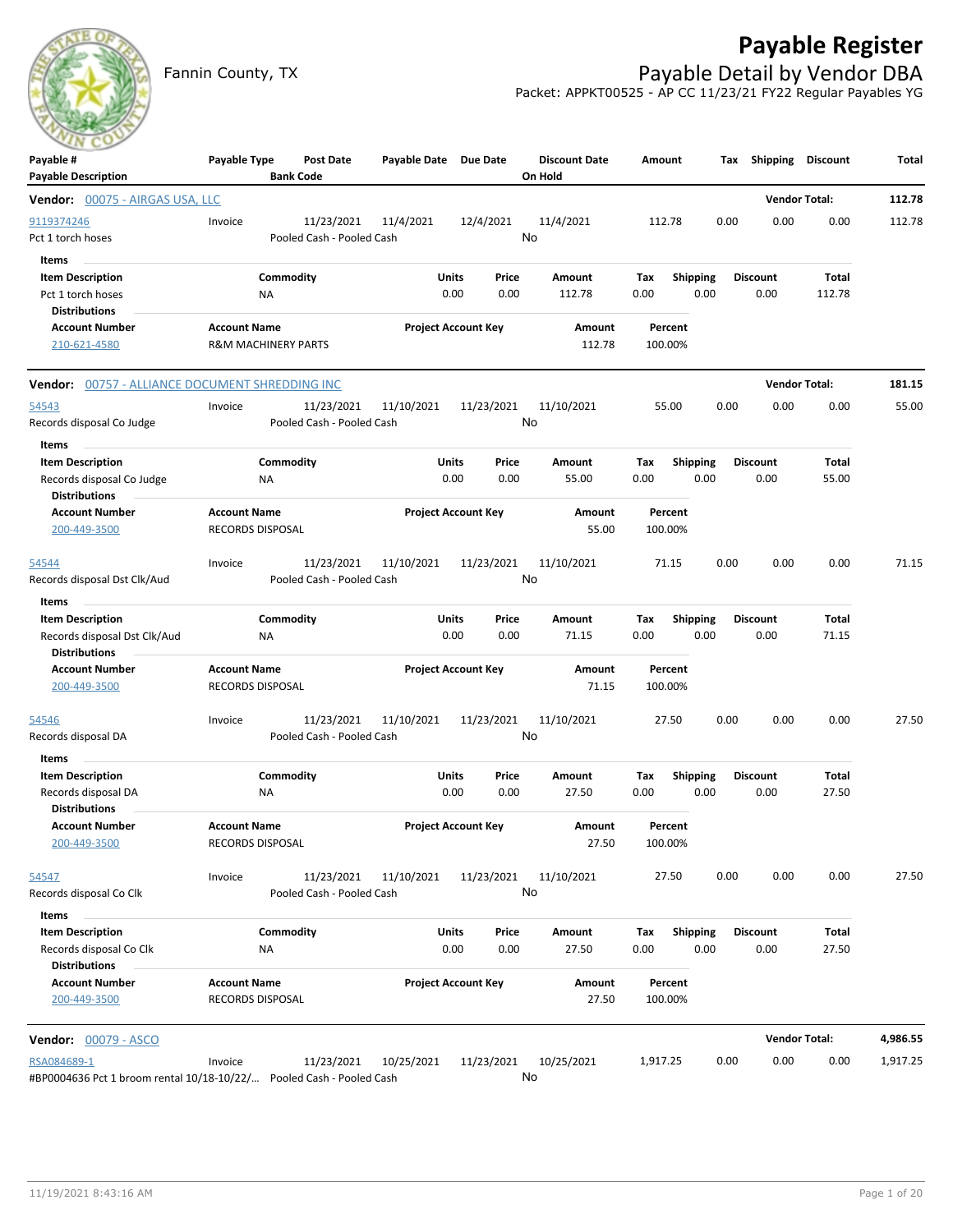| <b>Payable Register</b>                                                                        |                                               |                                         |                       |                            |                                 |             |                         |      |                         | Packet: APPKT00525 - AP CC 11/23/21 FY22 Regular Payables YG |           |
|------------------------------------------------------------------------------------------------|-----------------------------------------------|-----------------------------------------|-----------------------|----------------------------|---------------------------------|-------------|-------------------------|------|-------------------------|--------------------------------------------------------------|-----------|
| Payable #<br><b>Payable Description</b>                                                        | Payable Type<br><b>Bank Code</b>              | <b>Post Date</b>                        | Payable Date Due Date |                            | <b>Discount Date</b><br>On Hold | Amount      |                         |      |                         | Tax Shipping Discount                                        | Total     |
| Items<br><b>Item Description</b>                                                               | Commodity                                     |                                         | Units                 | Price                      | Amount                          | Tax         | <b>Shipping</b>         |      | <b>Discount</b>         | Total                                                        |           |
| #BP0004636 Pct 1 broom rental 10/18-10 NA<br><b>Distributions</b>                              |                                               |                                         | 0.00                  | 0.00                       | 1,917.25                        | 0.00        | 0.00                    |      | 0.00                    | 1,917.25                                                     |           |
| <b>Account Number</b>                                                                          | <b>Account Name</b>                           |                                         |                       | <b>Project Account Key</b> | Amount                          |             | Percent                 |      |                         |                                                              |           |
| 210-621-4600                                                                                   | EQUIPMENT RENTAL/LEASE                        |                                         |                       |                            | 1,917.25                        |             | 100.00%                 |      |                         |                                                              |           |
| RSA084689-2                                                                                    | Credit Memo                                   | 11/23/2021                              | 11/10/2021            | 11/10/2021                 | 11/10/2021                      |             | -596.70                 | 0.00 | 0.00                    | 0.00                                                         | $-596.70$ |
| #BP0004636 Pct 1 broom rental 10/18-10/22/ Pooled Cash - Pooled Cash                           |                                               |                                         |                       |                            | No                              |             |                         |      |                         |                                                              |           |
| Items                                                                                          |                                               |                                         |                       |                            |                                 |             |                         |      |                         |                                                              |           |
| <b>Item Description</b>                                                                        | Commodity                                     |                                         | Units                 | Price                      | Amount                          | Tax         | <b>Shipping</b>         |      | <b>Discount</b>         | Total                                                        |           |
| #BP0004636 Pct 1 broom rental 10/18-10 NA<br><b>Distributions</b>                              |                                               |                                         |                       | 0.00<br>0.00               | $-596.70$                       | 0.00        | 0.00                    |      | 0.00                    | -596.70                                                      |           |
| <b>Account Number</b><br>210-621-4600                                                          | <b>Account Name</b><br>EQUIPMENT RENTAL/LEASE |                                         |                       | <b>Project Account Key</b> | Amount<br>$-596.70$             |             | Percent<br>100.00%      |      |                         |                                                              |           |
| RSA085178-1                                                                                    | Invoice                                       | 11/23/2021                              | 11/9/2021             | 11/23/2021                 | 11/9/2021                       | 3,666.00    |                         | 0.00 | 0.00                    | 0.00                                                         | 3,666.00  |
| #BP0004636 Pct 1 Drum roller rental 10/25-11 Pooled Cash - Pooled Cash                         |                                               |                                         |                       |                            | No                              |             |                         |      |                         |                                                              |           |
| Items                                                                                          |                                               |                                         |                       |                            |                                 |             |                         |      |                         |                                                              |           |
| <b>Item Description</b><br>#BP0004636 Pct 1 Drum roller rental 10/2 NA<br><b>Distributions</b> | Commodity                                     |                                         | Units                 | Price<br>0.00<br>0.00      | Amount<br>3,666.00              | Tax<br>0.00 | <b>Shipping</b><br>0.00 |      | <b>Discount</b><br>0.00 | Total<br>3,666.00                                            |           |
| <b>Account Number</b>                                                                          | <b>Account Name</b>                           |                                         |                       | <b>Project Account Key</b> | Amount                          |             | Percent                 |      |                         |                                                              |           |
| 210-621-4600                                                                                   | EQUIPMENT RENTAL/LEASE                        |                                         |                       |                            | 3,666.00                        |             | 100.00%                 |      |                         |                                                              |           |
| Vendor: 00025 - ATMOS ENERGY                                                                   |                                               |                                         |                       |                            |                                 |             |                         |      |                         | <b>Vendor Total:</b>                                         | 248.64    |
| <b>INV0003646</b><br>#3040276805 S Annex gas 10/20-11/16/21                                    | Invoice                                       | 11/23/2021<br>Pooled Cash - Pooled Cash | 11/16/2021            | 12/1/2021                  | 11/16/2021<br>No                |             | 111.57                  | 0.00 | 0.00                    | 0.00                                                         | 111.57    |
| Items                                                                                          |                                               |                                         |                       |                            |                                 |             |                         |      |                         |                                                              |           |
| <b>Item Description</b><br>#3040276805 S Annex gas 10/20-11/16/21 NA                           | Commodity                                     |                                         | Units                 | Price<br>0.00<br>0.00      | Amount<br>111.57                | Tax<br>0.00 | <b>Shipping</b><br>0.00 |      | <b>Discount</b><br>0.00 | Total<br>111.57                                              |           |
| <b>Distributions</b>                                                                           |                                               |                                         |                       |                            |                                 |             |                         |      |                         |                                                              |           |
| <b>Account Number</b><br>100-513-4410                                                          | <b>Account Name</b><br>UTILITIES GAS          |                                         |                       | <b>Project Account Key</b> | Amount<br>111.57                |             | Percent<br>100.00%      |      |                         |                                                              |           |
| <b>INV0003666</b>                                                                              | Invoice                                       | 11/23/2021                              | 11/17/2021            | 11/23/2021                 | 11/17/2021                      |             | 137.07                  | 0.00 | 0.00                    | 0.00                                                         | 137.07    |
| #4022140930 200 1st St 10/20-11/16/21<br>Items                                                 |                                               | Pooled Cash - Pooled Cash               |                       |                            | No                              |             |                         |      |                         |                                                              |           |
| <b>Item Description</b>                                                                        | Commodity                                     |                                         | Units                 | Price                      | Amount                          | Tax         | <b>Shipping</b>         |      | <b>Discount</b>         | Total                                                        |           |
| #4022140930 200 1st St 10/20-11/16/21<br><b>Distributions</b>                                  | ΝA                                            |                                         |                       | 0.00<br>0.00               | 137.07                          | 0.00        | 0.00                    |      | 0.00                    | 137.07                                                       |           |
| <b>Account Number</b>                                                                          | <b>Account Name</b>                           |                                         |                       | <b>Project Account Key</b> | Amount                          |             | Percent                 |      |                         |                                                              |           |
| 100-518-4410                                                                                   | UTILITIES GAS                                 |                                         |                       |                            | 137.07                          |             | 100.00%                 |      |                         |                                                              |           |
| Vendor: 00172 - BLAIN SERVICE COMPANY, LLC                                                     |                                               |                                         |                       |                            |                                 |             |                         |      |                         | <b>Vendor Total:</b>                                         | 286.00    |
| $C-3782$                                                                                       | Invoice                                       | 11/23/2021                              | 11/18/2021            | 11/23/2021                 | 11/18/2021                      |             | 286.00                  | 0.00 | 0.00                    | 0.00                                                         | 286.00    |
| HVAC repair 800 E 2nd St<br>Items                                                              |                                               | Pooled Cash - Pooled Cash               |                       |                            | No                              |             |                         |      |                         |                                                              |           |
| <b>Item Description</b>                                                                        | Commodity                                     |                                         | Units                 | Price                      | Amount                          | Tax         | <b>Shipping</b>         |      | <b>Discount</b>         | Total                                                        |           |
| HVAC repair 800 E 2nd St<br><b>Distributions</b>                                               | <b>NA</b>                                     |                                         |                       | 0.00<br>0.00               | 286.00                          | 0.00        | 0.00                    |      | 0.00                    | 286.00                                                       |           |
| <b>Account Number</b><br>100-518-4500                                                          | <b>Account Name</b><br>R & M BUILDING         |                                         |                       | <b>Project Account Key</b> | Amount<br>286.00                |             | Percent<br>100.00%      |      |                         |                                                              |           |
| Vendor: 00017 - BOIS D'ARC MUD                                                                 |                                               |                                         |                       |                            |                                 |             |                         |      |                         | <b>Vendor Total:</b>                                         | 160.00    |
| <b>INV0003647</b>                                                                              | Invoice                                       | 11/23/2021                              | 11/10/2021            | 11/23/2021                 | 11/10/2021                      |             | 160.00                  | 0.00 | 0.00                    | 0.00                                                         | 160.00    |
| Pct 3 hydrant water for road                                                                   |                                               | Pooled Cash - Pooled Cash               |                       |                            | No                              |             |                         |      |                         |                                                              |           |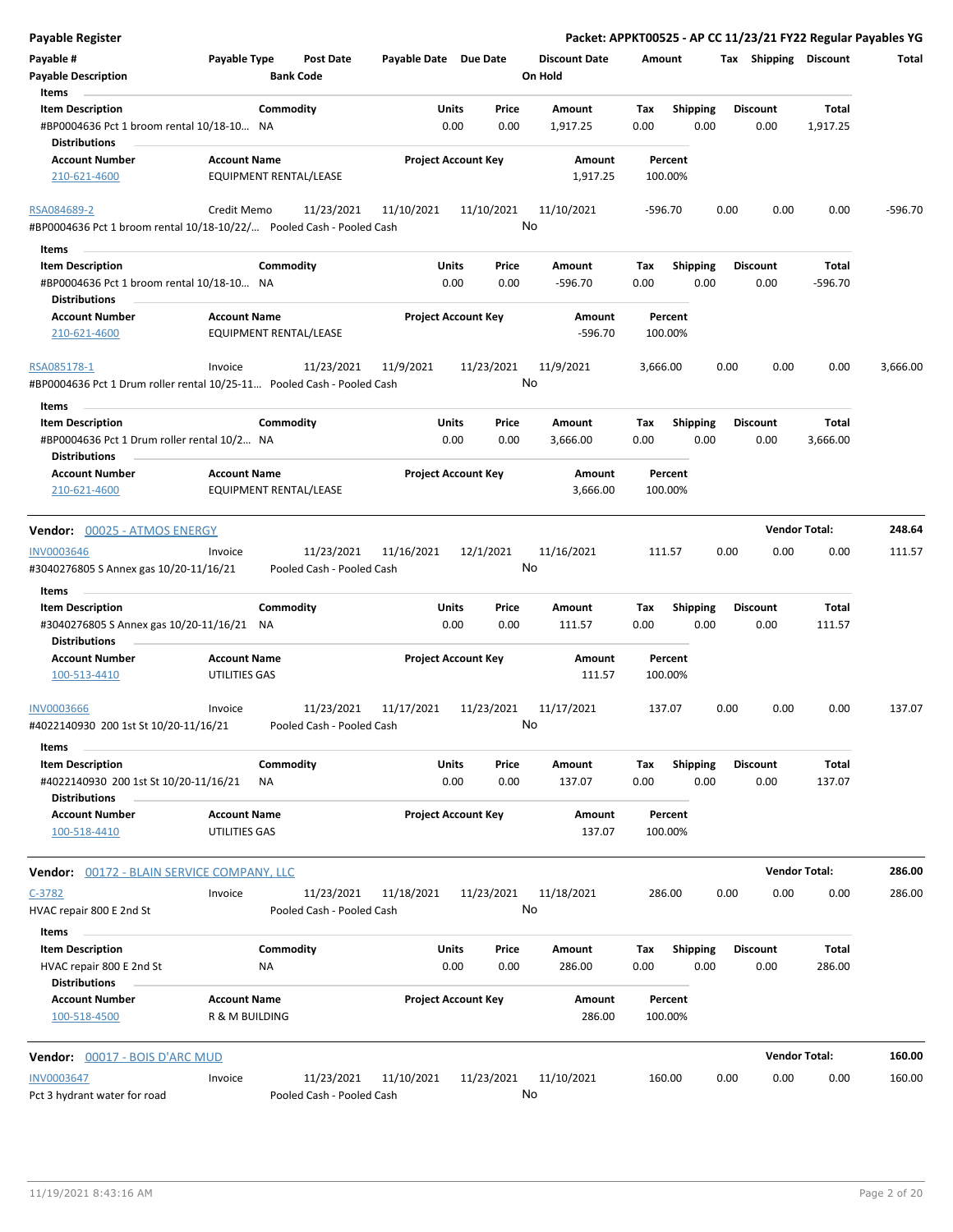| <b>Payable Register</b>                                          |                     |                                         |                            |      |               |                      |             |                         |      |                         |                       | Packet: APPKT00525 - AP CC 11/23/21 FY22 Regular Payables YG |
|------------------------------------------------------------------|---------------------|-----------------------------------------|----------------------------|------|---------------|----------------------|-------------|-------------------------|------|-------------------------|-----------------------|--------------------------------------------------------------|
| Payable #                                                        | Payable Type        | <b>Post Date</b>                        | Payable Date Due Date      |      |               | <b>Discount Date</b> | Amount      |                         |      |                         | Tax Shipping Discount | Total                                                        |
| <b>Payable Description</b>                                       |                     | <b>Bank Code</b>                        |                            |      |               | On Hold              |             |                         |      |                         |                       |                                                              |
| Items                                                            |                     |                                         |                            |      |               |                      |             |                         |      |                         |                       |                                                              |
| <b>Item Description</b>                                          |                     | Commodity                               | <b>Units</b>               |      | Price         | Amount               | Tax         | <b>Shipping</b>         |      | <b>Discount</b>         | Total                 |                                                              |
| Pct 3 hydrant water for road                                     |                     | NA                                      |                            | 0.00 | 0.00          | 160.00               | 0.00        | 0.00                    |      |                         | 160.00                |                                                              |
|                                                                  |                     |                                         |                            |      |               |                      |             |                         |      | 0.00                    |                       |                                                              |
| <b>Distributions</b>                                             |                     |                                         |                            |      |               |                      |             |                         |      |                         |                       |                                                              |
| <b>Account Number</b>                                            | <b>Account Name</b> |                                         | <b>Project Account Key</b> |      |               | Amount               |             | Percent                 |      |                         |                       |                                                              |
| 230-623-3440                                                     |                     | R&B MAT. ASPHALT/RD OIL                 |                            |      |               | 160.00               |             | 100.00%                 |      |                         |                       |                                                              |
| <b>Vendor: 00306 - BOKF, NA</b>                                  |                     |                                         |                            |      |               |                      |             |                         |      |                         | <b>Vendor Total:</b>  | 116,050.00                                                   |
| <b>INV0003636</b>                                                | Invoice             | 11/23/2021                              | 11/16/2021                 |      | 11/23/2021    | 11/16/2021           | 116,050.00  |                         | 0.00 | 0.00                    | 0.00                  | 116,050.00                                                   |
| 2018 Bond principal/interest due 12/1/21                         |                     | Pooled Cash - Pooled Cash               |                            |      |               | No                   |             |                         |      |                         |                       |                                                              |
| Items                                                            |                     |                                         |                            |      |               |                      |             |                         |      |                         |                       |                                                              |
| <b>Item Description</b>                                          |                     | Commodity                               | <b>Units</b>               |      | Price         | Amount               | Tax         | <b>Shipping</b>         |      | <b>Discount</b>         | Total                 |                                                              |
|                                                                  |                     |                                         |                            | 0.00 |               |                      |             | 0.00                    |      |                         |                       |                                                              |
| 2018 Bond principal/interest due 12/1/21<br><b>Distributions</b> |                     | NA.                                     |                            |      | 0.00          | 116,050.00           | 0.00        |                         |      | 0.00                    | 116,050.00            |                                                              |
| <b>Account Number</b>                                            | <b>Account Name</b> |                                         | <b>Project Account Key</b> |      |               | Amount               |             | Percent                 |      |                         |                       |                                                              |
| 600-660-6700                                                     |                     | INTEREST, 2018 GO BONDS                 |                            |      |               | 115,850.00           |             | 99.83%                  |      |                         |                       |                                                              |
| 600-620-3090                                                     |                     | ANNUAL PAYING AGENT REGISTRAR           |                            |      |               | 200.00               |             | 0.17%                   |      |                         |                       |                                                              |
|                                                                  |                     |                                         |                            |      |               |                      |             |                         |      |                         |                       |                                                              |
| Vendor: 00800 - Bonham Quick Lube                                |                     |                                         |                            |      |               |                      |             |                         |      |                         | <b>Vendor Total:</b>  | 182.75                                                       |
| 116512                                                           | Invoice             | 11/23/2021                              | 11/12/2021                 |      | 11/23/2021    | 11/12/2021           |             | 47.00                   | 0.00 | 0.00                    | 0.00                  | 47.00                                                        |
| Sheriff 2018 Ford #4599 oil change                               |                     | Pooled Cash - Pooled Cash               |                            |      |               | No                   |             |                         |      |                         |                       |                                                              |
|                                                                  |                     |                                         |                            |      |               |                      |             |                         |      |                         |                       |                                                              |
| Items                                                            |                     |                                         |                            |      |               |                      |             |                         |      |                         |                       |                                                              |
| <b>Item Description</b>                                          |                     | Commodity                               | Units                      |      | Price         | Amount               | Tax         | Shipping                |      | <b>Discount</b>         | Total                 |                                                              |
| Sheriff 2018 Ford #4599 oil change<br><b>Distributions</b>       |                     | NA                                      |                            | 0.00 | 0.00          | 47.00                | 0.00        | 0.00                    |      | 0.00                    | 47.00                 |                                                              |
| <b>Account Number</b>                                            | <b>Account Name</b> |                                         | <b>Project Account Key</b> |      |               | Amount               |             | Percent                 |      |                         |                       |                                                              |
| 100-560-4540                                                     |                     | <b>R &amp; M AUTOMOBILES</b>            |                            |      |               | 47.00                |             | 100.00%                 |      |                         |                       |                                                              |
| 116690                                                           | Invoice             | 11/23/2021                              | 11/16/2021                 |      | 11/23/2021    | 11/16/2021           |             | 47.00                   | 0.00 | 0.00                    | 0.00                  | 47.00                                                        |
| Sheriff 2019 Ford #5299 oil change                               |                     | Pooled Cash - Pooled Cash               |                            |      |               | No                   |             |                         |      |                         |                       |                                                              |
|                                                                  |                     |                                         |                            |      |               |                      |             |                         |      |                         |                       |                                                              |
| Items                                                            |                     |                                         |                            |      |               |                      |             |                         |      |                         |                       |                                                              |
| <b>Item Description</b>                                          |                     | Commodity                               | <b>Units</b>               |      | Price         | Amount               | Tax         | <b>Shipping</b>         |      | <b>Discount</b>         | Total                 |                                                              |
| Sheriff 2019 Ford #5299 oil change                               |                     | ΝA                                      |                            | 0.00 | 0.00          | 47.00                | 0.00        | 0.00                    |      | 0.00                    | 47.00                 |                                                              |
| <b>Distributions</b>                                             |                     |                                         |                            |      |               |                      |             |                         |      |                         |                       |                                                              |
| <b>Account Number</b>                                            | <b>Account Name</b> |                                         | <b>Project Account Key</b> |      |               | Amount               |             | Percent                 |      |                         |                       |                                                              |
| 100-560-4540                                                     |                     | R & M AUTOMOBILES                       |                            |      |               | 47.00                |             | 100.00%                 |      |                         |                       |                                                              |
| 116715                                                           | Invoice             | 11/23/2021                              | 11/16/2021                 |      | 11/23/2021    | 11/16/2021           |             | 26.00                   | 0.00 | 0.00                    | 0.00                  | 26.00                                                        |
| Sheriff 2018 Ford #4599 tire mount & balance                     |                     | Pooled Cash - Pooled Cash               |                            |      |               | No                   |             |                         |      |                         |                       |                                                              |
| Items                                                            |                     |                                         |                            |      |               |                      |             |                         |      |                         |                       |                                                              |
| <b>Item Description</b>                                          |                     | Commodity                               | <b>Units</b>               |      | Price         | Amount               | Tax         | <b>Shipping</b>         |      | <b>Discount</b>         | Total                 |                                                              |
| Sheriff 2018 Ford #4599 tire mount & bal                         |                     | NA.                                     |                            | 0.00 | 0.00          | 26.00                | 0.00        | 0.00                    |      | 0.00                    | 26.00                 |                                                              |
| <b>Distributions</b>                                             |                     |                                         |                            |      |               |                      |             |                         |      |                         |                       |                                                              |
| <b>Account Number</b><br>100-560-4540                            | <b>Account Name</b> | R & M AUTOMOBILES                       | <b>Project Account Key</b> |      |               | Amount<br>26.00      |             | Percent<br>100.00%      |      |                         |                       |                                                              |
|                                                                  |                     |                                         |                            |      |               |                      |             |                         |      |                         |                       |                                                              |
| 116729<br>Const #1 2018 Dodge oil change                         | Invoice             | 11/23/2021<br>Pooled Cash - Pooled Cash | 11/16/2021                 |      | 11/23/2021    | 11/16/2021<br>No     |             | 45.75                   | 0.00 | 0.00                    | 0.00                  | 45.75                                                        |
|                                                                  |                     |                                         |                            |      |               |                      |             |                         |      |                         |                       |                                                              |
| Items                                                            |                     |                                         |                            |      |               |                      |             |                         |      |                         |                       |                                                              |
| <b>Item Description</b><br>Const #1 2018 Dodge oil change        |                     | Commodity<br>NA                         | <b>Units</b>               | 0.00 | Price<br>0.00 | Amount<br>45.75      | Tax<br>0.00 | <b>Shipping</b><br>0.00 |      | <b>Discount</b><br>0.00 | Total<br>45.75        |                                                              |
| <b>Distributions</b>                                             |                     |                                         |                            |      |               |                      |             |                         |      |                         |                       |                                                              |
| <b>Account Number</b>                                            | <b>Account Name</b> |                                         | <b>Project Account Key</b> |      |               | Amount               |             | Percent                 |      |                         |                       |                                                              |
| 100-551-3300                                                     |                     | AUTO EXPENSE-GAS AND OIL                |                            |      |               | 45.75                |             | 100.00%                 |      |                         |                       |                                                              |
| 116790                                                           | Invoice             | 11/23/2021                              | 11/17/2021                 |      | 11/23/2021    | 11/17/2021           |             | 7.00                    | 0.00 | 0.00                    | 0.00                  | 7.00                                                         |
| Sheriff 2018 Chev #1941 inspection                               |                     | Pooled Cash - Pooled Cash               |                            |      |               | No                   |             |                         |      |                         |                       |                                                              |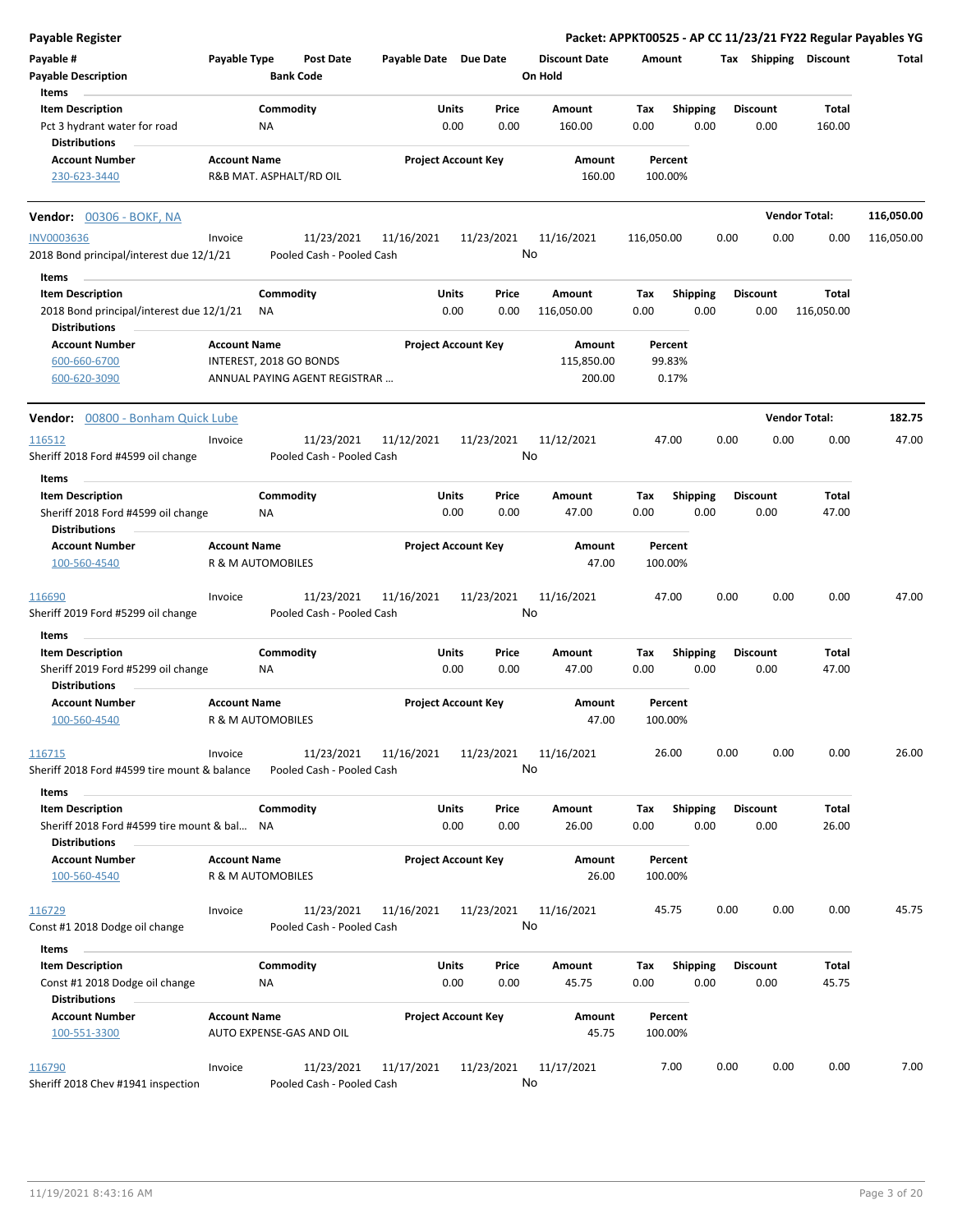|       |                                             |                                                                                                                      |                                                                                             |                                                                       |                                                                                                                                                                                                                |                                                          |                                                                                                                                                                                                                   |                                                        |                                                                                                                                                                                                                                                                                                                                                                                                              |                          | <b>Payable Register</b>                                                                                                                                                                                                                                                                                                                                                                                                                     |
|-------|---------------------------------------------|----------------------------------------------------------------------------------------------------------------------|---------------------------------------------------------------------------------------------|-----------------------------------------------------------------------|----------------------------------------------------------------------------------------------------------------------------------------------------------------------------------------------------------------|----------------------------------------------------------|-------------------------------------------------------------------------------------------------------------------------------------------------------------------------------------------------------------------|--------------------------------------------------------|--------------------------------------------------------------------------------------------------------------------------------------------------------------------------------------------------------------------------------------------------------------------------------------------------------------------------------------------------------------------------------------------------------------|--------------------------|---------------------------------------------------------------------------------------------------------------------------------------------------------------------------------------------------------------------------------------------------------------------------------------------------------------------------------------------------------------------------------------------------------------------------------------------|
|       |                                             |                                                                                                                      |                                                                                             |                                                                       |                                                                                                                                                                                                                | <b>Discount Date</b>                                     |                                                                                                                                                                                                                   |                                                        | <b>Post Date</b>                                                                                                                                                                                                                                                                                                                                                                                             | Payable Type             | Payable #                                                                                                                                                                                                                                                                                                                                                                                                                                   |
|       |                                             |                                                                                                                      |                                                                                             |                                                                       |                                                                                                                                                                                                                |                                                          |                                                                                                                                                                                                                   |                                                        |                                                                                                                                                                                                                                                                                                                                                                                                              |                          | <b>Payable Description</b>                                                                                                                                                                                                                                                                                                                                                                                                                  |
|       |                                             |                                                                                                                      |                                                                                             |                                                                       |                                                                                                                                                                                                                |                                                          |                                                                                                                                                                                                                   |                                                        |                                                                                                                                                                                                                                                                                                                                                                                                              |                          | Items                                                                                                                                                                                                                                                                                                                                                                                                                                       |
| Total |                                             |                                                                                                                      |                                                                                             | Tax                                                                   |                                                                                                                                                                                                                | Amount                                                   | Price                                                                                                                                                                                                             |                                                        |                                                                                                                                                                                                                                                                                                                                                                                                              |                          | <b>Item Description</b>                                                                                                                                                                                                                                                                                                                                                                                                                     |
| 7.00  | 0.00                                        |                                                                                                                      | 0.00                                                                                        |                                                                       |                                                                                                                                                                                                                | 7.00                                                     | 0.00                                                                                                                                                                                                              |                                                        |                                                                                                                                                                                                                                                                                                                                                                                                              | <b>NA</b>                | Sheriff 2018 Chev #1941 inspection                                                                                                                                                                                                                                                                                                                                                                                                          |
|       |                                             |                                                                                                                      |                                                                                             |                                                                       |                                                                                                                                                                                                                |                                                          |                                                                                                                                                                                                                   |                                                        |                                                                                                                                                                                                                                                                                                                                                                                                              |                          | <b>Distributions</b>                                                                                                                                                                                                                                                                                                                                                                                                                        |
|       |                                             |                                                                                                                      |                                                                                             |                                                                       |                                                                                                                                                                                                                |                                                          |                                                                                                                                                                                                                   |                                                        |                                                                                                                                                                                                                                                                                                                                                                                                              | <b>Account Name</b>      | <b>Account Number</b>                                                                                                                                                                                                                                                                                                                                                                                                                       |
|       |                                             |                                                                                                                      |                                                                                             |                                                                       |                                                                                                                                                                                                                |                                                          |                                                                                                                                                                                                                   |                                                        |                                                                                                                                                                                                                                                                                                                                                                                                              |                          | 100-560-4540                                                                                                                                                                                                                                                                                                                                                                                                                                |
| 0.00  | 0.00                                        |                                                                                                                      |                                                                                             | 10.00                                                                 |                                                                                                                                                                                                                | 11/18/2021                                               |                                                                                                                                                                                                                   |                                                        | 11/23/2021                                                                                                                                                                                                                                                                                                                                                                                                   | Invoice                  | 116808                                                                                                                                                                                                                                                                                                                                                                                                                                      |
|       |                                             |                                                                                                                      |                                                                                             |                                                                       |                                                                                                                                                                                                                |                                                          |                                                                                                                                                                                                                   |                                                        |                                                                                                                                                                                                                                                                                                                                                                                                              |                          | Sheriff 2018 Ford #1068 flat repair                                                                                                                                                                                                                                                                                                                                                                                                         |
|       |                                             |                                                                                                                      |                                                                                             |                                                                       |                                                                                                                                                                                                                |                                                          |                                                                                                                                                                                                                   |                                                        |                                                                                                                                                                                                                                                                                                                                                                                                              |                          | Items                                                                                                                                                                                                                                                                                                                                                                                                                                       |
| Total |                                             |                                                                                                                      |                                                                                             | Tax                                                                   |                                                                                                                                                                                                                | Amount                                                   | Price                                                                                                                                                                                                             |                                                        |                                                                                                                                                                                                                                                                                                                                                                                                              |                          | <b>Item Description</b>                                                                                                                                                                                                                                                                                                                                                                                                                     |
| 10.00 | 0.00                                        |                                                                                                                      | 0.00                                                                                        |                                                                       |                                                                                                                                                                                                                | 10.00                                                    | 0.00                                                                                                                                                                                                              |                                                        |                                                                                                                                                                                                                                                                                                                                                                                                              | <b>NA</b>                | Sheriff 2018 Ford #1068 flat repair<br><b>Distributions</b>                                                                                                                                                                                                                                                                                                                                                                                 |
|       |                                             |                                                                                                                      |                                                                                             |                                                                       |                                                                                                                                                                                                                |                                                          |                                                                                                                                                                                                                   |                                                        |                                                                                                                                                                                                                                                                                                                                                                                                              |                          |                                                                                                                                                                                                                                                                                                                                                                                                                                             |
|       |                                             |                                                                                                                      |                                                                                             |                                                                       |                                                                                                                                                                                                                |                                                          |                                                                                                                                                                                                                   |                                                        |                                                                                                                                                                                                                                                                                                                                                                                                              |                          | <b>Account Number</b><br>100-560-4540                                                                                                                                                                                                                                                                                                                                                                                                       |
|       |                                             |                                                                                                                      |                                                                                             |                                                                       |                                                                                                                                                                                                                |                                                          |                                                                                                                                                                                                                   |                                                        |                                                                                                                                                                                                                                                                                                                                                                                                              |                          | Vendor: 00046 - BONHAM, CITY OF                                                                                                                                                                                                                                                                                                                                                                                                             |
|       |                                             |                                                                                                                      |                                                                                             |                                                                       |                                                                                                                                                                                                                |                                                          |                                                                                                                                                                                                                   |                                                        |                                                                                                                                                                                                                                                                                                                                                                                                              | Invoice                  | <b>INV0003634</b>                                                                                                                                                                                                                                                                                                                                                                                                                           |
|       |                                             |                                                                                                                      |                                                                                             |                                                                       |                                                                                                                                                                                                                |                                                          |                                                                                                                                                                                                                   |                                                        |                                                                                                                                                                                                                                                                                                                                                                                                              |                          | Nov 2021 EMS service                                                                                                                                                                                                                                                                                                                                                                                                                        |
|       |                                             |                                                                                                                      |                                                                                             |                                                                       |                                                                                                                                                                                                                |                                                          |                                                                                                                                                                                                                   |                                                        |                                                                                                                                                                                                                                                                                                                                                                                                              |                          |                                                                                                                                                                                                                                                                                                                                                                                                                                             |
|       |                                             |                                                                                                                      |                                                                                             |                                                                       |                                                                                                                                                                                                                |                                                          |                                                                                                                                                                                                                   |                                                        |                                                                                                                                                                                                                                                                                                                                                                                                              |                          | Items<br><b>Item Description</b>                                                                                                                                                                                                                                                                                                                                                                                                            |
|       |                                             |                                                                                                                      |                                                                                             |                                                                       |                                                                                                                                                                                                                |                                                          |                                                                                                                                                                                                                   |                                                        |                                                                                                                                                                                                                                                                                                                                                                                                              |                          |                                                                                                                                                                                                                                                                                                                                                                                                                                             |
|       |                                             |                                                                                                                      |                                                                                             |                                                                       |                                                                                                                                                                                                                |                                                          |                                                                                                                                                                                                                   |                                                        |                                                                                                                                                                                                                                                                                                                                                                                                              |                          | Nov 2021 EMS service<br><b>Distributions</b>                                                                                                                                                                                                                                                                                                                                                                                                |
|       |                                             |                                                                                                                      |                                                                                             |                                                                       |                                                                                                                                                                                                                |                                                          |                                                                                                                                                                                                                   |                                                        |                                                                                                                                                                                                                                                                                                                                                                                                              |                          | <b>Account Number</b>                                                                                                                                                                                                                                                                                                                                                                                                                       |
|       |                                             |                                                                                                                      |                                                                                             |                                                                       |                                                                                                                                                                                                                |                                                          |                                                                                                                                                                                                                   |                                                        |                                                                                                                                                                                                                                                                                                                                                                                                              | <b>EMS SERVICE</b>       | 100-540-4170                                                                                                                                                                                                                                                                                                                                                                                                                                |
|       |                                             |                                                                                                                      |                                                                                             |                                                                       |                                                                                                                                                                                                                |                                                          |                                                                                                                                                                                                                   |                                                        |                                                                                                                                                                                                                                                                                                                                                                                                              |                          | Vendor: VEN02825 - Buchanan, Joyce                                                                                                                                                                                                                                                                                                                                                                                                          |
|       |                                             |                                                                                                                      |                                                                                             |                                                                       |                                                                                                                                                                                                                |                                                          |                                                                                                                                                                                                                   |                                                        |                                                                                                                                                                                                                                                                                                                                                                                                              |                          |                                                                                                                                                                                                                                                                                                                                                                                                                                             |
|       |                                             |                                                                                                                      |                                                                                             |                                                                       |                                                                                                                                                                                                                |                                                          |                                                                                                                                                                                                                   |                                                        |                                                                                                                                                                                                                                                                                                                                                                                                              |                          | INV0003649<br>11/2/21 Election mileage-34.2                                                                                                                                                                                                                                                                                                                                                                                                 |
|       |                                             |                                                                                                                      |                                                                                             |                                                                       |                                                                                                                                                                                                                |                                                          |                                                                                                                                                                                                                   |                                                        |                                                                                                                                                                                                                                                                                                                                                                                                              |                          | Items                                                                                                                                                                                                                                                                                                                                                                                                                                       |
| 19.15 | 0.00                                        |                                                                                                                      | 0.00                                                                                        | Tax                                                                   |                                                                                                                                                                                                                | Amount<br>19.15                                          | Price<br>0.56                                                                                                                                                                                                     |                                                        |                                                                                                                                                                                                                                                                                                                                                                                                              |                          | <b>Item Description</b><br>11/2/21 Election mileage-34.2<br><b>Distributions</b>                                                                                                                                                                                                                                                                                                                                                            |
|       |                                             |                                                                                                                      |                                                                                             |                                                                       |                                                                                                                                                                                                                |                                                          |                                                                                                                                                                                                                   |                                                        |                                                                                                                                                                                                                                                                                                                                                                                                              |                          | <b>Account Number</b>                                                                                                                                                                                                                                                                                                                                                                                                                       |
|       |                                             |                                                                                                                      |                                                                                             |                                                                       |                                                                                                                                                                                                                |                                                          |                                                                                                                                                                                                                   |                                                        |                                                                                                                                                                                                                                                                                                                                                                                                              |                          | 100-404-4270                                                                                                                                                                                                                                                                                                                                                                                                                                |
|       |                                             |                                                                                                                      |                                                                                             |                                                                       |                                                                                                                                                                                                                |                                                          |                                                                                                                                                                                                                   |                                                        |                                                                                                                                                                                                                                                                                                                                                                                                              |                          | <b>Vendor:</b> 00610 - CIRCLE STAR QUICK LUBE & TIRE                                                                                                                                                                                                                                                                                                                                                                                        |
| 0.00  | 0.00                                        |                                                                                                                      |                                                                                             | 25.83                                                                 |                                                                                                                                                                                                                | 11/8/2021                                                |                                                                                                                                                                                                                   |                                                        | 11/23/2021                                                                                                                                                                                                                                                                                                                                                                                                   | Invoice                  | 11-0195259                                                                                                                                                                                                                                                                                                                                                                                                                                  |
|       |                                             |                                                                                                                      |                                                                                             |                                                                       |                                                                                                                                                                                                                |                                                          |                                                                                                                                                                                                                   |                                                        |                                                                                                                                                                                                                                                                                                                                                                                                              |                          | Pct 2 mount tire                                                                                                                                                                                                                                                                                                                                                                                                                            |
|       |                                             |                                                                                                                      |                                                                                             |                                                                       |                                                                                                                                                                                                                |                                                          |                                                                                                                                                                                                                   |                                                        |                                                                                                                                                                                                                                                                                                                                                                                                              |                          | Items                                                                                                                                                                                                                                                                                                                                                                                                                                       |
| Total |                                             |                                                                                                                      |                                                                                             | Tax                                                                   |                                                                                                                                                                                                                | Amount                                                   | Price                                                                                                                                                                                                             |                                                        |                                                                                                                                                                                                                                                                                                                                                                                                              |                          | <b>Item Description</b>                                                                                                                                                                                                                                                                                                                                                                                                                     |
| 25.83 | 0.00                                        |                                                                                                                      | 0.00                                                                                        |                                                                       |                                                                                                                                                                                                                | 25.83                                                    | 0.00                                                                                                                                                                                                              |                                                        |                                                                                                                                                                                                                                                                                                                                                                                                              | ΝA                       | Pct 2 mount tire                                                                                                                                                                                                                                                                                                                                                                                                                            |
|       |                                             |                                                                                                                      |                                                                                             |                                                                       |                                                                                                                                                                                                                |                                                          |                                                                                                                                                                                                                   |                                                        |                                                                                                                                                                                                                                                                                                                                                                                                              |                          | <b>Distributions</b>                                                                                                                                                                                                                                                                                                                                                                                                                        |
|       |                                             |                                                                                                                      |                                                                                             |                                                                       |                                                                                                                                                                                                                |                                                          |                                                                                                                                                                                                                   |                                                        |                                                                                                                                                                                                                                                                                                                                                                                                              | <b>Account Name</b>      | <b>Account Number</b>                                                                                                                                                                                                                                                                                                                                                                                                                       |
|       |                                             |                                                                                                                      |                                                                                             |                                                                       |                                                                                                                                                                                                                |                                                          |                                                                                                                                                                                                                   |                                                        |                                                                                                                                                                                                                                                                                                                                                                                                              |                          | 220-622-4590                                                                                                                                                                                                                                                                                                                                                                                                                                |
|       |                                             |                                                                                                                      |                                                                                             |                                                                       |                                                                                                                                                                                                                |                                                          |                                                                                                                                                                                                                   |                                                        |                                                                                                                                                                                                                                                                                                                                                                                                              |                          | <b>Vendor:</b> VEN02078 - Custis, Patrick                                                                                                                                                                                                                                                                                                                                                                                                   |
| 0.00  | 0.00                                        |                                                                                                                      |                                                                                             | 18.93                                                                 |                                                                                                                                                                                                                | 11/16/2021                                               |                                                                                                                                                                                                                   |                                                        | 11/23/2021                                                                                                                                                                                                                                                                                                                                                                                                   | Invoice                  | <b>INV0003663</b>                                                                                                                                                                                                                                                                                                                                                                                                                           |
|       |                                             |                                                                                                                      |                                                                                             |                                                                       |                                                                                                                                                                                                                |                                                          |                                                                                                                                                                                                                   |                                                        |                                                                                                                                                                                                                                                                                                                                                                                                              |                          | 10/20-11/18/21 travel- 33.8 miles                                                                                                                                                                                                                                                                                                                                                                                                           |
|       |                                             |                                                                                                                      |                                                                                             |                                                                       |                                                                                                                                                                                                                |                                                          |                                                                                                                                                                                                                   |                                                        |                                                                                                                                                                                                                                                                                                                                                                                                              |                          |                                                                                                                                                                                                                                                                                                                                                                                                                                             |
|       |                                             |                                                                                                                      |                                                                                             |                                                                       |                                                                                                                                                                                                                |                                                          |                                                                                                                                                                                                                   |                                                        |                                                                                                                                                                                                                                                                                                                                                                                                              |                          | Items                                                                                                                                                                                                                                                                                                                                                                                                                                       |
| Total | <b>Discount</b>                             |                                                                                                                      |                                                                                             | Tax                                                                   |                                                                                                                                                                                                                | Amount                                                   | Price                                                                                                                                                                                                             | <b>Units</b>                                           |                                                                                                                                                                                                                                                                                                                                                                                                              | Commodity                | <b>Item Description</b>                                                                                                                                                                                                                                                                                                                                                                                                                     |
| 18.93 | 0.00                                        |                                                                                                                      | <b>Shipping</b><br>0.00                                                                     | 0.00                                                                  |                                                                                                                                                                                                                | 18.93                                                    | 0.56                                                                                                                                                                                                              | 33.80                                                  |                                                                                                                                                                                                                                                                                                                                                                                                              | Mileage                  | 10/20-11/18/21 travel- 33.8 miles                                                                                                                                                                                                                                                                                                                                                                                                           |
|       |                                             |                                                                                                                      |                                                                                             |                                                                       |                                                                                                                                                                                                                |                                                          |                                                                                                                                                                                                                   |                                                        |                                                                                                                                                                                                                                                                                                                                                                                                              |                          | <b>Distributions</b>                                                                                                                                                                                                                                                                                                                                                                                                                        |
|       | 0.00<br>Total<br>63,516.67<br>0.00<br>Total | <b>Vendor Total:</b><br>0.00<br>0.00<br><b>Vendor Total:</b><br>0.00<br><b>Vendor Total:</b><br><b>Vendor Total:</b> | <b>Discount</b><br><b>Discount</b><br><b>Discount</b><br><b>Discount</b><br><b>Discount</b> | Tax Shipping Discount<br>0.00<br>0.00<br>0.00<br>0.00<br>0.00<br>0.00 | Amount<br><b>Shipping</b><br>Percent<br>100.00%<br><b>Shipping</b><br>Percent<br>100.00%<br>Shipping<br>Percent<br>100.00%<br>19.15<br><b>Shipping</b><br>Percent<br>100.00%<br>Shipping<br>Percent<br>100.00% | 0.00<br>0.00<br>63,516.67<br>Tax<br>0.00<br>0.00<br>0.00 | Packet: APPKT00525 - AP CC 11/23/21 FY22 Regular Payables YG<br>Amount<br>7.00<br>Amount<br>10.00<br>10/23/2021<br>Amount<br>63,516.67<br>Amount<br>63,516.67<br>11/16/2021<br>Amount<br>19.15<br>Amount<br>25.83 | On Hold<br>No<br>No<br>Price<br>0.00<br>No<br>No<br>No | Payable Date Due Date<br>Units<br>0.00<br><b>Project Account Key</b><br>11/18/2021<br>11/23/2021<br>Units<br>0.00<br><b>Project Account Key</b><br>10/23/2021<br>11/23/2021<br>Units<br>0.00<br><b>Project Account Key</b><br>11/16/2021<br>11/23/2021<br>Units<br>34.20<br><b>Project Account Key</b><br>11/8/2021<br>11/23/2021<br>Units<br>0.00<br><b>Project Account Key</b><br>11/16/2021<br>11/23/2021 | 11/23/2021<br>11/23/2021 | <b>Bank Code</b><br>Commodity<br>R & M AUTOMOBILES<br>Pooled Cash - Pooled Cash<br>Commodity<br><b>Account Name</b><br>R & M AUTOMOBILES<br>Pooled Cash - Pooled Cash<br>Commodity<br><b>NA</b><br><b>Account Name</b><br>Invoice<br>Pooled Cash - Pooled Cash<br>Commodity<br>Mileage<br><b>Account Name</b><br>ELECTION TRAVEL/TRAINING<br>Pooled Cash - Pooled Cash<br>Commodity<br>R&M MACH. TIRES & TUBES<br>Pooled Cash - Pooled Cash |

**Vendor:** 00096 - DM TRUCKING, LLC **Vendor Total: 13,997.74**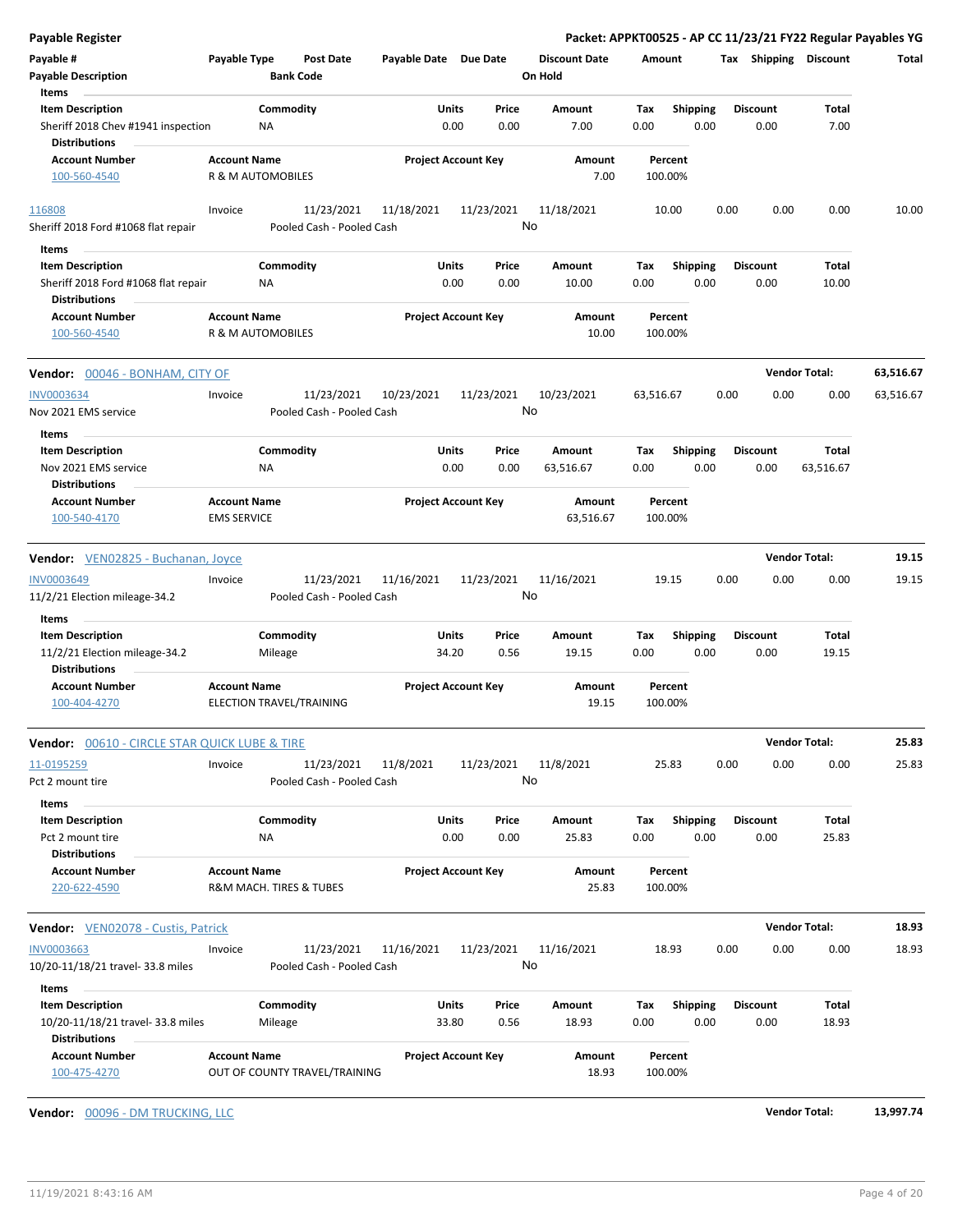| <b>Payable Register</b>                                                |                     |                                |                           |                       |                            |                |                                 |             |                 |      |      |                         |                              | Packet: APPKT00525 - AP CC 11/23/21 FY22 Regular Payables YG |
|------------------------------------------------------------------------|---------------------|--------------------------------|---------------------------|-----------------------|----------------------------|----------------|---------------------------------|-------------|-----------------|------|------|-------------------------|------------------------------|--------------------------------------------------------------|
| Payable #<br><b>Payable Description</b>                                | Payable Type        | <b>Bank Code</b>               | <b>Post Date</b>          | Payable Date Due Date |                            |                | <b>Discount Date</b><br>On Hold | Amount      |                 |      |      |                         | Tax Shipping Discount        | Total                                                        |
| 3330                                                                   | Invoice             |                                | 11/23/2021                | 10/18/2021            |                            | 11/23/2021     | 10/18/2021                      | 13,997.73   |                 |      | 0.00 | 0.01                    | 0.00                         | 13,997.74                                                    |
| Pct 1 Rock & gravel-hauling 10/14-11/4/21                              |                     |                                | Pooled Cash - Pooled Cash |                       |                            |                | No                              |             |                 |      |      |                         |                              |                                                              |
| Items                                                                  |                     |                                |                           |                       |                            |                |                                 |             |                 |      |      |                         |                              |                                                              |
| <b>Item Description</b>                                                |                     | Commodity                      |                           |                       | Units                      | Price          | Amount                          | Tax         | <b>Shipping</b> |      |      | <b>Discount</b>         | Total                        |                                                              |
| Pct 1 Rock & gravel10/14-11/4/21                                       |                     | Rock                           |                           |                       | 80.59                      | 8.00           | 644.72                          | 0.00        |                 | 0.00 |      | 0.00                    | 644.72                       |                                                              |
| <b>Distributions</b>                                                   |                     |                                |                           |                       |                            |                |                                 |             |                 |      |      |                         |                              |                                                              |
| <b>Account Number</b>                                                  | <b>Account Name</b> |                                |                           |                       | <b>Project Account Key</b> |                | Amount                          |             | Percent         |      |      |                         |                              |                                                              |
| 210-621-3410                                                           |                     | R&B MAT. ROCK & GRAVEL         |                           |                       |                            |                | 644.72                          |             | 100.00%         |      |      |                         |                              |                                                              |
| Items                                                                  |                     |                                |                           |                       |                            |                |                                 |             |                 |      |      |                         |                              |                                                              |
| <b>Item Description</b>                                                |                     | Commodity                      |                           |                       | Units                      | Price          | Amount                          | Tax         | <b>Shipping</b> |      |      | Discount                | Total                        |                                                              |
| Pct 1 Rock & gravel-hauling 10/14-11/4/21                              |                     | Rock 1                         |                           |                       | 1,346.07                   | 9.92           | 13,353.01                       | 0.00        |                 | 0.01 |      | 0.00                    | 13,353.02                    |                                                              |
| <b>Distributions</b>                                                   |                     |                                |                           |                       |                            |                |                                 |             |                 |      |      |                         |                              |                                                              |
| <b>Account Number</b>                                                  | <b>Account Name</b> |                                |                           |                       | <b>Project Account Key</b> |                | Amount                          |             | Percent         |      |      |                         |                              |                                                              |
| 210-621-3410                                                           |                     | R&B MAT. ROCK & GRAVEL         |                           |                       |                            |                | 13,353.02                       |             | 100.00%         |      |      |                         |                              |                                                              |
| <b>Vendor:</b> VEN02831 - Double J Equipment Repair LLC                |                     |                                |                           |                       |                            |                |                                 |             |                 |      |      |                         | <b>Vendor Total:</b>         | 743.30                                                       |
| 3890                                                                   | Invoice             |                                | 11/23/2021                | 11/17/2021            |                            | 12/17/2021     | 11/17/2021                      |             | 743.30          |      | 0.00 | 0.00                    | 0.00                         | 743.30                                                       |
| Pct 1 Gradall repair                                                   |                     |                                | Pooled Cash - Pooled Cash |                       |                            |                | No                              |             |                 |      |      |                         |                              |                                                              |
| Items                                                                  |                     |                                |                           |                       |                            |                |                                 |             |                 |      |      |                         |                              |                                                              |
| <b>Item Description</b>                                                |                     | Commodity                      |                           |                       | Units                      | Price          | Amount                          | Tax         | <b>Shipping</b> |      |      | <b>Discount</b>         | Total                        |                                                              |
| Pct 1 Gradall repair                                                   |                     | ΝA                             |                           |                       | 0.00                       | 0.00           | 743.30                          | 0.00        |                 | 0.00 |      | 0.00                    | 743.30                       |                                                              |
| <b>Distributions</b>                                                   |                     |                                |                           |                       |                            |                |                                 |             |                 |      |      |                         |                              |                                                              |
| <b>Account Number</b>                                                  | <b>Account Name</b> |                                |                           |                       | <b>Project Account Key</b> |                | Amount                          |             | Percent         |      |      |                         |                              |                                                              |
| 210-621-4580                                                           |                     | <b>R&amp;M MACHINERY PARTS</b> |                           |                       |                            |                | 743.30                          |             | 100.00%         |      |      |                         |                              |                                                              |
| <b>Vendor:</b> VEN02802 - Drivetrain Service & Equipment Sales<br>8208 | Invoice             |                                | 11/23/2021                | 11/5/2021             |                            | 11/23/2021     | 11/5/2021                       |             | 86.42           |      | 0.00 | 0.00                    | <b>Vendor Total:</b><br>0.00 | 86.42<br>86.42                                               |
| Pct 1 u-joint                                                          |                     |                                | Pooled Cash - Pooled Cash |                       |                            |                | No                              |             |                 |      |      |                         |                              |                                                              |
|                                                                        |                     |                                |                           |                       |                            |                |                                 |             |                 |      |      |                         |                              |                                                              |
| Items                                                                  |                     |                                |                           |                       |                            |                |                                 |             |                 |      |      |                         |                              |                                                              |
| <b>Item Description</b>                                                |                     | Commodity<br>Goods             |                           |                       | Units<br>1.00              | Price<br>86.42 | Amount<br>86.42                 | Tax<br>0.00 | <b>Shipping</b> | 0.00 |      | <b>Discount</b><br>0.00 | Total<br>86.42               |                                                              |
| Pct 1 u-joint<br><b>Distributions</b>                                  |                     |                                |                           |                       |                            |                |                                 |             |                 |      |      |                         |                              |                                                              |
| <b>Account Number</b>                                                  | <b>Account Name</b> |                                |                           |                       | <b>Project Account Key</b> |                | Amount                          |             | Percent         |      |      |                         |                              |                                                              |
| 210-621-4580                                                           |                     | <b>R&amp;M MACHINERY PARTS</b> |                           |                       |                            |                | 86.42                           |             | 100.00%         |      |      |                         |                              |                                                              |
| 00069 - FANNIN CENTRAL APPRAISAL DIST<br>Vendor:                       |                     |                                |                           |                       |                            |                |                                 |             |                 |      |      |                         | <b>Vendor Total:</b>         | 208,363.75                                                   |
| 123450                                                                 | Invoice             |                                | 11/23/2021                | 11/2/2021             |                            | 11/23/2021     | 11/2/2021                       | 142,150.75  |                 |      | 0.00 | 0.00                    | 0.00                         | 142,150.75                                                   |
| Quarter Appraisal Services Jan-Mar 2022                                |                     |                                | Pooled Cash - Pooled Cash |                       |                            |                | No                              |             |                 |      |      |                         |                              |                                                              |
| Items                                                                  |                     |                                |                           |                       |                            |                |                                 |             |                 |      |      |                         |                              |                                                              |
| <b>Item Description</b>                                                |                     | Commodity                      |                           |                       | Units                      | Price          | Amount                          | Tax         | <b>Shipping</b> |      |      | <b>Discount</b>         | Total                        |                                                              |
| <b>Qtr Appraisal Services Jan-Mar 2022</b>                             |                     | Service                        |                           |                       | 0.00                       | 0.00           | 142,150.75                      | 0.00        |                 | 0.00 |      | 0.00                    | 142,150.75                   |                                                              |
| <b>Distributions</b>                                                   |                     |                                |                           |                       |                            |                |                                 |             |                 |      |      |                         |                              |                                                              |
| <b>Account Number</b>                                                  | <b>Account Name</b> |                                |                           |                       | <b>Project Account Key</b> |                | Amount                          |             | Percent         |      |      |                         |                              |                                                              |
| 100-409-4060                                                           |                     | TAX APPRAISAL DISTRICT         |                           |                       |                            |                | 110,877.59                      |             | 78.00%          |      |      |                         |                              |                                                              |
| 210-621-4060                                                           |                     | TAX APPRAISAL DISTRICT         |                           |                       |                            |                | 6,373.47                        |             | 4.48%           |      |      |                         |                              |                                                              |
| 220-622-4060                                                           |                     | TAX APPRAISAL DISTRICT         |                           |                       |                            |                | 7,424.25                        |             | 5.22%           |      |      |                         |                              |                                                              |
| 230-623-4060                                                           |                     | TAX APPRAISAL DISTRICT         |                           |                       |                            |                | 11,136.37                       |             | 7.83%           |      |      |                         |                              |                                                              |
| 240-624-4060                                                           |                     | TAX APPRAISAL DISTRICT         |                           |                       |                            |                | 6,339.07                        |             | 4.46%           |      |      |                         |                              |                                                              |
| 123474                                                                 | Invoice             |                                | 11/23/2021                | 11/2/2021             |                            | 11/23/2021     | 11/2/2021                       | 66,213.00   |                 |      | 0.00 | 0.00                    | 0.00                         | 66,213.00                                                    |
| Semi Annual Collection Service Jan-June 2022                           |                     |                                | Pooled Cash - Pooled Cash |                       |                            |                | No                              |             |                 |      |      |                         |                              |                                                              |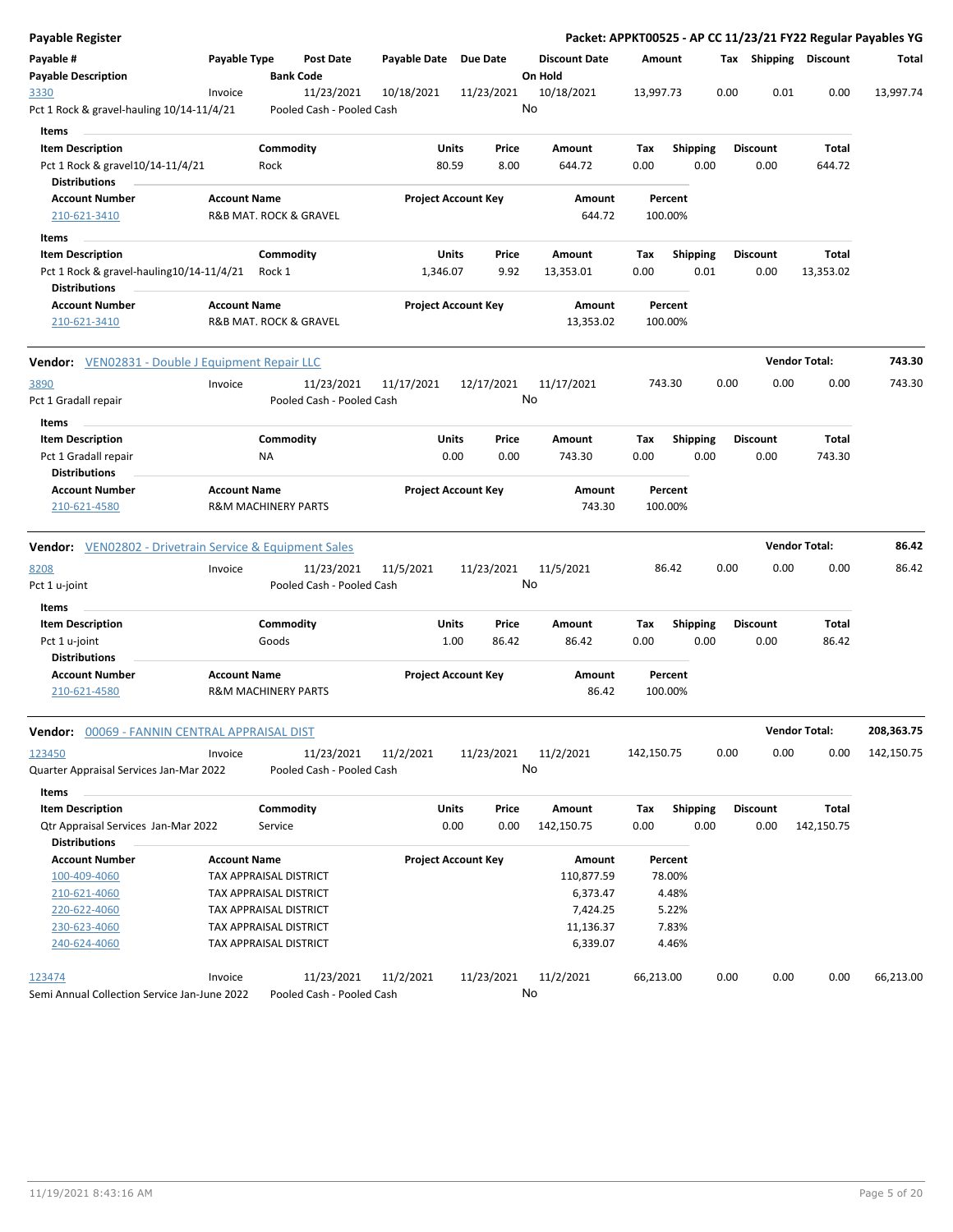| Payable #                                                                                 | Payable Type                             |                      | <b>Post Date</b>                        | Payable Date Due Date      |                |                  | <b>Discount Date</b> | Amount             |                         | Тах  | <b>Shipping</b>         | <b>Discount</b>      | Total     |
|-------------------------------------------------------------------------------------------|------------------------------------------|----------------------|-----------------------------------------|----------------------------|----------------|------------------|----------------------|--------------------|-------------------------|------|-------------------------|----------------------|-----------|
| <b>Payable Description</b>                                                                |                                          |                      | <b>Bank Code</b>                        |                            |                |                  | On Hold              |                    |                         |      |                         |                      |           |
| Items                                                                                     |                                          |                      |                                         |                            |                |                  |                      |                    |                         |      |                         |                      |           |
| <b>Item Description</b><br>Semi Annual Collection Svc Jan-June 2022                       |                                          | Commodity<br>Service |                                         |                            | Units<br>0.00  | Price<br>0.00    | Amount<br>66,213.00  | Tax<br>0.00        | <b>Shipping</b><br>0.00 |      | <b>Discount</b><br>0.00 | Total<br>66,213.00   |           |
| <b>Distributions</b><br><b>Account Number</b>                                             | <b>Account Name</b>                      |                      |                                         | <b>Project Account Key</b> |                |                  | Amount               | Percent            |                         |      |                         |                      |           |
| 100-409-4060                                                                              | TAX APPRAISAL DISTRICT                   |                      |                                         |                            |                |                  | 51,646.14            |                    | 78.00%                  |      |                         |                      |           |
| 210-621-4060                                                                              | TAX APPRAISAL DISTRICT                   |                      |                                         |                            |                |                  | 2,968.73             |                    | 4.48%                   |      |                         |                      |           |
| 220-622-4060                                                                              | TAX APPRAISAL DISTRICT                   |                      |                                         |                            |                |                  | 3,458.17             |                    | 5.22%                   |      |                         |                      |           |
| 230-623-4060                                                                              | TAX APPRAISAL DISTRICT                   |                      |                                         |                            |                |                  | 5,187.26             |                    | 7.83%                   |      |                         |                      |           |
| 240-624-4060                                                                              | <b>TAX APPRAISAL DISTRICT</b>            |                      |                                         |                            |                |                  | 2,952.70             |                    | 4.46%                   |      |                         |                      |           |
| <b>Vendor:</b> 00797 - FANNIN COUNTY TAX ASSESSOR-COL                                     |                                          |                      |                                         |                            |                |                  |                      |                    |                         |      |                         | <b>Vendor Total:</b> | 7.50      |
| <b>INV0003648</b>                                                                         | Invoice                                  |                      | 11/23/2021                              | 11/18/2021                 |                | 11/23/2021       | 11/18/2021           |                    | 7.50                    | 0.00 | 0.00                    | 0.00                 | 7.50      |
| Sheriff 2018 Chev#1941 registration<br>Items                                              |                                          |                      | Pooled Cash - Pooled Cash               |                            |                | No               |                      |                    |                         |      |                         |                      |           |
| <b>Item Description</b>                                                                   |                                          | Commodity            |                                         |                            | Units          | Price            | Amount               | Tax                | <b>Shipping</b>         |      | <b>Discount</b>         | Total                |           |
| Sheriff 2018 Chev#1941 registration<br><b>Distributions</b>                               |                                          | NA                   |                                         |                            | 0.00           | 0.00             | 7.50                 | 0.00               | 0.00                    |      | 0.00                    | 7.50                 |           |
| <b>Account Number</b><br>100-560-4540                                                     | <b>Account Name</b><br>R & M AUTOMOBILES |                      |                                         | <b>Project Account Key</b> |                |                  | Amount<br>7.50       | Percent<br>100.00% |                         |      |                         |                      |           |
| Vendor: VEN02572 - Fidlar Technologies, Inc                                               |                                          |                      |                                         |                            |                |                  |                      |                    |                         |      |                         | <b>Vendor Total:</b> | 4,288.00  |
| 0888927-IN                                                                                | Invoice                                  |                      | 11/23/2021                              | 11/16/2021                 |                | 12/16/2021       | 11/16/2021           | 4,288.00           |                         | 0.00 | 0.00                    | 0.00                 | 4,288.00  |
| Dec 2021 Property Fraud Alert Services                                                    |                                          |                      | Pooled Cash - Pooled Cash               |                            |                | No               |                      |                    |                         |      |                         |                      |           |
| Items                                                                                     |                                          |                      |                                         |                            |                |                  |                      |                    |                         |      |                         |                      |           |
| <b>Item Description</b><br>Dec 2021 Property Fraud Alert Services<br><b>Distributions</b> |                                          | Commodity<br>ΝA      |                                         |                            | Units<br>0.00  | Price<br>0.00    | Amount<br>4,288.00   | Tax<br>0.00        | <b>Shipping</b><br>0.00 |      | <b>Discount</b><br>0.00 | Total<br>4,288.00    |           |
| <b>Account Number</b>                                                                     | <b>Account Name</b>                      |                      |                                         | <b>Project Account Key</b> |                |                  | Amount               | Percent            |                         |      |                         |                      |           |
| 121-402-3120                                                                              | <b>IMAGING SYSTEM</b>                    |                      |                                         |                            |                |                  | 4,288.00             | 100.00%            |                         |      |                         |                      |           |
| Vendor: VEN02826 - Griffin, Mandy                                                         |                                          |                      |                                         |                            |                |                  |                      |                    |                         |      |                         | <b>Vendor Total:</b> | 18.26     |
| <b>INV0003650</b><br>11/2/21 Election mileage-32.6                                        | Invoice                                  |                      | 11/23/2021<br>Pooled Cash - Pooled Cash | 11/16/2021                 |                | 11/23/2021<br>No | 11/16/2021           | 18.26              |                         | 0.00 | 0.00                    | 0.00                 | 18.26     |
| Items                                                                                     |                                          |                      |                                         |                            |                |                  |                      |                    |                         |      |                         |                      |           |
| <b>Item Description</b><br>11/2/21 Election mileage-32.6<br><b>Distributions</b>          |                                          | Commodity<br>Mileage |                                         |                            | Units<br>32.60 | Price<br>0.56    | Amount<br>18.26      | Tax<br>$0.00\,$    | <b>Shipping</b><br>0.00 |      | <b>Discount</b><br>0.00 | Total<br>18.26       |           |
| <b>Account Number</b><br>100-404-4270                                                     | <b>Account Name</b>                      |                      | ELECTION TRAVEL/TRAINING                | <b>Project Account Key</b> |                |                  | Amount<br>18.26      | Percent<br>100.00% |                         |      |                         |                      |           |
| Vendor: 00128 - HART INTERCIVIC                                                           |                                          |                      |                                         |                            |                |                  |                      |                    |                         |      |                         | <b>Vendor Total:</b> | 23,561.00 |
| 085472<br>2022 annual software license/support                                            | Invoice                                  |                      | 11/23/2021<br>Pooled Cash - Pooled Cash | 10/20/2021                 |                | 11/23/2021<br>No | 10/20/2021           | 23,561.00          |                         | 0.00 | 0.00                    | 0.00                 | 23,561.00 |
| Items                                                                                     |                                          |                      |                                         |                            |                |                  |                      |                    |                         |      |                         |                      |           |
| <b>Item Description</b><br>2022 annual software license/support<br><b>Distributions</b>   |                                          | Commodity<br>ΝA      |                                         |                            | Units<br>0.00  | Price<br>0.00    | Amount<br>23,561.00  | Тах<br>0.00        | Shipping<br>0.00        |      | <b>Discount</b><br>0.00 | Total<br>23,561.00   |           |
| <b>Account Number</b><br>100-404-4850                                                     | <b>Account Name</b>                      |                      | ELECTION MAINT. AGREEMENT               | <b>Project Account Key</b> |                |                  | Amount<br>23,561.00  | Percent<br>100.00% |                         |      |                         |                      |           |
| Vendor: VEN02490 - Hatfield, Jedidiah                                                     |                                          |                      |                                         |                            |                |                  |                      |                    |                         |      |                         | <b>Vendor Total:</b> | 1,437.50  |
| <b>INV0003664</b>                                                                         | Invoice                                  |                      | 11/23/2021                              | 11/18/2021                 |                | 11/23/2021       | 11/18/2021           | 187.50             |                         | 0.00 | 0.00                    | 0.00                 | 187.50    |
| 9/27-10/4/21 black bull estray                                                            |                                          |                      | Pooled Cash - Pooled Cash               |                            |                | No               |                      |                    |                         |      |                         |                      |           |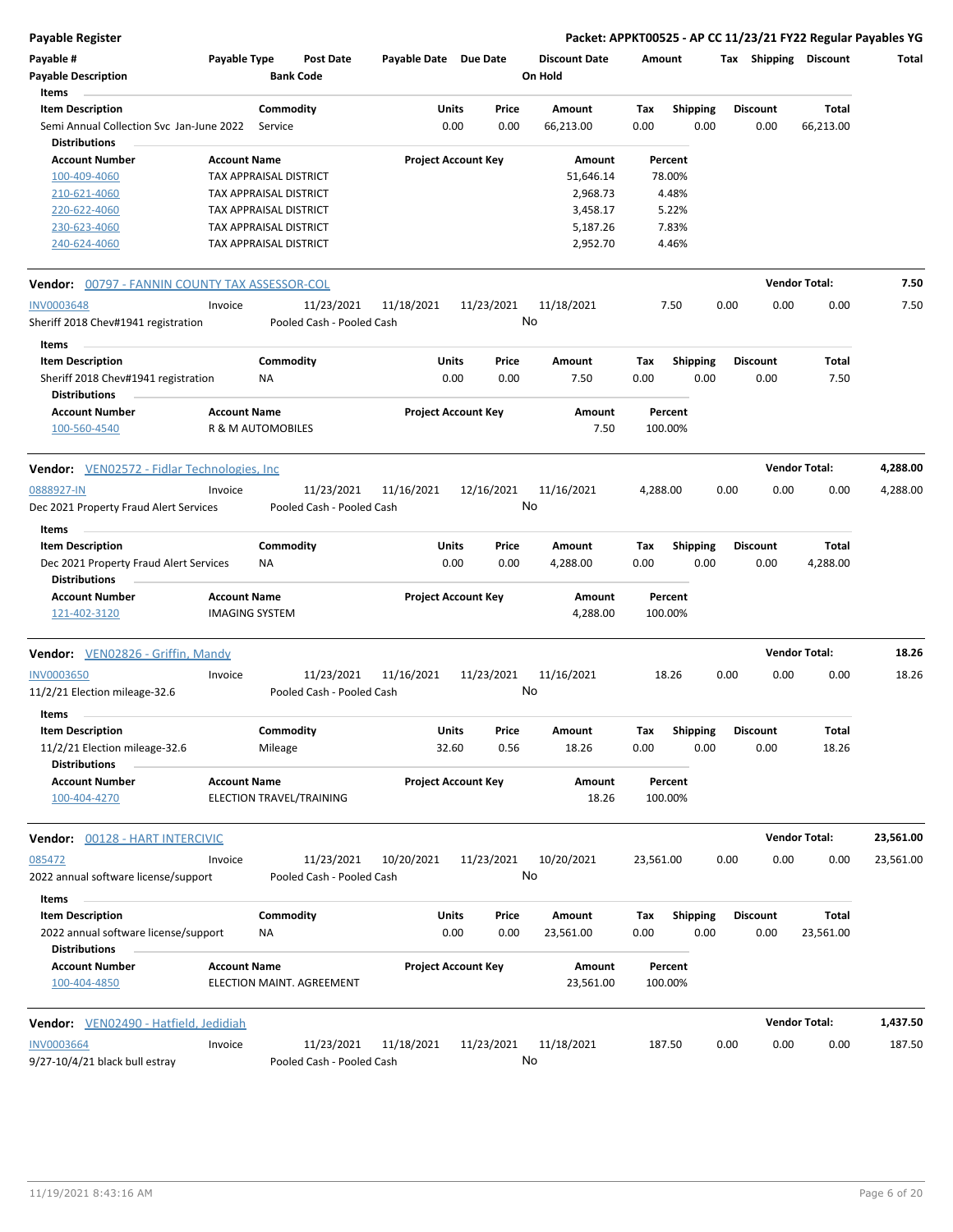| <b>Payable Register</b>                                                   |                                                      |                                         |                            |            |               |                                 |             |                         |      |                         |                      | Packet: APPKT00525 - AP CC 11/23/21 FY22 Regular Payables YG |
|---------------------------------------------------------------------------|------------------------------------------------------|-----------------------------------------|----------------------------|------------|---------------|---------------------------------|-------------|-------------------------|------|-------------------------|----------------------|--------------------------------------------------------------|
| Payable #<br><b>Payable Description</b>                                   | Payable Type<br><b>Bank Code</b>                     | <b>Post Date</b>                        | Payable Date Due Date      |            |               | <b>Discount Date</b><br>On Hold | Amount      |                         |      | Tax Shipping Discount   |                      | Total                                                        |
| Items                                                                     |                                                      |                                         |                            |            |               |                                 |             |                         |      |                         |                      |                                                              |
| <b>Item Description</b>                                                   | Commodity                                            |                                         | Units                      |            | Price         | Amount                          | Tax         | Shipping                |      | <b>Discount</b>         | Total                |                                                              |
| 9/27-10/4/21 black bull estray<br><b>Distributions</b>                    | ΝA                                                   |                                         |                            | 0.00       | 0.00          | 187.50                          | 0.00        | 0.00                    |      | 0.00                    | 187.50               |                                                              |
| <b>Account Number</b><br>100-560-4320                                     | <b>Account Name</b><br>IMPOUNDMENT OF ESTRAY LIVESTO |                                         | <b>Project Account Key</b> |            |               | Amount<br>187.50                | 100.00%     | Percent                 |      |                         |                      |                                                              |
| <b>INV0003665</b>                                                         | Invoice                                              | 11/23/2021                              | 11/18/2021                 | 11/23/2021 |               | 11/18/2021                      | 1,250.00    |                         | 0.00 | 0.00                    | 0.00                 | 1,250.00                                                     |
| 10/15-30/21 longhorn bull estray<br>Items                                 |                                                      | Pooled Cash - Pooled Cash               |                            |            | No            |                                 |             |                         |      |                         |                      |                                                              |
| <b>Item Description</b>                                                   | Commodity                                            |                                         | Units                      |            | Price         | Amount                          | Tax         | <b>Shipping</b>         |      | <b>Discount</b>         | Total                |                                                              |
| 10/15-30/21 longhorn bull estray<br><b>Distributions</b>                  | <b>NA</b>                                            |                                         |                            | 0.00       | 0.00          | 1,250.00                        | 0.00        | 0.00                    |      | 0.00                    | 1,250.00             |                                                              |
| <b>Account Number</b><br>100-560-4320                                     | <b>Account Name</b><br>IMPOUNDMENT OF ESTRAY LIVESTO |                                         | <b>Project Account Key</b> |            |               | Amount<br>1,250.00              | 100.00%     | Percent                 |      |                         |                      |                                                              |
| Vendor: VEN02205 - Hazelton, Shane                                        |                                                      |                                         |                            |            |               |                                 |             |                         |      |                         | <b>Vendor Total:</b> | 18.03                                                        |
| <b>INV0003637</b>                                                         | Invoice                                              | 11/23/2021                              | 11/10/2021                 | 11/23/2021 |               | 11/10/2021                      |             | 18.03                   | 0.00 | 0.00                    | 0.00                 | 18.03                                                        |
| 10/27/21 travel 32.2 miles<br>Items                                       |                                                      | Pooled Cash - Pooled Cash               |                            |            | No            |                                 |             |                         |      |                         |                      |                                                              |
| <b>Item Description</b>                                                   | Commodity                                            |                                         | Units                      |            | Price         | Amount                          | Tax         | <b>Shipping</b>         |      | <b>Discount</b>         | Total                |                                                              |
| 10/27/21 travel 32.2 miles<br><b>Distributions</b>                        | Mileage                                              |                                         | 32.20                      |            | 0.56          | 18.03                           | 0.00        | 0.00                    |      | 0.00                    | 18.03                |                                                              |
| <b>Account Number</b><br>100-475-4270                                     | <b>Account Name</b><br>OUT OF COUNTY TRAVEL/TRAINING |                                         | <b>Project Account Key</b> |            |               | Amount<br>18.03                 | 100.00%     | Percent                 |      |                         |                      |                                                              |
|                                                                           |                                                      |                                         |                            |            |               |                                 |             |                         |      |                         | <b>Vendor Total:</b> | 8,731.81                                                     |
| Vendor: 00405 - IHS PHARMACY                                              |                                                      |                                         |                            |            |               |                                 |             |                         |      |                         |                      |                                                              |
| 77327<br>Aug & Sept 2021 returned meds                                    | Credit Memo                                          | 11/23/2021<br>Pooled Cash - Pooled Cash | 10/21/2021                 | 10/21/2021 | No            | 10/21/2021                      | $-2,072.47$ |                         | 0.00 | 0.00                    | 0.00                 | $-2,072.47$                                                  |
| Items                                                                     |                                                      |                                         |                            |            |               |                                 |             |                         |      |                         |                      |                                                              |
| <b>Item Description</b><br>Aug & Sept 2021 returned meds                  | Commodity<br><b>NA</b>                               |                                         | Units                      | 0.00       | Price<br>0.00 | Amount<br>$-2,072.47$           | Tax<br>0.00 | <b>Shipping</b><br>0.00 |      | <b>Discount</b><br>0.00 | Total<br>$-2,072.47$ |                                                              |
| <b>Distributions</b><br><b>Account Number</b>                             | <b>Account Name</b>                                  |                                         | <b>Project Account Key</b> |            |               | Amount                          |             | Percent                 |      |                         |                      |                                                              |
| 100-565-4050                                                              | PRISONER MEDICAL                                     |                                         |                            |            |               | $-2,072.47$                     | 100.00%     |                         |      |                         |                      |                                                              |
| 77351                                                                     | Credit Memo                                          | 11/23/2021                              | 10/29/2021                 | 10/29/2021 | No            | 10/29/2021                      |             | $-4.50$                 | 0.00 | 0.00                    | 0.00                 | -4.50                                                        |
| Sept 2021 returned meds                                                   |                                                      | Pooled Cash - Pooled Cash               |                            |            |               |                                 |             |                         |      |                         |                      |                                                              |
| Items                                                                     |                                                      |                                         |                            |            |               |                                 |             |                         |      |                         |                      |                                                              |
| <b>Item Description</b><br>Sept 2021 returned meds                        | Commodity<br><b>NA</b>                               |                                         | Units                      | 0.00       | Price<br>0.00 | Amount<br>$-4.50$               | Tax<br>0.00 | Shipping<br>0.00        |      | <b>Discount</b><br>0.00 | Total<br>$-4.50$     |                                                              |
| <b>Distributions</b><br><b>Account Number</b><br>100-565-4050             | <b>Account Name</b><br>PRISONER MEDICAL              |                                         | <b>Project Account Key</b> |            |               | Amount<br>$-4.50$               | 100.00%     | Percent                 |      |                         |                      |                                                              |
| 77646                                                                     | Invoice                                              | 11/23/2021                              | 10/31/2021                 | 11/30/2021 |               | 10/31/2021                      | 10,808.78   |                         | 0.00 | 0.00                    | 0.00                 | 10,808.78                                                    |
| Oct 2021 prisoner meds                                                    |                                                      | Pooled Cash - Pooled Cash               |                            |            | No            |                                 |             |                         |      |                         |                      |                                                              |
| Items                                                                     |                                                      |                                         |                            |            |               |                                 |             |                         |      |                         |                      |                                                              |
| <b>Item Description</b><br>Oct 2021 prisoner meds<br><b>Distributions</b> | Commodity<br>ΝA                                      |                                         | Units                      | 0.00       | Price<br>0.00 | Amount<br>10,808.78             | Тах<br>0.00 | <b>Shipping</b><br>0.00 |      | <b>Discount</b><br>0.00 | Total<br>10,808.78   |                                                              |
| <b>Account Number</b><br>100-565-4050                                     | <b>Account Name</b><br>PRISONER MEDICAL              |                                         | <b>Project Account Key</b> |            |               | Amount<br>10,808.78             | 100.00%     | Percent                 |      |                         |                      |                                                              |
| Vendor: 00378 - JPMORGAN CHASE BANK NA                                    |                                                      |                                         |                            |            |               |                                 |             |                         |      |                         | <b>Vendor Total:</b> | 3,921.79                                                     |
| <b>INV0003644</b>                                                         | Invoice                                              | 11/23/2021                              | 11/5/2021                  | 11/23/2021 |               | 11/5/2021                       | 3,921.79    |                         | 0.00 | 0.00                    | 0.00                 | 3,921.79                                                     |
| Nov 2021 credit card                                                      |                                                      | Pooled Cash - Pooled Cash               |                            |            | No            |                                 |             |                         |      |                         |                      |                                                              |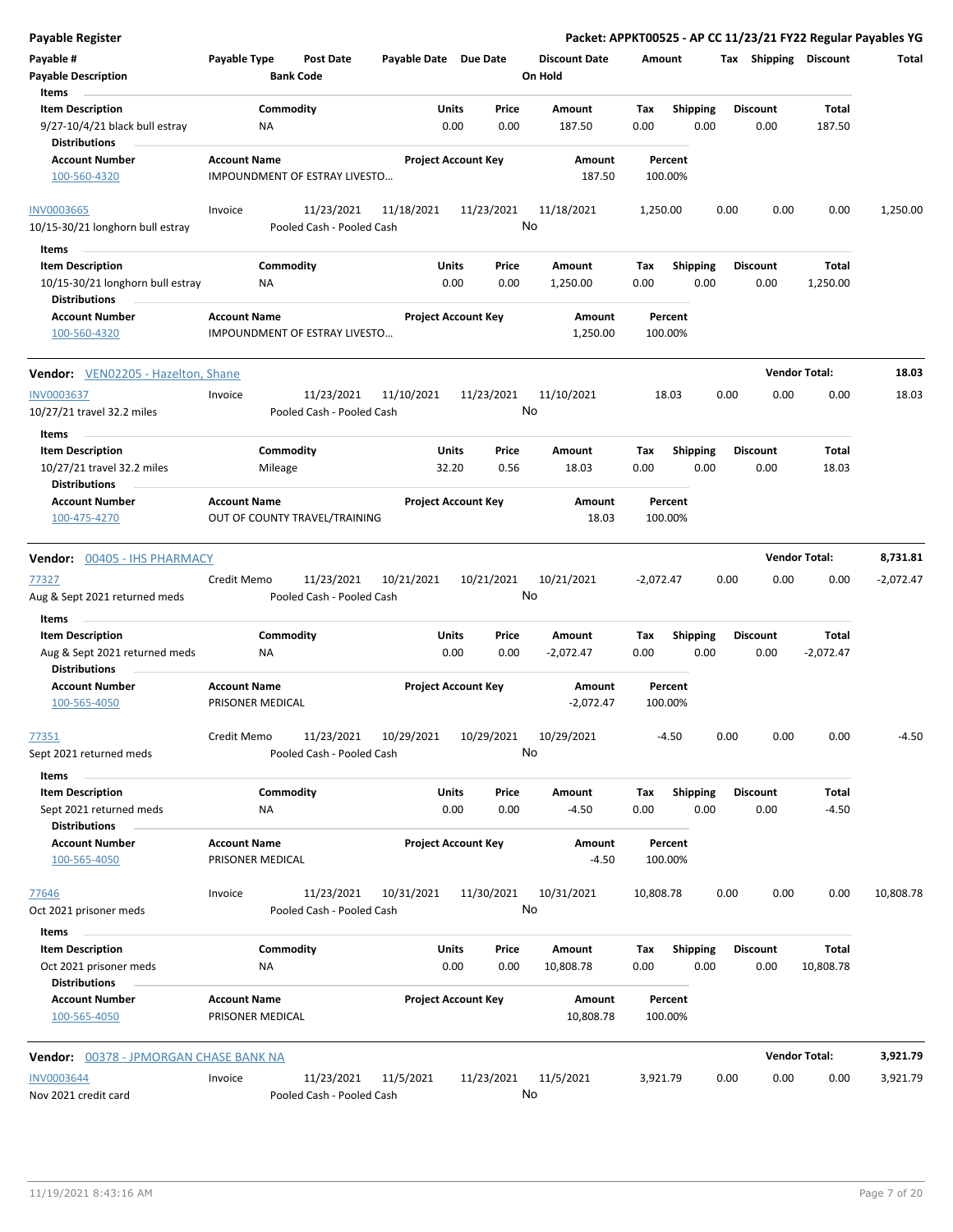| Payable #<br><b>Payable Description</b>                                        | Payable Type<br>Post Date<br><b>Bank Code</b>        | Payable Date Due Date          | <b>Discount Date</b><br>On Hold | Amount                                 | Tax Shipping Discount   |                 |
|--------------------------------------------------------------------------------|------------------------------------------------------|--------------------------------|---------------------------------|----------------------------------------|-------------------------|-----------------|
| Items<br><b>Item Description</b><br>Nov 2021 transport<br><b>Distributions</b> | Commodity<br>ΝA                                      | Units<br>Price<br>0.00<br>0.00 | Amount<br>73.46                 | Shipping<br>Tax<br>0.00<br>0.00        | <b>Discount</b><br>0.00 | Total<br>73.46  |
| <b>Account Number</b><br>100-560-4280                                          | <b>Account Name</b><br>PRISONER TRANSPORT            | <b>Project Account Key</b>     | Amount<br>73.46                 | Percent<br>100.00%                     |                         |                 |
| Items<br>Item Description<br>Nov 2021 training                                 | Commodity<br>NA                                      | Units<br>Price<br>0.00<br>0.00 | Amount<br>639.00                | Tax<br><b>Shipping</b><br>0.00<br>0.00 | Discount<br>0.00        | Total<br>639.00 |
| <b>Distributions</b><br><b>Account Number</b>                                  | <b>Account Name</b>                                  | <b>Project Account Key</b>     | Amount                          | Percent                                |                         |                 |
| 310-560-4270<br>Items                                                          | OUT OF COUNTY TRAVEL/TRAINING                        |                                | 639.00                          | 100.00%                                |                         |                 |
| <b>Item Description</b><br>Nov 2021 training<br><b>Distributions</b>           | Commodity<br>ΝA                                      | Units<br>Price<br>0.00<br>0.00 | Amount<br>75.00                 | Tax<br><b>Shipping</b><br>0.00<br>0.00 | <b>Discount</b><br>0.00 | Total<br>75.00  |
| <b>Account Number</b><br>562-560-4270                                          | <b>Account Name</b><br>OUT OF COUNTY TRAVEL/TRAINING | <b>Project Account Key</b>     | Amount<br>75.00                 | Percent<br>100.00%                     |                         |                 |
| Items<br><b>Item Description</b><br>Nov 2021 training<br><b>Distributions</b>  | Commodity<br>NA                                      | Units<br>Price<br>0.00<br>0.00 | Amount<br>450.00                | Tax<br><b>Shipping</b><br>0.00<br>0.00 | <b>Discount</b><br>0.00 | Total<br>450.00 |
| <b>Account Number</b><br>100-499-4270                                          | <b>Account Name</b><br>OUT OF COUNTY TRAVEL/TRAINING | <b>Project Account Key</b>     | Amount<br>450.00                | Percent<br>100.00%                     |                         |                 |
| Items<br><b>Item Description</b><br>Nov 2021 training<br><b>Distributions</b>  | Commodity<br>ΝA                                      | Units<br>Price<br>0.00<br>0.00 | Amount<br>60.00                 | Tax<br><b>Shipping</b><br>0.00<br>0.00 | <b>Discount</b><br>0.00 | Total<br>60.00  |
| <b>Account Number</b><br>100-450-4270                                          | <b>Account Name</b><br>OUT OF COUNTY TRAVEL/TRAINING | <b>Project Account Key</b>     | Amount<br>60.00                 | Percent<br>100.00%                     |                         |                 |
| Items<br><b>Item Description</b><br>Nov 2021 training<br><b>Distributions</b>  | Commodity<br>ΝA                                      | Units<br>Price<br>0.00<br>0.00 | Amount<br>50.00                 | <b>Shipping</b><br>Tax<br>0.00<br>0.00 | <b>Discount</b><br>0.00 | Total<br>50.00  |
| <b>Account Number</b><br>210-621-4270<br>Items                                 | <b>Account Name</b><br>OUT OF COUNTY TRAVEL/TRAINING | <b>Project Account Key</b>     | Amount<br>50.00                 | Percent<br>100.00%                     |                         |                 |
| Item Description<br>Nov 2021 training<br><b>Distributions</b>                  | Commodity<br><b>NA</b>                               | Units<br>Price<br>0.00<br>0.00 | Amount<br>506.00                | Tax<br><b>Shipping</b><br>0.00<br>0.00 | Discount<br>0.00        | Total<br>506.00 |
| <b>Account Number</b><br>100-495-4270                                          | <b>Account Name</b><br>OUT OF COUNTY TRAVEL/TRAINING | <b>Project Account Key</b>     | Amount<br>506.00                | Percent<br>100.00%                     |                         |                 |
| Items<br><b>Item Description</b><br>Nov 2021 SO postage                        | Commodity<br>ΝA                                      | Units<br>Price<br>0.00<br>0.00 | Amount<br>16.72                 | Tax<br><b>Shipping</b><br>0.00<br>0.00 | <b>Discount</b><br>0.00 | Total<br>16.72  |
| <b>Distributions</b><br><b>Account Number</b><br>100-560-3110                  | <b>Account Name</b><br><b>POSTAGE</b>                | <b>Project Account Key</b>     | Amount<br>16.72                 | Percent<br>100.00%                     |                         |                 |
| Items<br><b>Item Description</b><br>Nov 2021 Pct 3 training                    | Commodity<br>NA                                      | Units<br>Price<br>0.00<br>0.00 | Amount<br>50.00                 | Tax<br><b>Shipping</b><br>0.00<br>0.00 | <b>Discount</b><br>0.00 | Total<br>50.00  |
| <b>Distributions</b><br><b>Account Number</b><br>230-623-4270                  | <b>Account Name</b><br>OUT OF COUNTY TRAVEL/TRAINING | <b>Project Account Key</b>     | Amount<br>50.00                 | Percent<br>100.00%                     |                         |                 |
| Items<br><b>Item Description</b><br>Nov 2021 Pct 2 water                       | Commodity<br>ΝA                                      | Units<br>Price<br>0.00<br>0.00 | Amount<br>38.23                 | Tax<br><b>Shipping</b><br>0.00<br>0.00 | <b>Discount</b><br>0.00 | Total<br>38.23  |
| <b>Distributions</b><br><b>Account Number</b><br>220-622-3400                  | <b>Account Name</b><br><b>SHOP SUPPLIES</b>          | <b>Project Account Key</b>     | Amount<br>38.23                 | Percent<br>100.00%                     |                         |                 |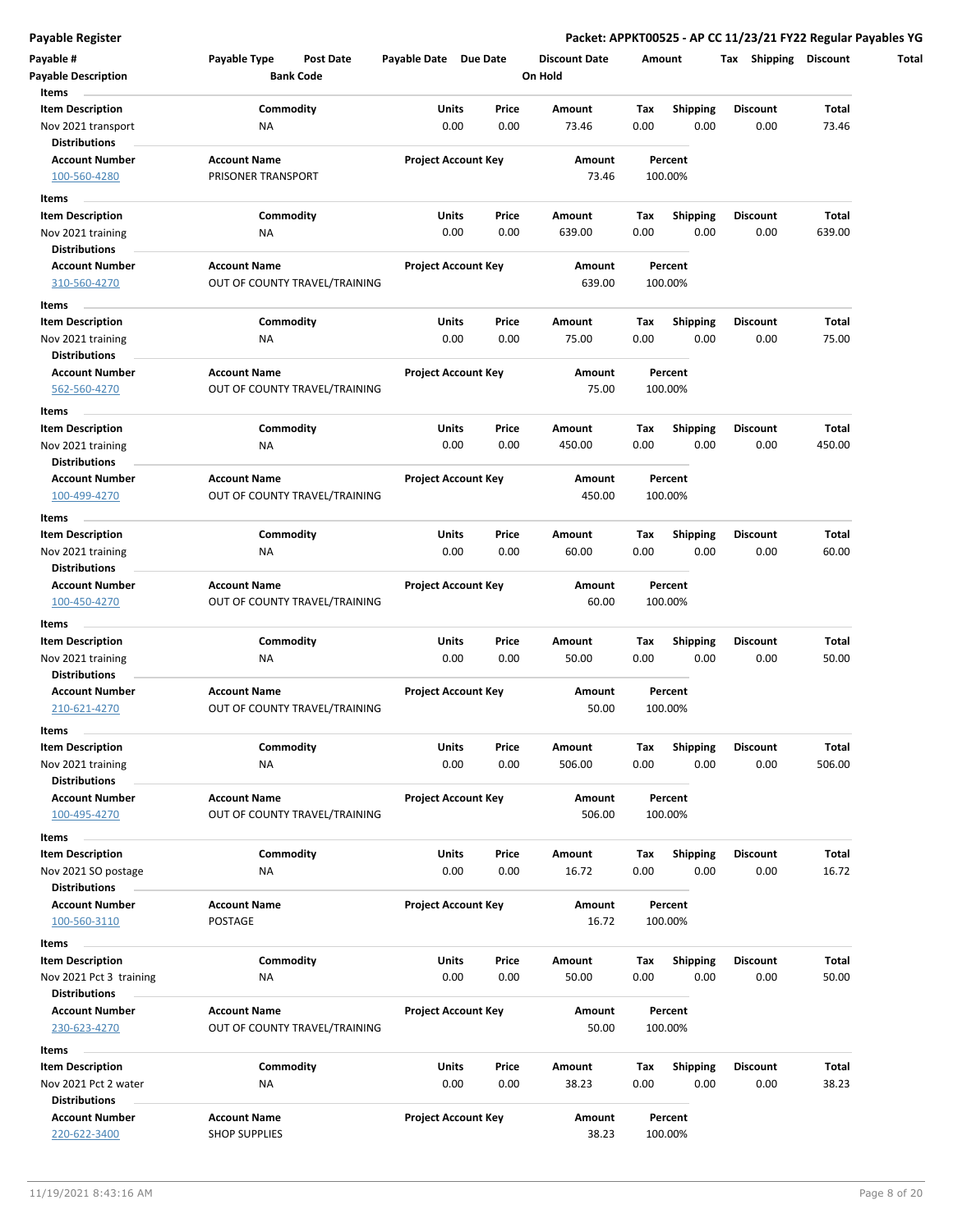| Payable #<br><b>Payable Description</b><br>Items                                   | Payable Type                             | <b>Post Date</b><br><b>Bank Code</b>                                    | Payable Date Due Date |                            | <b>Discount Date</b><br>On Hold | Amount                      |                         | Tax             | Shipping | <b>Discount</b>      | Total    |
|------------------------------------------------------------------------------------|------------------------------------------|-------------------------------------------------------------------------|-----------------------|----------------------------|---------------------------------|-----------------------------|-------------------------|-----------------|----------|----------------------|----------|
| <b>Item Description</b><br>Nov 2021 Pct 1 & 3 Express labs<br><b>Distributions</b> | ΝA                                       | Commodity                                                               | Units                 | Price<br>0.00<br>0.00      | Amount<br>240.00                | Tax<br>0.00                 | Shipping<br>0.00        | <b>Discount</b> | 0.00     | Total<br>240.00      |          |
| <b>Account Number</b><br>210-621-3140<br>230-623-3140                              | <b>Account Name</b>                      | EMPLOYEE PHYSICALS/DOT TESTING<br><b>EMPLOYEE PHYSICALS/DOT TESTING</b> |                       | <b>Project Account Key</b> | Amount<br>160.00<br>80.00       | Percent<br>66.67%<br>33.33% |                         |                 |          |                      |          |
| Items                                                                              |                                          |                                                                         |                       |                            |                                 |                             |                         |                 |          |                      |          |
| <b>Item Description</b>                                                            |                                          | Commodity                                                               | Units                 | Price                      | Amount                          | Tax                         | Shipping                | <b>Discount</b> |          | Total                |          |
| Nov 2021 Zoom<br><b>Distributions</b>                                              | ΝA                                       |                                                                         |                       | 0.00<br>0.00               | 64.99                           | 0.00                        | 0.00                    |                 | 0.00     | 64.99                |          |
| <b>Account Number</b><br>413-413-5740                                              | <b>Account Name</b><br><b>TECHNOLOGY</b> |                                                                         |                       | <b>Project Account Key</b> | Amount<br>64.99                 | Percent<br>100.00%          |                         |                 |          |                      |          |
| Items                                                                              |                                          |                                                                         |                       |                            |                                 |                             |                         |                 |          |                      |          |
| <b>Item Description</b><br>Nov 2021 Pct 3 Parts-Zoro/Hotsy                         | NA                                       | Commodity                                                               | Units                 | Price<br>0.00<br>0.00      | Amount<br>1,658.39              | Tax<br>0.00                 | Shipping<br>0.00        | <b>Discount</b> | 0.00     | Total<br>1,658.39    |          |
| <b>Distributions</b><br><b>Account Number</b>                                      | <b>Account Name</b>                      |                                                                         |                       | <b>Project Account Key</b> | Amount                          | Percent                     |                         |                 |          |                      |          |
| 230-623-4580                                                                       | <b>R&amp;M MACHINERY PARTS</b>           |                                                                         |                       |                            | 1,658.39                        | 100.00%                     |                         |                 |          |                      |          |
| <b>Vendor: 00239 - L &amp; L A/C-ELECTRICAL</b>                                    |                                          |                                                                         |                       |                            |                                 |                             |                         |                 |          | <b>Vendor Total:</b> | 193.75   |
| 3881                                                                               | Invoice                                  | 11/23/2021                                                              | 11/18/2021            | 11/18/2021                 | 11/18/2021                      | 193.75                      |                         | 0.00            | 0.00     | 0.00                 | 193.75   |
| AC repair 1203 E Sam Rayburn                                                       |                                          | Pooled Cash - Pooled Cash                                               |                       |                            | No                              |                             |                         |                 |          |                      |          |
| Items                                                                              |                                          |                                                                         |                       |                            |                                 |                             |                         |                 |          |                      |          |
| <b>Item Description</b><br>AC repair 1203 E Sam Rayburn<br><b>Distributions</b>    | NA                                       | Commodity                                                               | Units                 | Price<br>0.00<br>0.00      | Amount<br>193.75                | Tax<br>0.00                 | <b>Shipping</b><br>0.00 | <b>Discount</b> | 0.00     | Total<br>193.75      |          |
| <b>Account Number</b><br>100-511-4500                                              | <b>Account Name</b><br>R & M BUILDING    |                                                                         |                       | <b>Project Account Key</b> | Amount<br>193.75                | Percent<br>100.00%          |                         |                 |          |                      |          |
| Vendor: 00446 - MAGNEGAS WELDING SUPPLY - SOUTH, LL                                |                                          |                                                                         |                       |                            |                                 |                             |                         |                 |          | <b>Vendor Total:</b> | 17.36    |
| 00101888<br>Pct 3 cylinder rental Oct 2021                                         | Invoice                                  | 11/23/2021<br>Pooled Cash - Pooled Cash                                 | 10/31/2021            | 11/23/2021                 | 10/31/2021<br>No                | 17.36                       |                         | 0.00            | 0.00     | 0.00                 | 17.36    |
| Items<br><b>Item Description</b>                                                   |                                          | Commodity                                                               | Units                 | Price                      | Amount                          | Tax                         | <b>Shipping</b>         | <b>Discount</b> |          | Total                |          |
| Pct 3 cylinder rental Oct 2021<br>Distributions                                    | ΝA                                       |                                                                         |                       | 0.00<br>0.00               | 17.36                           | 0.00                        | 0.00                    |                 | 0.00     | 17.36                |          |
| <b>Account Number</b><br>230-623-3430                                              | <b>Account Name</b>                      | R&B MAT. HARDWARE & LUMBER                                              |                       | <b>Project Account Key</b> | Amount<br>17.36                 | Percent<br>100.00%          |                         |                 |          |                      |          |
| Vendor: 00437 - MARLIN BUSINESS BANK                                               |                                          |                                                                         |                       |                            |                                 |                             |                         |                 |          | <b>Vendor Total:</b> | 3,516.75 |
| 19420963<br>Phone system                                                           | Invoice                                  | 11/23/2021<br>Pooled Cash - Pooled Cash                                 | 11/9/2021             | 11/23/2021                 | 11/9/2021<br>No                 | 3,516.75                    |                         | 0.00            | 0.00     | 0.00                 | 3,516.75 |
| Items                                                                              |                                          |                                                                         |                       |                            |                                 |                             |                         |                 |          |                      |          |
| <b>Item Description</b><br>Phone system<br><b>Distributions</b>                    | ΝA                                       | Commodity                                                               | Units                 | Price<br>0.00<br>0.00      | Amount<br>3,516.75              | Tax<br>0.00                 | <b>Shipping</b><br>0.00 | <b>Discount</b> | 0.00     | Total<br>3,516.75    |          |
| <b>Account Number</b><br>100-510-4200                                              | <b>Account Name</b><br><b>TELEPHONE</b>  |                                                                         |                       | <b>Project Account Key</b> | Amount<br>3,516.75              | Percent<br>100.00%          |                         |                 |          |                      |          |
| Vendor: 00102 - MEADE NORMAN INS. AGENCY, INC.                                     |                                          |                                                                         |                       |                            |                                 |                             |                         |                 |          | <b>Vendor Total:</b> | 107.50   |
| 35351<br>#TWEEDE1 bond D. Tweedy                                                   | Invoice                                  | 11/23/2021<br>Pooled Cash - Pooled Cash                                 | 11/8/2021             | 11/23/2021                 | 11/8/2021<br>No                 | 107.50                      |                         | 0.00            | 0.00     | 0.00                 | 107.50   |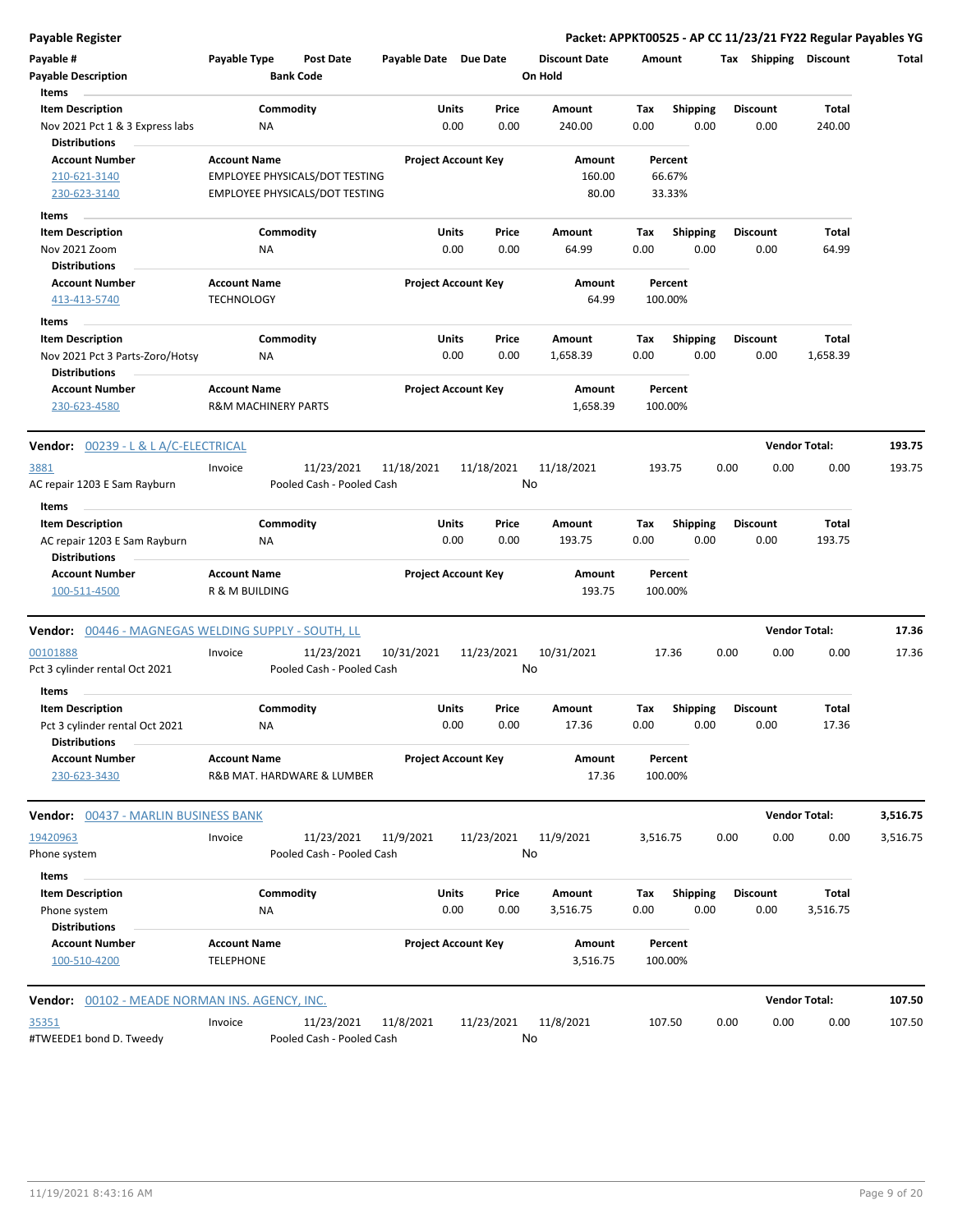| <b>Payable Register</b>                             |                                                      |                            |            |                                 |                    |                 | Packet: APPKT00525 - AP CC 11/23/21 FY22 Regular Payables YG |                      |          |
|-----------------------------------------------------|------------------------------------------------------|----------------------------|------------|---------------------------------|--------------------|-----------------|--------------------------------------------------------------|----------------------|----------|
| Payable #<br><b>Payable Description</b>             | Payable Type<br><b>Post Date</b><br><b>Bank Code</b> | Payable Date Due Date      |            | <b>Discount Date</b><br>On Hold | Amount             |                 | Tax Shipping Discount                                        |                      | Total    |
| Items                                               |                                                      |                            |            |                                 |                    |                 |                                                              |                      |          |
| <b>Item Description</b>                             | Commodity                                            | Units                      | Price      | Amount                          | Tax                | Shipping        | <b>Discount</b>                                              | Total                |          |
| #TWEEDE1 bond D. Tweedy<br><b>Distributions</b>     | NA                                                   | 0.00                       | 0.00       | 107.50                          | 0.00               | 0.00            | 0.00                                                         | 107.50               |          |
| <b>Account Number</b>                               | <b>Account Name</b>                                  | <b>Project Account Key</b> |            | Amount                          | Percent            |                 |                                                              |                      |          |
| 100-560-4800                                        | <b>BOND</b>                                          |                            |            | 107.50                          | 100.00%            |                 |                                                              |                      |          |
| <b>Vendor:</b> VEN02793 - Merryman, Thomas Wayne    |                                                      |                            |            |                                 |                    |                 |                                                              | <b>Vendor Total:</b> | 48.00    |
| <b>INV0003654</b>                                   | Invoice<br>11/23/2021                                | 11/16/2021                 | 11/23/2021 | 11/16/2021                      | 48.00              |                 | 0.00<br>0.00                                                 | 0.00                 | 48.00    |
| 11/12-16/21 transport meals                         | Pooled Cash - Pooled Cash                            |                            |            | No                              |                    |                 |                                                              |                      |          |
| Items                                               |                                                      |                            |            |                                 |                    |                 |                                                              |                      |          |
| <b>Item Description</b>                             | Commodity                                            | Units                      | Price      | Amount                          | Тах                | <b>Shipping</b> | <b>Discount</b>                                              | Total                |          |
| 11/12-16/21 transport meals                         | ΝA                                                   | 0.00                       | 0.00       | 48.00                           | 0.00               | 0.00            | 0.00                                                         | 48.00                |          |
| <b>Distributions</b>                                |                                                      |                            |            |                                 |                    |                 |                                                              |                      |          |
| <b>Account Number</b>                               | <b>Account Name</b>                                  | <b>Project Account Key</b> |            | Amount                          | Percent            |                 |                                                              |                      |          |
| 100-560-4280                                        | PRISONER TRANSPORT                                   |                            |            | 48.00                           | 100.00%            |                 |                                                              |                      |          |
| <b>Vendor: 00420 - NOBLE RESOURCES PEST CONTROL</b> |                                                      |                            |            |                                 |                    |                 |                                                              | <b>Vendor Total:</b> | 145.00   |
| 1567678                                             | 11/23/2021<br>Invoice                                | 11/10/2021                 | 11/23/2021 | 11/10/2021                      | 145.00             |                 | 0.00<br>0.00                                                 | 0.00                 | 145.00   |
| Pest control 200 E 1st                              | Pooled Cash - Pooled Cash                            |                            |            | No                              |                    |                 |                                                              |                      |          |
| Items                                               |                                                      |                            |            |                                 |                    |                 |                                                              |                      |          |
| <b>Item Description</b>                             | Commodity                                            | Units                      | Price      | Amount                          | Tax                | Shipping        | <b>Discount</b>                                              | Total                |          |
| Pest control 200 E 1st<br><b>Distributions</b>      | ΝA                                                   | 0.00                       | 0.00       | 145.00                          | 0.00               | 0.00            | 0.00                                                         | 145.00               |          |
| <b>Account Number</b>                               | <b>Account Name</b>                                  | <b>Project Account Key</b> |            | Amount                          | Percent            |                 |                                                              |                      |          |
| 100-518-4501                                        | PEST CONTROL                                         |                            |            | 145.00                          | 100.00%            |                 |                                                              |                      |          |
| Vendor: VEN02740 - North Texas Pest Management      |                                                      |                            |            |                                 |                    |                 |                                                              | <b>Vendor Total:</b> | 175.00   |
| 9623                                                | 11/23/2021<br>Invoice                                | 11/16/2021                 | 11/23/2021 | 11/16/2021                      | 175.00             |                 | 0.00<br>0.00                                                 | 0.00                 | 175.00   |
| Lake Fannin pest control                            | Pooled Cash - Pooled Cash                            |                            |            | No                              |                    |                 |                                                              |                      |          |
| Items                                               |                                                      |                            |            |                                 |                    |                 |                                                              |                      |          |
| <b>Item Description</b>                             | Commodity                                            | Units                      | Price      | Amount                          | Tax                | Shipping        | <b>Discount</b>                                              | Total                |          |
| Lake Fannin pest control                            | ΝA                                                   | 0.00                       | 0.00       | 175.00                          | 0.00               | 0.00            | 0.00                                                         | 175.00               |          |
| <b>Distributions</b>                                |                                                      |                            |            |                                 |                    |                 |                                                              |                      |          |
| <b>Account Number</b><br>850-520-4501               | <b>Account Name</b><br>PEST CONTROL                  | <b>Project Account Key</b> |            | Amount<br>175.00                | Percent<br>100.00% |                 |                                                              |                      |          |
| <b>Vendor: 00752 - P SQUARED EMULSION PLANTS</b>    |                                                      |                            |            |                                 |                    |                 |                                                              | <b>Vendor Total:</b> | 1,507.00 |
|                                                     |                                                      |                            |            | 11/8/2021                       | 1,507.00           |                 | 0.00<br>0.00                                                 | 0.00                 | 1,507.00 |
| 21587<br>Pct 2 asphalt emulsion                     | 11/23/2021<br>Invoice<br>Pooled Cash - Pooled Cash   | 11/8/2021                  | 12/8/2021  | No                              |                    |                 |                                                              |                      |          |
| Items                                               |                                                      |                            |            |                                 |                    |                 |                                                              |                      |          |
| <b>Item Description</b>                             | Commodity                                            | Units                      | Price      | Amount                          | Tax                | <b>Shipping</b> | <b>Discount</b>                                              | Total                |          |
| Pct 2 asphalt emulsion<br><b>Distributions</b>      | Goods                                                | 550.00                     | 2.74       | 1,507.00                        | 0.00               | 0.00            | 0.00                                                         | 1,507.00             |          |
| <b>Account Number</b>                               | <b>Account Name</b>                                  | <b>Project Account Key</b> |            | Amount                          | Percent            |                 |                                                              |                      |          |
| 220-622-3440                                        | R&B MAT. ASPHALT/RD OIL                              |                            |            | 1,507.00                        | 100.00%            |                 |                                                              |                      |          |
| Vendor: 00006 - PARKER TIRE                         |                                                      |                            |            |                                 |                    |                 |                                                              | <b>Vendor Total:</b> | 350.00   |
| 13701                                               | 11/23/2021<br>Invoice                                | 11/5/2021                  | 11/23/2021 | 11/5/2021                       | 320.00             |                 | 0.00<br>0.00                                                 | 0.00                 | 320.00   |
| Pct 1 tire change out                               | Pooled Cash - Pooled Cash                            |                            |            | No                              |                    |                 |                                                              |                      |          |
| Items                                               |                                                      |                            |            |                                 |                    |                 |                                                              |                      |          |
| <b>Item Description</b>                             | Commodity                                            | Units                      | Price      | Amount                          | Tax                | <b>Shipping</b> | <b>Discount</b>                                              | Total                |          |
| Pct 1 tire change out<br><b>Distributions</b>       | Goods                                                | 8.00                       | 40.00      | 320.00                          | 0.00               | 0.00            | 0.00                                                         | 320.00               |          |
| <b>Account Number</b>                               | <b>Account Name</b>                                  | <b>Project Account Key</b> |            | Amount                          | Percent            |                 |                                                              |                      |          |
| 210-621-4590                                        | R&M MACH. TIRES & TUBES                              |                            |            | 320.00                          | 100.00%            |                 |                                                              |                      |          |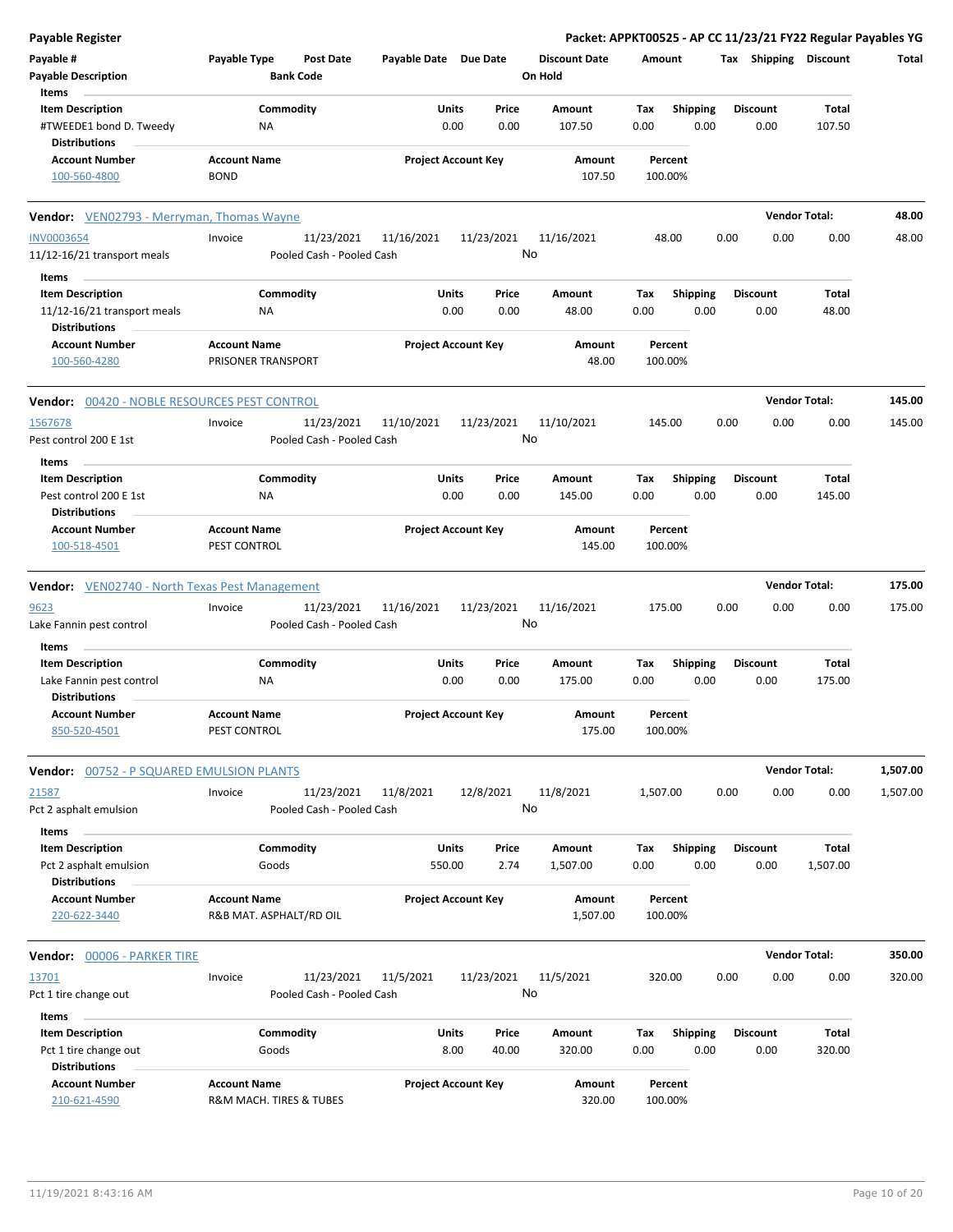| <b>Payable Register</b>             |                     |                            |              |                            |                      |          |                 |      |                       | Packet: APPKT00525 - AP CC 11/23/21 FY22 Regular Payables YG |          |
|-------------------------------------|---------------------|----------------------------|--------------|----------------------------|----------------------|----------|-----------------|------|-----------------------|--------------------------------------------------------------|----------|
| Payable #                           | Payable Type        | Post Date                  | Payable Date | <b>Due Date</b>            | <b>Discount Date</b> | Amount   |                 |      | Tax Shipping Discount |                                                              | Total    |
| <b>Payable Description</b>          |                     | <b>Bank Code</b>           |              |                            | On Hold              |          |                 |      |                       |                                                              |          |
| 13722                               | Invoice             | 11/23/2021                 | 11/10/2021   | 11/23/2021                 | 11/10/2021           | 15.00    |                 | 0.00 | 0.00                  | 0.00                                                         | 15.00    |
| Pct 4 tire repair                   |                     | Pooled Cash - Pooled Cash  |              |                            | No                   |          |                 |      |                       |                                                              |          |
| Items                               |                     |                            |              |                            |                      |          |                 |      |                       |                                                              |          |
| <b>Item Description</b>             |                     | Commodity                  | Units        | Price                      | Amount               | Tax      | <b>Shipping</b> |      | <b>Discount</b>       | Total                                                        |          |
| Pct 4 tire repair                   |                     | ΝA                         |              | 0.00<br>0.00               | 15.00                | 0.00     | 0.00            |      | 0.00                  | 15.00                                                        |          |
| <b>Distributions</b>                |                     |                            |              |                            |                      |          |                 |      |                       |                                                              |          |
| <b>Account Number</b>               | <b>Account Name</b> |                            |              | <b>Project Account Key</b> | Amount               | Percent  |                 |      |                       |                                                              |          |
| 240-624-4590                        |                     | R&M MACH. TIRES & TUBES    |              |                            | 15.00                | 100.00%  |                 |      |                       |                                                              |          |
| 13736                               | Invoice             | 11/23/2021                 | 11/15/2021   | 11/23/2021                 | 11/15/2021           | 15.00    |                 | 0.00 | 0.00                  | 0.00                                                         | 15.00    |
| Pct 2 tire repair                   |                     | Pooled Cash - Pooled Cash  |              |                            | No                   |          |                 |      |                       |                                                              |          |
| Items                               |                     |                            |              |                            |                      |          |                 |      |                       |                                                              |          |
| <b>Item Description</b>             |                     | Commodity                  | Units        | Price                      | Amount               | Tax      | <b>Shipping</b> |      | <b>Discount</b>       | Total                                                        |          |
| Pct 2 tire repair                   |                     | ΝA                         |              | 0.00<br>0.00               | 15.00                | 0.00     | 0.00            |      | 0.00                  | 15.00                                                        |          |
| <b>Distributions</b>                |                     |                            |              |                            |                      |          |                 |      |                       |                                                              |          |
| <b>Account Number</b>               | <b>Account Name</b> |                            |              | <b>Project Account Key</b> | Amount               | Percent  |                 |      |                       |                                                              |          |
| 220-622-4590                        |                     | R&M MACH. TIRES & TUBES    |              |                            | 15.00                | 100.00%  |                 |      |                       |                                                              |          |
| Vendor: 00469 - PAT'S PUMP SERVICE  |                     |                            |              |                            |                      |          |                 |      | <b>Vendor Total:</b>  |                                                              | 1,110.00 |
| 3325                                | Invoice             | 11/23/2021                 | 11/15/2021   | 11/23/2021                 | 11/15/2021           | 1,110.00 |                 | 0.00 | 0.00                  | 0.00                                                         | 1,110.00 |
| Courthouse porta-potty              |                     | Pooled Cash - Pooled Cash  |              |                            | No                   |          |                 |      |                       |                                                              |          |
| Items                               |                     |                            |              |                            |                      |          |                 |      |                       |                                                              |          |
| <b>Item Description</b>             |                     | Commodity                  | Units        | Price                      | Amount               | Tax      | <b>Shipping</b> |      | <b>Discount</b>       | Total                                                        |          |
| Courthouse porta-potty              |                     | <b>NA</b>                  |              | 0.00<br>0.00               | 1,110.00             | 0.00     | 0.00            |      | 0.00                  | 1,110.00                                                     |          |
| <b>Distributions</b>                |                     |                            |              |                            |                      |          |                 |      |                       |                                                              |          |
| <b>Account Number</b>               | <b>Account Name</b> |                            |              | <b>Project Account Key</b> | Amount               | Percent  |                 |      |                       |                                                              |          |
| 690-669-1650                        | <b>CONSTRUCTION</b> |                            |              |                            | 1,110.00             | 100.00%  |                 |      |                       |                                                              |          |
|                                     |                     |                            |              |                            |                      |          |                 |      |                       |                                                              |          |
| Vendor: VEN02827 - Petree, Sandy    |                     |                            |              |                            |                      |          |                 |      | <b>Vendor Total:</b>  |                                                              | 13.66    |
| INV0003651                          | Invoice             | 11/23/2021                 | 11/16/2021   | 11/23/2021                 | 11/16/2021           | 13.66    |                 | 0.00 | 0.00                  | 0.00                                                         | 13.66    |
| 11/2/21 Election mileage-24.4       |                     | Pooled Cash - Pooled Cash  |              |                            | No                   |          |                 |      |                       |                                                              |          |
| Items                               |                     |                            |              |                            |                      |          |                 |      |                       |                                                              |          |
| <b>Item Description</b>             |                     | Commodity                  | Units        | Price                      | Amount               | Tax      | <b>Shipping</b> |      | <b>Discount</b>       | Total                                                        |          |
| 11/2/21 Election mileage-24.4       |                     | Mileage                    | 24.40        | 0.56                       | 13.66                | 0.00     | 0.00            |      | 0.00                  | 13.66                                                        |          |
| <b>Distributions</b>                |                     |                            |              |                            |                      |          |                 |      |                       |                                                              |          |
| <b>Account Number</b>               | <b>Account Name</b> |                            |              | <b>Project Account Key</b> | Amount               | Percent  |                 |      |                       |                                                              |          |
| 100-404-4270                        |                     | ELECTION TRAVEL/TRAINING   |              |                            | 13.66                | 100.00%  |                 |      |                       |                                                              |          |
| Vendor: 00383 - RECOVERY MONITORING |                     |                            |              |                            |                      |          |                 |      | <b>Vendor Total:</b>  |                                                              | 404.45   |
| 9600815                             | Invoice             | 11/23/2021                 | 10/31/2021   | 11/23/2021                 | 10/31/2021           | 240.00   |                 | 0.00 | 0.00                  | 0.00                                                         | 240.00   |
| Trimm monitoring                    |                     | Pooled Cash - Pooled Cash  |              |                            | No                   |          |                 |      |                       |                                                              |          |
| Items                               |                     |                            |              |                            |                      |          |                 |      |                       |                                                              |          |
| <b>Item Description</b>             |                     | Commodity                  | Units        | Price                      | Amount               | Tax      | <b>Shipping</b> |      | <b>Discount</b>       | <b>Total</b>                                                 |          |
| Trimm monitoring                    |                     | ΝA                         |              | 0.00<br>0.00               | 240.00               | 0.00     | 0.00            |      | 0.00                  | 240.00                                                       |          |
| <b>Distributions</b>                |                     |                            |              |                            |                      |          |                 |      |                       |                                                              |          |
| <b>Account Number</b>               | <b>Account Name</b> |                            |              | <b>Project Account Key</b> | Amount               | Percent  |                 |      |                       |                                                              |          |
| 590-436-4330                        |                     | <b>DRUG COURT PROGRAMS</b> |              |                            | 240.00               | 100.00%  |                 |      |                       |                                                              |          |
|                                     |                     |                            |              |                            |                      |          |                 |      |                       |                                                              |          |
| 9600818                             | Invoice             | 11/23/2021                 | 10/31/2021   | 11/23/2021                 | 10/31/2021           | 164.45   |                 | 0.00 | 0.00                  | 0.00                                                         | 164.45   |
| Nutt monitoring                     |                     | Pooled Cash - Pooled Cash  |              |                            | No                   |          |                 |      |                       |                                                              |          |
| Items                               |                     |                            |              |                            |                      |          |                 |      |                       |                                                              |          |
| <b>Item Description</b>             |                     | Commodity                  | Units        | Price                      | Amount               | Tax      | <b>Shipping</b> |      | <b>Discount</b>       | Total                                                        |          |
| Nutt monitoring                     |                     | ΝA                         |              | 0.00<br>0.00               | 164.45               | 0.00     | 0.00            |      | 0.00                  | 164.45                                                       |          |
| <b>Distributions</b>                |                     |                            |              |                            |                      |          |                 |      |                       |                                                              |          |
| <b>Account Number</b>               | <b>Account Name</b> |                            |              | <b>Project Account Key</b> | Amount               | Percent  |                 |      |                       |                                                              |          |
| 590-436-4330                        |                     | <b>DRUG COURT PROGRAMS</b> |              |                            | 164.45               | 100.00%  |                 |      |                       |                                                              |          |
|                                     |                     |                            |              |                            |                      |          |                 |      |                       |                                                              |          |

**Vendor:** 00289 - RELIANT **Vendor Total: 3,437.64**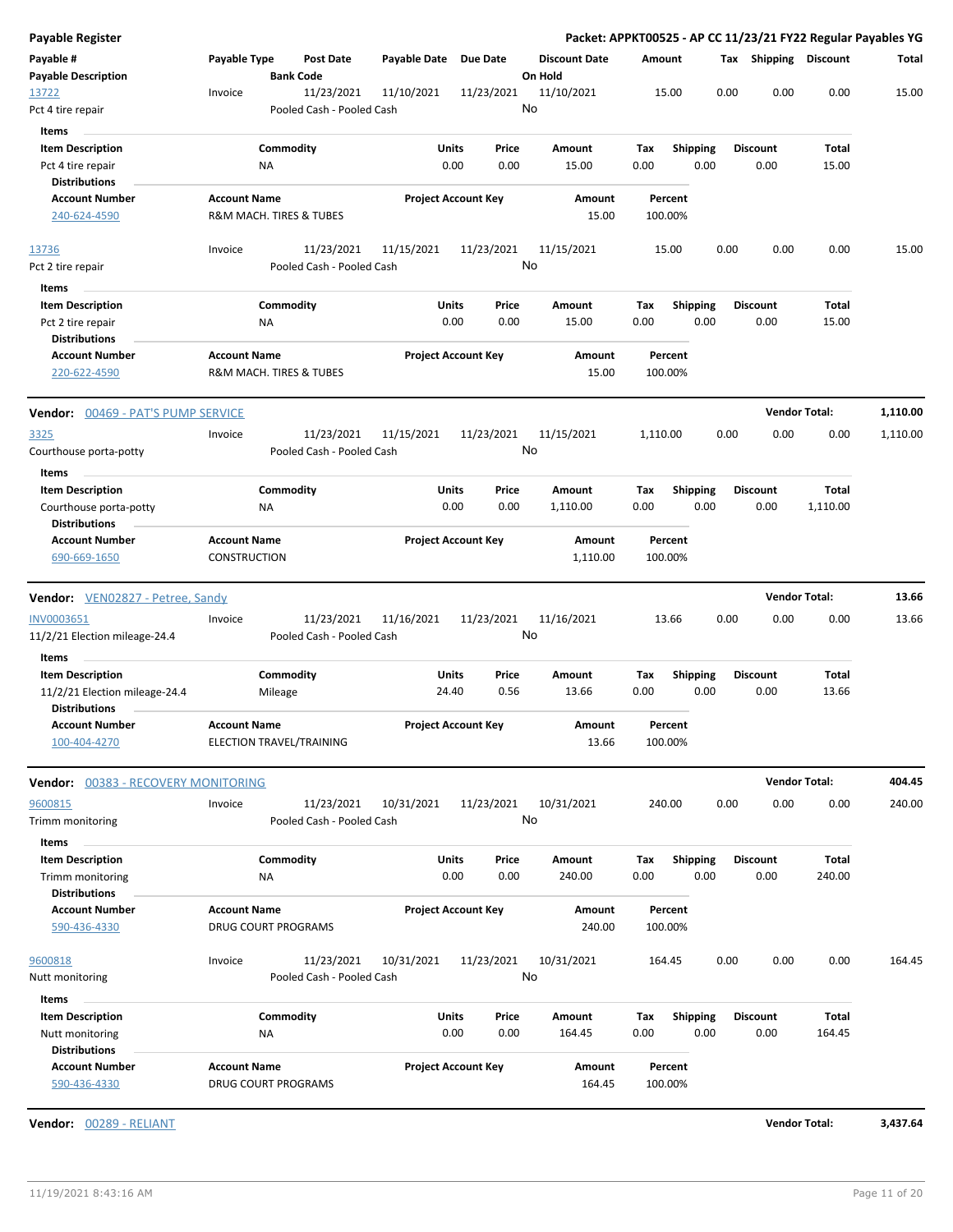| Payable #<br>Payable Type<br>Payable Date Due Date<br><b>Discount Date</b><br>Tax Shipping Discount<br><b>Post Date</b><br>Amount<br><b>Bank Code</b><br>On Hold<br><b>Payable Description</b><br>0.00<br>0.00<br>0.00<br>111 035 168 129 7<br>11/23/2021<br>11/17/2021<br>12/7/2021<br>11/17/2021<br>114.48<br>Invoice<br>No<br>#2 533 972-2 Pct 2 electric 10/6-11/8/21<br>Pooled Cash - Pooled Cash<br><b>Items</b><br>Commodity<br>Units<br><b>Item Description</b><br>Price<br>Amount<br>Tax<br><b>Shipping</b><br><b>Discount</b><br>Total<br>#2 533 972-2 Pct 2 electric 10/6-11/8/21<br>0.00<br>0.00<br>0.00<br>0.00<br>0.00<br>114.48<br>ΝA<br>114.48<br><b>Distributions</b><br><b>Project Account Key</b><br><b>Account Number</b><br><b>Account Name</b><br>Amount<br>Percent<br>114.48<br>220-622-4400<br>UTILITY ELECTRICITY<br>100.00%<br>11/23/2021<br>12/7/2021<br>11/17/2021<br>0.00<br>0.00<br>0.00<br>111 035 168 130 5<br>Invoice<br>11/17/2021<br>64.49<br>No<br>#2 533 974-8 Pct 1 electric 10/12-11/10/21<br>Pooled Cash - Pooled Cash<br>Items<br>Commodity<br>Units<br><b>Discount</b><br><b>Item Description</b><br>Price<br>Amount<br>Tax<br><b>Shipping</b><br>Total<br>0.00<br>0.00<br>64.49<br>0.00<br>0.00<br>0.00<br>64.49<br>#2 533 974-8 Pct 1 electric 10/12-11/10/21 NA<br><b>Distributions</b><br><b>Project Account Key</b><br><b>Account Number</b><br><b>Account Name</b><br>Amount<br>Percent<br>64.49<br>210-621-4400<br>UTILITY ELECTRICITY<br>100.00%<br>11/23/2021<br>12/7/2021<br>11/17/2021<br>0.00<br>0.00<br>0.00<br>111 035 168 132 1<br>Invoice<br>11/17/2021<br>413.50<br>No<br>#2 533 978-9 S Annex electric 10/13-11/11/21<br>Pooled Cash - Pooled Cash<br>Items<br>Commodity<br>Units<br>Price<br>Total<br><b>Item Description</b><br>Amount<br>Tax<br>Shipping<br><b>Discount</b><br>0.00<br>#2 533 978-9 S Annex electric 10/13-11/1 NA<br>0.00<br>0.00<br>413.50<br>0.00<br>0.00<br>413.50<br><b>Distributions</b><br><b>Project Account Key</b><br><b>Account Number</b><br><b>Account Name</b><br>Amount<br>Percent<br>UTILITIES ELECTRICITY<br>413.50<br>100.00%<br>100-513-4400<br>11/23/2021<br>11/17/2021<br>12/7/2021<br>11/17/2021<br>0.00<br>0.00<br>0.00<br>111 035 168 133 9<br>Invoice<br>553.07<br>No<br>#2 533 980-5 Courthouse electric 10/14-11/14  Pooled Cash - Pooled Cash<br>Items<br>Commodity<br>Units<br><b>Discount</b><br><b>Item Description</b><br>Price<br>Amount<br><b>Shipping</b><br>Total<br>Тах<br>0.00<br>0.00<br>0.00<br>0.00<br>0.00<br>#2 533 980-5 Courthouse electric 10/14-1 NA<br>553.07<br>553.07<br><b>Distributions</b><br><b>Account Number</b><br><b>Account Name</b><br><b>Project Account Key</b><br>Amount<br>Percent<br>UTILITIES ELECTRICITY<br>100-510-4400<br>553.07<br>100.00%<br>11/23/2021<br>12/7/2021<br>11/17/2021<br>0.00<br>111 035 168 134 7<br>Invoice<br>11/17/2021<br>417.10<br>0.00<br>0.00<br>No<br>#2 533 981-3 TDHS electric 10/14-11/14/21<br>Pooled Cash - Pooled Cash<br>Items<br>Commodity<br>Units<br>Total<br><b>Item Description</b><br>Price<br>Amount<br><b>Shipping</b><br><b>Discount</b><br>Tax<br>0.00<br>0.00<br>0.00<br>417.10<br>0.00<br>0.00<br>417.10<br>#2 533 981-3 TDHS electric 10/14-11/14/ NA<br><b>Distributions</b><br><b>Account Name</b><br><b>Project Account Key</b><br><b>Account Number</b><br>Amount<br>Percent<br>100-640-4400<br>UTILITIES ELECTRICITY<br>417.10<br>100.00%<br>0.00<br>0.00<br>111 035 168 135 4<br>11/23/2021<br>12/7/2021<br>11/17/2021<br>272.40<br>0.00<br>Invoice<br>11/17/2021<br>No<br>#2 533 982-1 E Annex electric 10/14-11/14/21<br>Pooled Cash - Pooled Cash<br>Items<br>Commodity<br>Units<br><b>Item Description</b><br>Price<br>Amount<br>Tax<br><b>Shipping</b><br><b>Discount</b><br>Total<br>0.00<br>#2 533 982-1 E Annex electric 10/14-11/1 NA<br>0.00<br>0.00<br>272.40<br>0.00<br>0.00<br>272.40<br><b>Distributions</b><br><b>Project Account Key</b><br><b>Account Number</b><br><b>Account Name</b><br>Amount<br>Percent<br>UTILITIES ELECTRICITY<br>272.40<br>100-511-4400<br>100.00%<br>111 035 168 136 2<br>11/23/2021<br>11/17/2021<br>12/7/2021<br>11/17/2021<br>26.48<br>0.00<br>0.00<br>0.00<br>Invoice | Payable Register |  |  |  |  | Packet: APPKT00525 - AP CC 11/23/21 FY22 Regular Payables YG |        |
|---------------------------------------------------------------------------------------------------------------------------------------------------------------------------------------------------------------------------------------------------------------------------------------------------------------------------------------------------------------------------------------------------------------------------------------------------------------------------------------------------------------------------------------------------------------------------------------------------------------------------------------------------------------------------------------------------------------------------------------------------------------------------------------------------------------------------------------------------------------------------------------------------------------------------------------------------------------------------------------------------------------------------------------------------------------------------------------------------------------------------------------------------------------------------------------------------------------------------------------------------------------------------------------------------------------------------------------------------------------------------------------------------------------------------------------------------------------------------------------------------------------------------------------------------------------------------------------------------------------------------------------------------------------------------------------------------------------------------------------------------------------------------------------------------------------------------------------------------------------------------------------------------------------------------------------------------------------------------------------------------------------------------------------------------------------------------------------------------------------------------------------------------------------------------------------------------------------------------------------------------------------------------------------------------------------------------------------------------------------------------------------------------------------------------------------------------------------------------------------------------------------------------------------------------------------------------------------------------------------------------------------------------------------------------------------------------------------------------------------------------------------------------------------------------------------------------------------------------------------------------------------------------------------------------------------------------------------------------------------------------------------------------------------------------------------------------------------------------------------------------------------------------------------------------------------------------------------------------------------------------------------------------------------------------------------------------------------------------------------------------------------------------------------------------------------------------------------------------------------------------------------------------------------------------------------------------------------------------------------------------------------------------------------------------------------------------------------------------------------------------------------------------------------------------------------------------------------------------------------------------------------------------------------------------------------------------------------------------------------------------------------------------------------------------------------------------------------------------------------------------------------------------------------------------------------------------------------------------|------------------|--|--|--|--|--------------------------------------------------------------|--------|
|                                                                                                                                                                                                                                                                                                                                                                                                                                                                                                                                                                                                                                                                                                                                                                                                                                                                                                                                                                                                                                                                                                                                                                                                                                                                                                                                                                                                                                                                                                                                                                                                                                                                                                                                                                                                                                                                                                                                                                                                                                                                                                                                                                                                                                                                                                                                                                                                                                                                                                                                                                                                                                                                                                                                                                                                                                                                                                                                                                                                                                                                                                                                                                                                                                                                                                                                                                                                                                                                                                                                                                                                                                                                                                                                                                                                                                                                                                                                                                                                                                                                                                                                                                                                                           |                  |  |  |  |  |                                                              | Total  |
|                                                                                                                                                                                                                                                                                                                                                                                                                                                                                                                                                                                                                                                                                                                                                                                                                                                                                                                                                                                                                                                                                                                                                                                                                                                                                                                                                                                                                                                                                                                                                                                                                                                                                                                                                                                                                                                                                                                                                                                                                                                                                                                                                                                                                                                                                                                                                                                                                                                                                                                                                                                                                                                                                                                                                                                                                                                                                                                                                                                                                                                                                                                                                                                                                                                                                                                                                                                                                                                                                                                                                                                                                                                                                                                                                                                                                                                                                                                                                                                                                                                                                                                                                                                                                           |                  |  |  |  |  |                                                              |        |
|                                                                                                                                                                                                                                                                                                                                                                                                                                                                                                                                                                                                                                                                                                                                                                                                                                                                                                                                                                                                                                                                                                                                                                                                                                                                                                                                                                                                                                                                                                                                                                                                                                                                                                                                                                                                                                                                                                                                                                                                                                                                                                                                                                                                                                                                                                                                                                                                                                                                                                                                                                                                                                                                                                                                                                                                                                                                                                                                                                                                                                                                                                                                                                                                                                                                                                                                                                                                                                                                                                                                                                                                                                                                                                                                                                                                                                                                                                                                                                                                                                                                                                                                                                                                                           |                  |  |  |  |  |                                                              | 114.48 |
|                                                                                                                                                                                                                                                                                                                                                                                                                                                                                                                                                                                                                                                                                                                                                                                                                                                                                                                                                                                                                                                                                                                                                                                                                                                                                                                                                                                                                                                                                                                                                                                                                                                                                                                                                                                                                                                                                                                                                                                                                                                                                                                                                                                                                                                                                                                                                                                                                                                                                                                                                                                                                                                                                                                                                                                                                                                                                                                                                                                                                                                                                                                                                                                                                                                                                                                                                                                                                                                                                                                                                                                                                                                                                                                                                                                                                                                                                                                                                                                                                                                                                                                                                                                                                           |                  |  |  |  |  |                                                              |        |
|                                                                                                                                                                                                                                                                                                                                                                                                                                                                                                                                                                                                                                                                                                                                                                                                                                                                                                                                                                                                                                                                                                                                                                                                                                                                                                                                                                                                                                                                                                                                                                                                                                                                                                                                                                                                                                                                                                                                                                                                                                                                                                                                                                                                                                                                                                                                                                                                                                                                                                                                                                                                                                                                                                                                                                                                                                                                                                                                                                                                                                                                                                                                                                                                                                                                                                                                                                                                                                                                                                                                                                                                                                                                                                                                                                                                                                                                                                                                                                                                                                                                                                                                                                                                                           |                  |  |  |  |  |                                                              |        |
|                                                                                                                                                                                                                                                                                                                                                                                                                                                                                                                                                                                                                                                                                                                                                                                                                                                                                                                                                                                                                                                                                                                                                                                                                                                                                                                                                                                                                                                                                                                                                                                                                                                                                                                                                                                                                                                                                                                                                                                                                                                                                                                                                                                                                                                                                                                                                                                                                                                                                                                                                                                                                                                                                                                                                                                                                                                                                                                                                                                                                                                                                                                                                                                                                                                                                                                                                                                                                                                                                                                                                                                                                                                                                                                                                                                                                                                                                                                                                                                                                                                                                                                                                                                                                           |                  |  |  |  |  |                                                              |        |
|                                                                                                                                                                                                                                                                                                                                                                                                                                                                                                                                                                                                                                                                                                                                                                                                                                                                                                                                                                                                                                                                                                                                                                                                                                                                                                                                                                                                                                                                                                                                                                                                                                                                                                                                                                                                                                                                                                                                                                                                                                                                                                                                                                                                                                                                                                                                                                                                                                                                                                                                                                                                                                                                                                                                                                                                                                                                                                                                                                                                                                                                                                                                                                                                                                                                                                                                                                                                                                                                                                                                                                                                                                                                                                                                                                                                                                                                                                                                                                                                                                                                                                                                                                                                                           |                  |  |  |  |  |                                                              |        |
|                                                                                                                                                                                                                                                                                                                                                                                                                                                                                                                                                                                                                                                                                                                                                                                                                                                                                                                                                                                                                                                                                                                                                                                                                                                                                                                                                                                                                                                                                                                                                                                                                                                                                                                                                                                                                                                                                                                                                                                                                                                                                                                                                                                                                                                                                                                                                                                                                                                                                                                                                                                                                                                                                                                                                                                                                                                                                                                                                                                                                                                                                                                                                                                                                                                                                                                                                                                                                                                                                                                                                                                                                                                                                                                                                                                                                                                                                                                                                                                                                                                                                                                                                                                                                           |                  |  |  |  |  |                                                              |        |
|                                                                                                                                                                                                                                                                                                                                                                                                                                                                                                                                                                                                                                                                                                                                                                                                                                                                                                                                                                                                                                                                                                                                                                                                                                                                                                                                                                                                                                                                                                                                                                                                                                                                                                                                                                                                                                                                                                                                                                                                                                                                                                                                                                                                                                                                                                                                                                                                                                                                                                                                                                                                                                                                                                                                                                                                                                                                                                                                                                                                                                                                                                                                                                                                                                                                                                                                                                                                                                                                                                                                                                                                                                                                                                                                                                                                                                                                                                                                                                                                                                                                                                                                                                                                                           |                  |  |  |  |  |                                                              |        |
|                                                                                                                                                                                                                                                                                                                                                                                                                                                                                                                                                                                                                                                                                                                                                                                                                                                                                                                                                                                                                                                                                                                                                                                                                                                                                                                                                                                                                                                                                                                                                                                                                                                                                                                                                                                                                                                                                                                                                                                                                                                                                                                                                                                                                                                                                                                                                                                                                                                                                                                                                                                                                                                                                                                                                                                                                                                                                                                                                                                                                                                                                                                                                                                                                                                                                                                                                                                                                                                                                                                                                                                                                                                                                                                                                                                                                                                                                                                                                                                                                                                                                                                                                                                                                           |                  |  |  |  |  |                                                              | 64.49  |
|                                                                                                                                                                                                                                                                                                                                                                                                                                                                                                                                                                                                                                                                                                                                                                                                                                                                                                                                                                                                                                                                                                                                                                                                                                                                                                                                                                                                                                                                                                                                                                                                                                                                                                                                                                                                                                                                                                                                                                                                                                                                                                                                                                                                                                                                                                                                                                                                                                                                                                                                                                                                                                                                                                                                                                                                                                                                                                                                                                                                                                                                                                                                                                                                                                                                                                                                                                                                                                                                                                                                                                                                                                                                                                                                                                                                                                                                                                                                                                                                                                                                                                                                                                                                                           |                  |  |  |  |  |                                                              |        |
|                                                                                                                                                                                                                                                                                                                                                                                                                                                                                                                                                                                                                                                                                                                                                                                                                                                                                                                                                                                                                                                                                                                                                                                                                                                                                                                                                                                                                                                                                                                                                                                                                                                                                                                                                                                                                                                                                                                                                                                                                                                                                                                                                                                                                                                                                                                                                                                                                                                                                                                                                                                                                                                                                                                                                                                                                                                                                                                                                                                                                                                                                                                                                                                                                                                                                                                                                                                                                                                                                                                                                                                                                                                                                                                                                                                                                                                                                                                                                                                                                                                                                                                                                                                                                           |                  |  |  |  |  |                                                              |        |
|                                                                                                                                                                                                                                                                                                                                                                                                                                                                                                                                                                                                                                                                                                                                                                                                                                                                                                                                                                                                                                                                                                                                                                                                                                                                                                                                                                                                                                                                                                                                                                                                                                                                                                                                                                                                                                                                                                                                                                                                                                                                                                                                                                                                                                                                                                                                                                                                                                                                                                                                                                                                                                                                                                                                                                                                                                                                                                                                                                                                                                                                                                                                                                                                                                                                                                                                                                                                                                                                                                                                                                                                                                                                                                                                                                                                                                                                                                                                                                                                                                                                                                                                                                                                                           |                  |  |  |  |  |                                                              |        |
|                                                                                                                                                                                                                                                                                                                                                                                                                                                                                                                                                                                                                                                                                                                                                                                                                                                                                                                                                                                                                                                                                                                                                                                                                                                                                                                                                                                                                                                                                                                                                                                                                                                                                                                                                                                                                                                                                                                                                                                                                                                                                                                                                                                                                                                                                                                                                                                                                                                                                                                                                                                                                                                                                                                                                                                                                                                                                                                                                                                                                                                                                                                                                                                                                                                                                                                                                                                                                                                                                                                                                                                                                                                                                                                                                                                                                                                                                                                                                                                                                                                                                                                                                                                                                           |                  |  |  |  |  |                                                              |        |
|                                                                                                                                                                                                                                                                                                                                                                                                                                                                                                                                                                                                                                                                                                                                                                                                                                                                                                                                                                                                                                                                                                                                                                                                                                                                                                                                                                                                                                                                                                                                                                                                                                                                                                                                                                                                                                                                                                                                                                                                                                                                                                                                                                                                                                                                                                                                                                                                                                                                                                                                                                                                                                                                                                                                                                                                                                                                                                                                                                                                                                                                                                                                                                                                                                                                                                                                                                                                                                                                                                                                                                                                                                                                                                                                                                                                                                                                                                                                                                                                                                                                                                                                                                                                                           |                  |  |  |  |  |                                                              |        |
|                                                                                                                                                                                                                                                                                                                                                                                                                                                                                                                                                                                                                                                                                                                                                                                                                                                                                                                                                                                                                                                                                                                                                                                                                                                                                                                                                                                                                                                                                                                                                                                                                                                                                                                                                                                                                                                                                                                                                                                                                                                                                                                                                                                                                                                                                                                                                                                                                                                                                                                                                                                                                                                                                                                                                                                                                                                                                                                                                                                                                                                                                                                                                                                                                                                                                                                                                                                                                                                                                                                                                                                                                                                                                                                                                                                                                                                                                                                                                                                                                                                                                                                                                                                                                           |                  |  |  |  |  |                                                              | 413.50 |
|                                                                                                                                                                                                                                                                                                                                                                                                                                                                                                                                                                                                                                                                                                                                                                                                                                                                                                                                                                                                                                                                                                                                                                                                                                                                                                                                                                                                                                                                                                                                                                                                                                                                                                                                                                                                                                                                                                                                                                                                                                                                                                                                                                                                                                                                                                                                                                                                                                                                                                                                                                                                                                                                                                                                                                                                                                                                                                                                                                                                                                                                                                                                                                                                                                                                                                                                                                                                                                                                                                                                                                                                                                                                                                                                                                                                                                                                                                                                                                                                                                                                                                                                                                                                                           |                  |  |  |  |  |                                                              |        |
|                                                                                                                                                                                                                                                                                                                                                                                                                                                                                                                                                                                                                                                                                                                                                                                                                                                                                                                                                                                                                                                                                                                                                                                                                                                                                                                                                                                                                                                                                                                                                                                                                                                                                                                                                                                                                                                                                                                                                                                                                                                                                                                                                                                                                                                                                                                                                                                                                                                                                                                                                                                                                                                                                                                                                                                                                                                                                                                                                                                                                                                                                                                                                                                                                                                                                                                                                                                                                                                                                                                                                                                                                                                                                                                                                                                                                                                                                                                                                                                                                                                                                                                                                                                                                           |                  |  |  |  |  |                                                              |        |
|                                                                                                                                                                                                                                                                                                                                                                                                                                                                                                                                                                                                                                                                                                                                                                                                                                                                                                                                                                                                                                                                                                                                                                                                                                                                                                                                                                                                                                                                                                                                                                                                                                                                                                                                                                                                                                                                                                                                                                                                                                                                                                                                                                                                                                                                                                                                                                                                                                                                                                                                                                                                                                                                                                                                                                                                                                                                                                                                                                                                                                                                                                                                                                                                                                                                                                                                                                                                                                                                                                                                                                                                                                                                                                                                                                                                                                                                                                                                                                                                                                                                                                                                                                                                                           |                  |  |  |  |  |                                                              |        |
|                                                                                                                                                                                                                                                                                                                                                                                                                                                                                                                                                                                                                                                                                                                                                                                                                                                                                                                                                                                                                                                                                                                                                                                                                                                                                                                                                                                                                                                                                                                                                                                                                                                                                                                                                                                                                                                                                                                                                                                                                                                                                                                                                                                                                                                                                                                                                                                                                                                                                                                                                                                                                                                                                                                                                                                                                                                                                                                                                                                                                                                                                                                                                                                                                                                                                                                                                                                                                                                                                                                                                                                                                                                                                                                                                                                                                                                                                                                                                                                                                                                                                                                                                                                                                           |                  |  |  |  |  |                                                              |        |
|                                                                                                                                                                                                                                                                                                                                                                                                                                                                                                                                                                                                                                                                                                                                                                                                                                                                                                                                                                                                                                                                                                                                                                                                                                                                                                                                                                                                                                                                                                                                                                                                                                                                                                                                                                                                                                                                                                                                                                                                                                                                                                                                                                                                                                                                                                                                                                                                                                                                                                                                                                                                                                                                                                                                                                                                                                                                                                                                                                                                                                                                                                                                                                                                                                                                                                                                                                                                                                                                                                                                                                                                                                                                                                                                                                                                                                                                                                                                                                                                                                                                                                                                                                                                                           |                  |  |  |  |  |                                                              |        |
|                                                                                                                                                                                                                                                                                                                                                                                                                                                                                                                                                                                                                                                                                                                                                                                                                                                                                                                                                                                                                                                                                                                                                                                                                                                                                                                                                                                                                                                                                                                                                                                                                                                                                                                                                                                                                                                                                                                                                                                                                                                                                                                                                                                                                                                                                                                                                                                                                                                                                                                                                                                                                                                                                                                                                                                                                                                                                                                                                                                                                                                                                                                                                                                                                                                                                                                                                                                                                                                                                                                                                                                                                                                                                                                                                                                                                                                                                                                                                                                                                                                                                                                                                                                                                           |                  |  |  |  |  |                                                              |        |
|                                                                                                                                                                                                                                                                                                                                                                                                                                                                                                                                                                                                                                                                                                                                                                                                                                                                                                                                                                                                                                                                                                                                                                                                                                                                                                                                                                                                                                                                                                                                                                                                                                                                                                                                                                                                                                                                                                                                                                                                                                                                                                                                                                                                                                                                                                                                                                                                                                                                                                                                                                                                                                                                                                                                                                                                                                                                                                                                                                                                                                                                                                                                                                                                                                                                                                                                                                                                                                                                                                                                                                                                                                                                                                                                                                                                                                                                                                                                                                                                                                                                                                                                                                                                                           |                  |  |  |  |  |                                                              |        |
|                                                                                                                                                                                                                                                                                                                                                                                                                                                                                                                                                                                                                                                                                                                                                                                                                                                                                                                                                                                                                                                                                                                                                                                                                                                                                                                                                                                                                                                                                                                                                                                                                                                                                                                                                                                                                                                                                                                                                                                                                                                                                                                                                                                                                                                                                                                                                                                                                                                                                                                                                                                                                                                                                                                                                                                                                                                                                                                                                                                                                                                                                                                                                                                                                                                                                                                                                                                                                                                                                                                                                                                                                                                                                                                                                                                                                                                                                                                                                                                                                                                                                                                                                                                                                           |                  |  |  |  |  |                                                              | 553.07 |
|                                                                                                                                                                                                                                                                                                                                                                                                                                                                                                                                                                                                                                                                                                                                                                                                                                                                                                                                                                                                                                                                                                                                                                                                                                                                                                                                                                                                                                                                                                                                                                                                                                                                                                                                                                                                                                                                                                                                                                                                                                                                                                                                                                                                                                                                                                                                                                                                                                                                                                                                                                                                                                                                                                                                                                                                                                                                                                                                                                                                                                                                                                                                                                                                                                                                                                                                                                                                                                                                                                                                                                                                                                                                                                                                                                                                                                                                                                                                                                                                                                                                                                                                                                                                                           |                  |  |  |  |  |                                                              |        |
|                                                                                                                                                                                                                                                                                                                                                                                                                                                                                                                                                                                                                                                                                                                                                                                                                                                                                                                                                                                                                                                                                                                                                                                                                                                                                                                                                                                                                                                                                                                                                                                                                                                                                                                                                                                                                                                                                                                                                                                                                                                                                                                                                                                                                                                                                                                                                                                                                                                                                                                                                                                                                                                                                                                                                                                                                                                                                                                                                                                                                                                                                                                                                                                                                                                                                                                                                                                                                                                                                                                                                                                                                                                                                                                                                                                                                                                                                                                                                                                                                                                                                                                                                                                                                           |                  |  |  |  |  |                                                              |        |
|                                                                                                                                                                                                                                                                                                                                                                                                                                                                                                                                                                                                                                                                                                                                                                                                                                                                                                                                                                                                                                                                                                                                                                                                                                                                                                                                                                                                                                                                                                                                                                                                                                                                                                                                                                                                                                                                                                                                                                                                                                                                                                                                                                                                                                                                                                                                                                                                                                                                                                                                                                                                                                                                                                                                                                                                                                                                                                                                                                                                                                                                                                                                                                                                                                                                                                                                                                                                                                                                                                                                                                                                                                                                                                                                                                                                                                                                                                                                                                                                                                                                                                                                                                                                                           |                  |  |  |  |  |                                                              |        |
|                                                                                                                                                                                                                                                                                                                                                                                                                                                                                                                                                                                                                                                                                                                                                                                                                                                                                                                                                                                                                                                                                                                                                                                                                                                                                                                                                                                                                                                                                                                                                                                                                                                                                                                                                                                                                                                                                                                                                                                                                                                                                                                                                                                                                                                                                                                                                                                                                                                                                                                                                                                                                                                                                                                                                                                                                                                                                                                                                                                                                                                                                                                                                                                                                                                                                                                                                                                                                                                                                                                                                                                                                                                                                                                                                                                                                                                                                                                                                                                                                                                                                                                                                                                                                           |                  |  |  |  |  |                                                              |        |
|                                                                                                                                                                                                                                                                                                                                                                                                                                                                                                                                                                                                                                                                                                                                                                                                                                                                                                                                                                                                                                                                                                                                                                                                                                                                                                                                                                                                                                                                                                                                                                                                                                                                                                                                                                                                                                                                                                                                                                                                                                                                                                                                                                                                                                                                                                                                                                                                                                                                                                                                                                                                                                                                                                                                                                                                                                                                                                                                                                                                                                                                                                                                                                                                                                                                                                                                                                                                                                                                                                                                                                                                                                                                                                                                                                                                                                                                                                                                                                                                                                                                                                                                                                                                                           |                  |  |  |  |  |                                                              |        |
|                                                                                                                                                                                                                                                                                                                                                                                                                                                                                                                                                                                                                                                                                                                                                                                                                                                                                                                                                                                                                                                                                                                                                                                                                                                                                                                                                                                                                                                                                                                                                                                                                                                                                                                                                                                                                                                                                                                                                                                                                                                                                                                                                                                                                                                                                                                                                                                                                                                                                                                                                                                                                                                                                                                                                                                                                                                                                                                                                                                                                                                                                                                                                                                                                                                                                                                                                                                                                                                                                                                                                                                                                                                                                                                                                                                                                                                                                                                                                                                                                                                                                                                                                                                                                           |                  |  |  |  |  |                                                              |        |
|                                                                                                                                                                                                                                                                                                                                                                                                                                                                                                                                                                                                                                                                                                                                                                                                                                                                                                                                                                                                                                                                                                                                                                                                                                                                                                                                                                                                                                                                                                                                                                                                                                                                                                                                                                                                                                                                                                                                                                                                                                                                                                                                                                                                                                                                                                                                                                                                                                                                                                                                                                                                                                                                                                                                                                                                                                                                                                                                                                                                                                                                                                                                                                                                                                                                                                                                                                                                                                                                                                                                                                                                                                                                                                                                                                                                                                                                                                                                                                                                                                                                                                                                                                                                                           |                  |  |  |  |  |                                                              | 417.10 |
|                                                                                                                                                                                                                                                                                                                                                                                                                                                                                                                                                                                                                                                                                                                                                                                                                                                                                                                                                                                                                                                                                                                                                                                                                                                                                                                                                                                                                                                                                                                                                                                                                                                                                                                                                                                                                                                                                                                                                                                                                                                                                                                                                                                                                                                                                                                                                                                                                                                                                                                                                                                                                                                                                                                                                                                                                                                                                                                                                                                                                                                                                                                                                                                                                                                                                                                                                                                                                                                                                                                                                                                                                                                                                                                                                                                                                                                                                                                                                                                                                                                                                                                                                                                                                           |                  |  |  |  |  |                                                              |        |
|                                                                                                                                                                                                                                                                                                                                                                                                                                                                                                                                                                                                                                                                                                                                                                                                                                                                                                                                                                                                                                                                                                                                                                                                                                                                                                                                                                                                                                                                                                                                                                                                                                                                                                                                                                                                                                                                                                                                                                                                                                                                                                                                                                                                                                                                                                                                                                                                                                                                                                                                                                                                                                                                                                                                                                                                                                                                                                                                                                                                                                                                                                                                                                                                                                                                                                                                                                                                                                                                                                                                                                                                                                                                                                                                                                                                                                                                                                                                                                                                                                                                                                                                                                                                                           |                  |  |  |  |  |                                                              |        |
|                                                                                                                                                                                                                                                                                                                                                                                                                                                                                                                                                                                                                                                                                                                                                                                                                                                                                                                                                                                                                                                                                                                                                                                                                                                                                                                                                                                                                                                                                                                                                                                                                                                                                                                                                                                                                                                                                                                                                                                                                                                                                                                                                                                                                                                                                                                                                                                                                                                                                                                                                                                                                                                                                                                                                                                                                                                                                                                                                                                                                                                                                                                                                                                                                                                                                                                                                                                                                                                                                                                                                                                                                                                                                                                                                                                                                                                                                                                                                                                                                                                                                                                                                                                                                           |                  |  |  |  |  |                                                              |        |
|                                                                                                                                                                                                                                                                                                                                                                                                                                                                                                                                                                                                                                                                                                                                                                                                                                                                                                                                                                                                                                                                                                                                                                                                                                                                                                                                                                                                                                                                                                                                                                                                                                                                                                                                                                                                                                                                                                                                                                                                                                                                                                                                                                                                                                                                                                                                                                                                                                                                                                                                                                                                                                                                                                                                                                                                                                                                                                                                                                                                                                                                                                                                                                                                                                                                                                                                                                                                                                                                                                                                                                                                                                                                                                                                                                                                                                                                                                                                                                                                                                                                                                                                                                                                                           |                  |  |  |  |  |                                                              |        |
|                                                                                                                                                                                                                                                                                                                                                                                                                                                                                                                                                                                                                                                                                                                                                                                                                                                                                                                                                                                                                                                                                                                                                                                                                                                                                                                                                                                                                                                                                                                                                                                                                                                                                                                                                                                                                                                                                                                                                                                                                                                                                                                                                                                                                                                                                                                                                                                                                                                                                                                                                                                                                                                                                                                                                                                                                                                                                                                                                                                                                                                                                                                                                                                                                                                                                                                                                                                                                                                                                                                                                                                                                                                                                                                                                                                                                                                                                                                                                                                                                                                                                                                                                                                                                           |                  |  |  |  |  |                                                              |        |
|                                                                                                                                                                                                                                                                                                                                                                                                                                                                                                                                                                                                                                                                                                                                                                                                                                                                                                                                                                                                                                                                                                                                                                                                                                                                                                                                                                                                                                                                                                                                                                                                                                                                                                                                                                                                                                                                                                                                                                                                                                                                                                                                                                                                                                                                                                                                                                                                                                                                                                                                                                                                                                                                                                                                                                                                                                                                                                                                                                                                                                                                                                                                                                                                                                                                                                                                                                                                                                                                                                                                                                                                                                                                                                                                                                                                                                                                                                                                                                                                                                                                                                                                                                                                                           |                  |  |  |  |  |                                                              |        |
|                                                                                                                                                                                                                                                                                                                                                                                                                                                                                                                                                                                                                                                                                                                                                                                                                                                                                                                                                                                                                                                                                                                                                                                                                                                                                                                                                                                                                                                                                                                                                                                                                                                                                                                                                                                                                                                                                                                                                                                                                                                                                                                                                                                                                                                                                                                                                                                                                                                                                                                                                                                                                                                                                                                                                                                                                                                                                                                                                                                                                                                                                                                                                                                                                                                                                                                                                                                                                                                                                                                                                                                                                                                                                                                                                                                                                                                                                                                                                                                                                                                                                                                                                                                                                           |                  |  |  |  |  |                                                              | 272.40 |
|                                                                                                                                                                                                                                                                                                                                                                                                                                                                                                                                                                                                                                                                                                                                                                                                                                                                                                                                                                                                                                                                                                                                                                                                                                                                                                                                                                                                                                                                                                                                                                                                                                                                                                                                                                                                                                                                                                                                                                                                                                                                                                                                                                                                                                                                                                                                                                                                                                                                                                                                                                                                                                                                                                                                                                                                                                                                                                                                                                                                                                                                                                                                                                                                                                                                                                                                                                                                                                                                                                                                                                                                                                                                                                                                                                                                                                                                                                                                                                                                                                                                                                                                                                                                                           |                  |  |  |  |  |                                                              |        |
|                                                                                                                                                                                                                                                                                                                                                                                                                                                                                                                                                                                                                                                                                                                                                                                                                                                                                                                                                                                                                                                                                                                                                                                                                                                                                                                                                                                                                                                                                                                                                                                                                                                                                                                                                                                                                                                                                                                                                                                                                                                                                                                                                                                                                                                                                                                                                                                                                                                                                                                                                                                                                                                                                                                                                                                                                                                                                                                                                                                                                                                                                                                                                                                                                                                                                                                                                                                                                                                                                                                                                                                                                                                                                                                                                                                                                                                                                                                                                                                                                                                                                                                                                                                                                           |                  |  |  |  |  |                                                              |        |
|                                                                                                                                                                                                                                                                                                                                                                                                                                                                                                                                                                                                                                                                                                                                                                                                                                                                                                                                                                                                                                                                                                                                                                                                                                                                                                                                                                                                                                                                                                                                                                                                                                                                                                                                                                                                                                                                                                                                                                                                                                                                                                                                                                                                                                                                                                                                                                                                                                                                                                                                                                                                                                                                                                                                                                                                                                                                                                                                                                                                                                                                                                                                                                                                                                                                                                                                                                                                                                                                                                                                                                                                                                                                                                                                                                                                                                                                                                                                                                                                                                                                                                                                                                                                                           |                  |  |  |  |  |                                                              |        |
|                                                                                                                                                                                                                                                                                                                                                                                                                                                                                                                                                                                                                                                                                                                                                                                                                                                                                                                                                                                                                                                                                                                                                                                                                                                                                                                                                                                                                                                                                                                                                                                                                                                                                                                                                                                                                                                                                                                                                                                                                                                                                                                                                                                                                                                                                                                                                                                                                                                                                                                                                                                                                                                                                                                                                                                                                                                                                                                                                                                                                                                                                                                                                                                                                                                                                                                                                                                                                                                                                                                                                                                                                                                                                                                                                                                                                                                                                                                                                                                                                                                                                                                                                                                                                           |                  |  |  |  |  |                                                              |        |
|                                                                                                                                                                                                                                                                                                                                                                                                                                                                                                                                                                                                                                                                                                                                                                                                                                                                                                                                                                                                                                                                                                                                                                                                                                                                                                                                                                                                                                                                                                                                                                                                                                                                                                                                                                                                                                                                                                                                                                                                                                                                                                                                                                                                                                                                                                                                                                                                                                                                                                                                                                                                                                                                                                                                                                                                                                                                                                                                                                                                                                                                                                                                                                                                                                                                                                                                                                                                                                                                                                                                                                                                                                                                                                                                                                                                                                                                                                                                                                                                                                                                                                                                                                                                                           |                  |  |  |  |  |                                                              |        |
|                                                                                                                                                                                                                                                                                                                                                                                                                                                                                                                                                                                                                                                                                                                                                                                                                                                                                                                                                                                                                                                                                                                                                                                                                                                                                                                                                                                                                                                                                                                                                                                                                                                                                                                                                                                                                                                                                                                                                                                                                                                                                                                                                                                                                                                                                                                                                                                                                                                                                                                                                                                                                                                                                                                                                                                                                                                                                                                                                                                                                                                                                                                                                                                                                                                                                                                                                                                                                                                                                                                                                                                                                                                                                                                                                                                                                                                                                                                                                                                                                                                                                                                                                                                                                           |                  |  |  |  |  |                                                              |        |
|                                                                                                                                                                                                                                                                                                                                                                                                                                                                                                                                                                                                                                                                                                                                                                                                                                                                                                                                                                                                                                                                                                                                                                                                                                                                                                                                                                                                                                                                                                                                                                                                                                                                                                                                                                                                                                                                                                                                                                                                                                                                                                                                                                                                                                                                                                                                                                                                                                                                                                                                                                                                                                                                                                                                                                                                                                                                                                                                                                                                                                                                                                                                                                                                                                                                                                                                                                                                                                                                                                                                                                                                                                                                                                                                                                                                                                                                                                                                                                                                                                                                                                                                                                                                                           |                  |  |  |  |  |                                                              |        |
| No<br>#2 591 591-9 Pct 2 guard light 10/6-11/8/21<br>Pooled Cash - Pooled Cash                                                                                                                                                                                                                                                                                                                                                                                                                                                                                                                                                                                                                                                                                                                                                                                                                                                                                                                                                                                                                                                                                                                                                                                                                                                                                                                                                                                                                                                                                                                                                                                                                                                                                                                                                                                                                                                                                                                                                                                                                                                                                                                                                                                                                                                                                                                                                                                                                                                                                                                                                                                                                                                                                                                                                                                                                                                                                                                                                                                                                                                                                                                                                                                                                                                                                                                                                                                                                                                                                                                                                                                                                                                                                                                                                                                                                                                                                                                                                                                                                                                                                                                                            |                  |  |  |  |  |                                                              | 26.48  |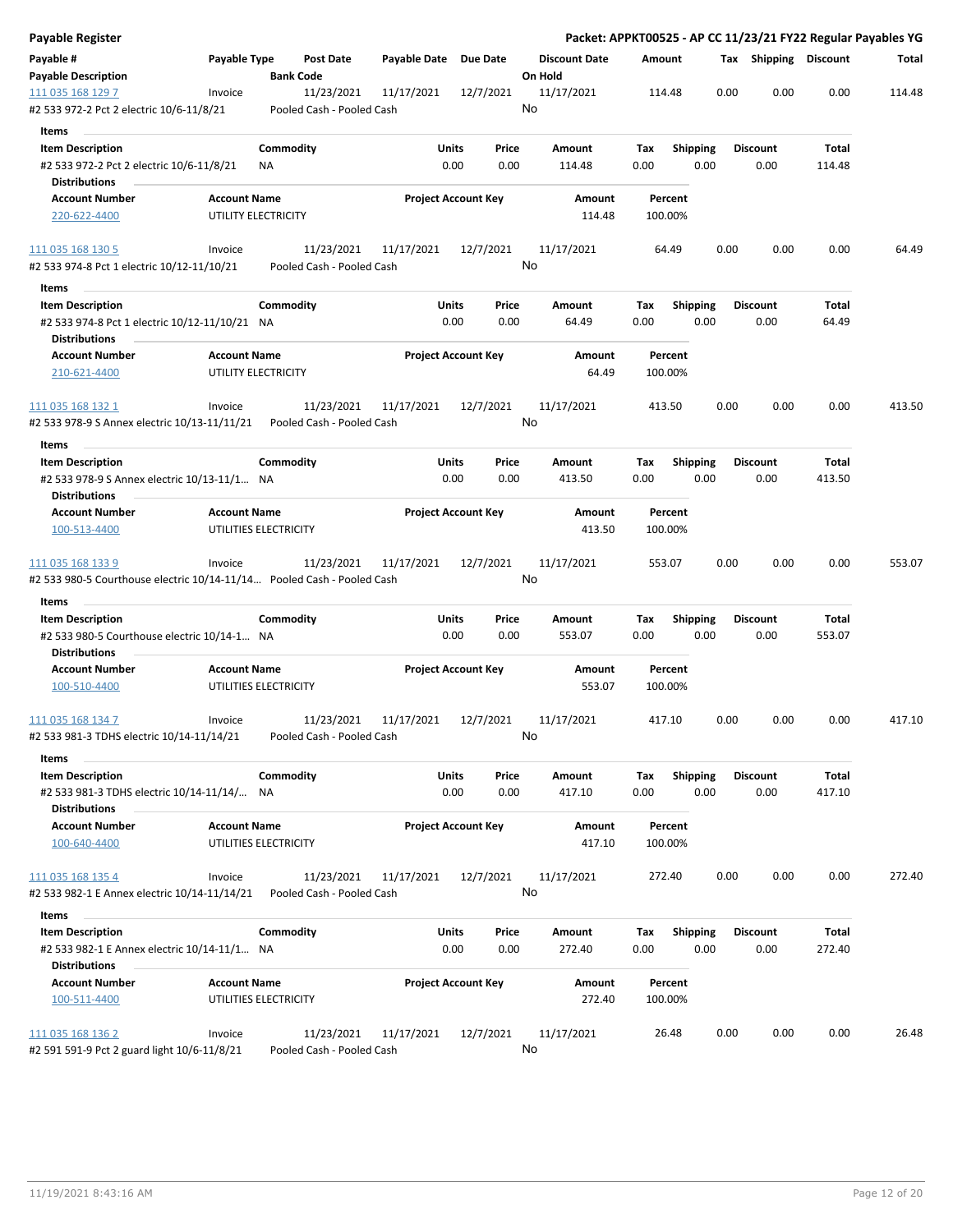| Payable Register                                                                                 |                                                                          |                            |               |                                 |                    |                         | Packet: APPKT00525 - AP CC 11/23/21 FY22 Regular Payables YG |                |        |
|--------------------------------------------------------------------------------------------------|--------------------------------------------------------------------------|----------------------------|---------------|---------------------------------|--------------------|-------------------------|--------------------------------------------------------------|----------------|--------|
| Payable #<br><b>Payable Description</b>                                                          | Payable Type<br><b>Post Date</b><br><b>Bank Code</b>                     | Payable Date Due Date      |               | <b>Discount Date</b><br>On Hold | Amount             |                         | Tax Shipping Discount                                        |                | Total  |
| Items                                                                                            |                                                                          |                            |               |                                 |                    |                         |                                                              |                |        |
| <b>Item Description</b>                                                                          | Commodity                                                                | Units                      | Price         | Amount                          | Tax                | <b>Shipping</b>         | <b>Discount</b>                                              | Total          |        |
| #2 591 591-9 Pct 2 guard light 10/6-11/8/ NA<br><b>Distributions</b>                             |                                                                          | 0.00                       | 0.00          | 26.48                           | 0.00               | 0.00                    | 0.00                                                         | 26.48          |        |
| <b>Account Number</b>                                                                            | <b>Account Name</b>                                                      | <b>Project Account Key</b> |               | Amount                          | Percent            |                         |                                                              |                |        |
| 220-622-4400                                                                                     | UTILITY ELECTRICITY                                                      |                            |               | 26.48                           | 100.00%            |                         |                                                              |                |        |
| 111 035 168 137 0                                                                                | 11/23/2021<br>Invoice                                                    | 11/17/2021                 | 12/7/2021     | 11/17/2021                      | 11.34              | 0.00                    | 0.00                                                         | 0.00           | 11.34  |
| #2 591 592-7 Pct 2 guard light 10/6-11/8/21                                                      | Pooled Cash - Pooled Cash                                                |                            |               | No                              |                    |                         |                                                              |                |        |
| Items                                                                                            |                                                                          |                            |               |                                 |                    |                         |                                                              |                |        |
| <b>Item Description</b>                                                                          | Commodity                                                                | Units                      | Price         | Amount                          | Tax                | <b>Shipping</b>         | <b>Discount</b>                                              | Total          |        |
| #2 591 592-7 Pct 2 guard light 10/6-11/8/ NA<br><b>Distributions</b>                             |                                                                          | 0.00                       | 0.00          | 11.34                           | 0.00               | 0.00                    | 0.00                                                         | 11.34          |        |
| <b>Account Number</b>                                                                            | <b>Account Name</b>                                                      | <b>Project Account Key</b> |               | Amount                          | Percent            |                         |                                                              |                |        |
| 220-622-4400                                                                                     | UTILITY ELECTRICITY                                                      |                            |               | 11.34                           | 100.00%            |                         |                                                              |                |        |
| 114 009 428 482 8<br>#6 716 696-7 Co-Op electric 10/13--11/11/21                                 | 11/23/2021<br>Invoice<br>Pooled Cash - Pooled Cash                       | 11/17/2021                 | 12/7/2021     | 11/17/2021<br>No                | 82.61              | 0.00                    | 0.00                                                         | 0.00           | 82.61  |
| Items                                                                                            |                                                                          |                            |               |                                 |                    |                         |                                                              |                |        |
| <b>Item Description</b>                                                                          | Commodity                                                                | Units                      | Price         | Amount                          | Tax                | <b>Shipping</b>         | <b>Discount</b>                                              | Total          |        |
| #6 716 696-7 Co-Op electric 10/13--11/11 NA<br><b>Distributions</b>                              |                                                                          | 0.00                       | 0.00          | 82.61                           | 0.00               | 0.00                    | 0.00                                                         | 82.61          |        |
| <b>Account Number</b>                                                                            | <b>Account Name</b>                                                      | <b>Project Account Key</b> |               | Amount                          | Percent            |                         |                                                              |                |        |
| 100-512-4400                                                                                     | UTILITIES ELECTRICITY                                                    |                            |               | 82.61                           | 100.00%            |                         |                                                              |                |        |
| 114 009 428 484 4<br>#7 358 371-8 Pct 4 electric 10/14-11/14/21                                  | 11/23/2021<br>Invoice<br>Pooled Cash - Pooled Cash                       | 11/17/2021                 | 12/7/2021     | 11/17/2021<br>No                | 104.00             | 0.00                    | 0.00                                                         | 0.00           | 104.00 |
|                                                                                                  |                                                                          |                            |               |                                 |                    |                         |                                                              |                |        |
| Items                                                                                            |                                                                          |                            |               |                                 |                    |                         | <b>Discount</b>                                              | Total          |        |
| <b>Item Description</b><br>#7 358 371-8 Pct 4 electric 10/14-11/14/21 NA<br><b>Distributions</b> | Commodity                                                                | Units<br>0.00              | Price<br>0.00 | Amount<br>104.00                | Tax<br>0.00        | <b>Shipping</b><br>0.00 | 0.00                                                         | 104.00         |        |
| <b>Account Number</b>                                                                            | <b>Account Name</b>                                                      | <b>Project Account Key</b> |               | Amount                          | Percent            |                         |                                                              |                |        |
| 240-624-4400                                                                                     | UTILITY ELECTRICITY                                                      |                            |               | 104.00                          | 100.00%            |                         |                                                              |                |        |
| 116 008 985 143 1                                                                                | 11/23/2021<br>Invoice                                                    | 11/17/2021                 | 12/7/2021     | 11/17/2021                      | 341.09             | 0.00                    | 0.00                                                         | 0.00           | 341.09 |
| #9 599 777-1 Agrilife electric 10/14-11/14/21                                                    | Pooled Cash - Pooled Cash                                                |                            |               | No                              |                    |                         |                                                              |                |        |
| Items                                                                                            |                                                                          |                            |               |                                 |                    |                         |                                                              |                |        |
| <b>Item Description</b>                                                                          | Commodity                                                                | Units                      | Price         | Amount                          | Tax                | Shipping                | <b>Discount</b>                                              | Total          |        |
| #9 599 777-1 Agrilife electric 10/14-11/14 NA<br><b>Distributions</b>                            |                                                                          | 0.00                       | 0.00          | 341.09                          | 0.00               | 0.00                    | 0.00                                                         | 341.09         |        |
| <b>Account Number</b>                                                                            | <b>Account Name</b>                                                      | <b>Project Account Key</b> |               | Amount                          | Percent            |                         |                                                              |                |        |
| 100-516-4400                                                                                     | UTILITIES ELECTRICITY                                                    |                            |               | 341.09                          | 100.00%            |                         |                                                              |                |        |
| 117 008 923 788 7                                                                                | 11/23/2021<br>Invoice                                                    | 11/17/2021                 | 12/7/2021     | 11/17/2021                      | 232.65             | 0.00                    | 0.00                                                         | 0.00           | 232.65 |
|                                                                                                  | #6 730 596-1 Windom electric 10/17-11/15/21    Pooled Cash - Pooled Cash |                            |               | No                              |                    |                         |                                                              |                |        |
| Items                                                                                            |                                                                          |                            |               |                                 |                    |                         |                                                              |                |        |
| <b>Item Description</b>                                                                          | Commodity                                                                | Units                      | Price         | Amount                          | Тах                | Shipping                | <b>Discount</b>                                              | Total          |        |
| #6 730 596-1 Windom electric 10/17-11/1 NA                                                       |                                                                          | 0.00                       | 0.00          | 232.65                          | 0.00               | 0.00                    | 0.00                                                         | 232.65         |        |
| <b>Distributions</b>                                                                             |                                                                          |                            |               |                                 |                    |                         |                                                              |                |        |
| <b>Account Number</b>                                                                            | <b>Account Name</b>                                                      | <b>Project Account Key</b> |               | Amount                          | Percent            |                         |                                                              |                |        |
| 100-515-4400                                                                                     | UTILITIES ELECTRICITY                                                    |                            |               | 232.65                          | 100.00%            |                         |                                                              |                |        |
| 301 003 328 682 0                                                                                | 11/23/2021<br>Invoice                                                    | 11/17/2021                 | 12/7/2021     | 11/17/2021                      | 21.93              | 0.00                    | 0.00                                                         | 0.00           | 21.93  |
|                                                                                                  | #12 434 984-6 Rec Rd3/FM273 10/13-11/11/21    Pooled Cash - Pooled Cash  |                            |               | No                              |                    |                         |                                                              |                |        |
| Items                                                                                            |                                                                          |                            |               |                                 |                    |                         |                                                              |                |        |
| <b>Item Description</b><br>#12 434 984-6 Rec Rd3/FM273 10/13-11/ NA                              | Commodity                                                                | Units<br>0.00              | Price<br>0.00 | Amount<br>21.93                 | Tax<br>0.00        | Shipping<br>0.00        | Discount<br>0.00                                             | Total<br>21.93 |        |
| <b>Distributions</b>                                                                             |                                                                          |                            |               |                                 |                    |                         |                                                              |                |        |
| <b>Account Number</b><br>240-624-4400                                                            | <b>Account Name</b><br>UTILITY ELECTRICITY                               | <b>Project Account Key</b> |               | Amount<br>21.93                 | Percent<br>100.00% |                         |                                                              |                |        |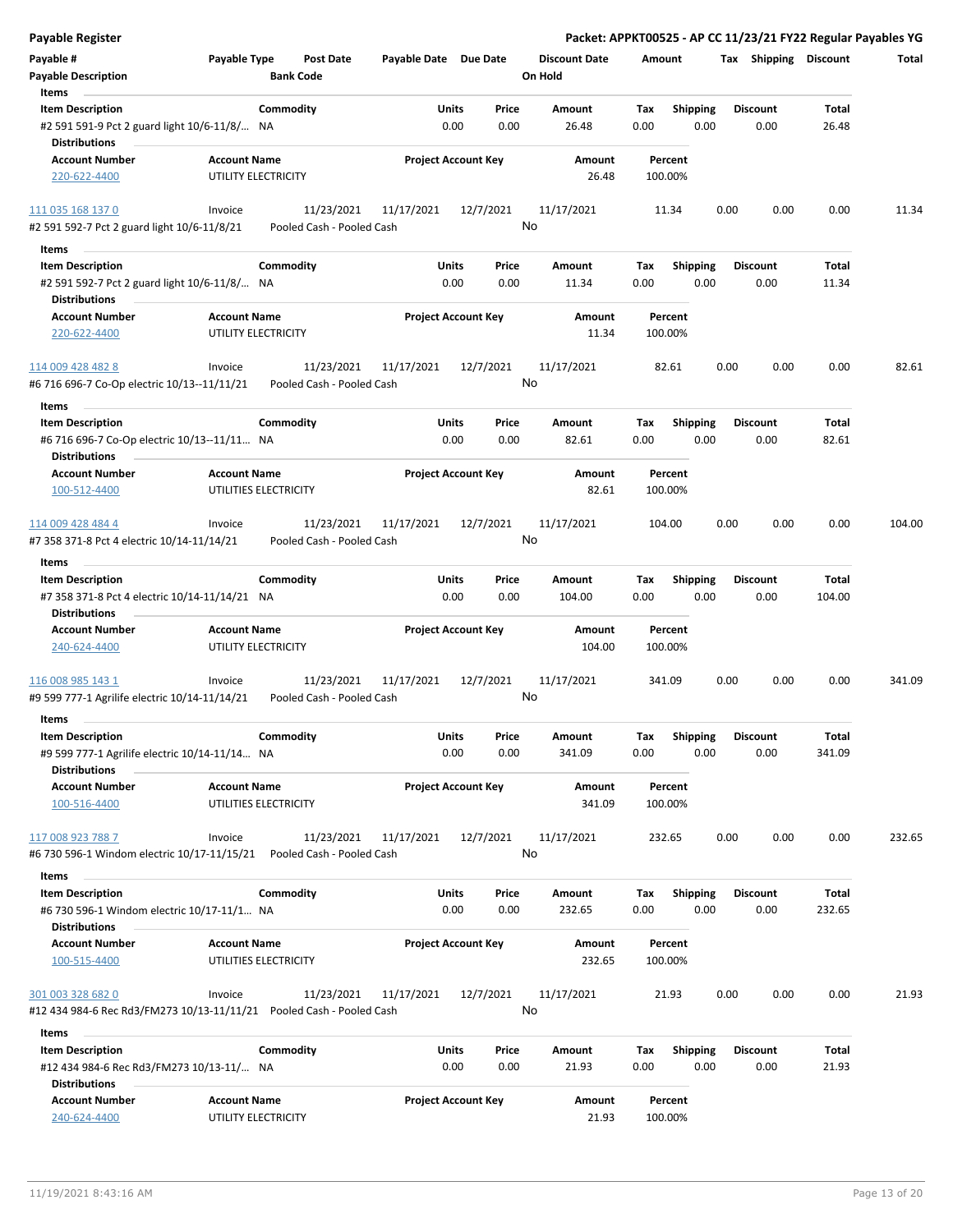| Payable Register                                                           |                         |                                         |                       |                            |                      |          |                 |      |                       |                      | Packet: APPKT00525 - AP CC 11/23/21 FY22 Regular Payables YG |
|----------------------------------------------------------------------------|-------------------------|-----------------------------------------|-----------------------|----------------------------|----------------------|----------|-----------------|------|-----------------------|----------------------|--------------------------------------------------------------|
| Payable #                                                                  | Payable Type            | <b>Post Date</b>                        | Payable Date Due Date |                            | <b>Discount Date</b> | Amount   |                 |      | Tax Shipping Discount |                      | Total                                                        |
| <b>Payable Description</b>                                                 |                         | <b>Bank Code</b>                        |                       |                            | On Hold              |          |                 |      |                       |                      |                                                              |
| 301 003 328 683 8                                                          | Invoice                 | 11/23/2021                              | 11/17/2021            | 12/7/2021                  | 11/17/2021           | 70.33    |                 | 0.00 | 0.00                  | 0.00                 | 70.33                                                        |
| #12 434 985-3 1369 Hwy 56 10/13-11/11/21                                   |                         | Pooled Cash - Pooled Cash               |                       |                            | No                   |          |                 |      |                       |                      |                                                              |
| Items                                                                      |                         |                                         |                       |                            |                      |          |                 |      |                       |                      |                                                              |
| <b>Item Description</b>                                                    |                         | Commodity                               | Units                 | Price                      | Amount               | Tax      | <b>Shipping</b> |      | Discount              | Total                |                                                              |
| #12 434 985-3 1369 Hwy 56 10/13-11/11 NA                                   |                         |                                         |                       | 0.00<br>0.00               | 70.33                | 0.00     | 0.00            |      | 0.00                  | 70.33                |                                                              |
| <b>Distributions</b>                                                       |                         |                                         |                       |                            |                      |          |                 |      |                       |                      |                                                              |
| <b>Account Number</b>                                                      | <b>Account Name</b>     |                                         |                       | <b>Project Account Key</b> | Amount               | Percent  |                 |      |                       |                      |                                                              |
| 240-624-4400                                                               | UTILITY ELECTRICITY     |                                         |                       |                            | 70.33                | 100.00%  |                 |      |                       |                      |                                                              |
| 301 003 328 684 6                                                          | Invoice                 | 11/23/2021                              | 11/17/2021            | 12/7/2021                  | 11/17/2021           | 357.50   |                 | 0.00 | 0.00                  | 0.00                 | 357.50                                                       |
| #12 832 845-7 200 1st electric 10/13-11/11/21    Pooled Cash - Pooled Cash |                         |                                         |                       |                            | No                   |          |                 |      |                       |                      |                                                              |
| Items                                                                      |                         |                                         |                       |                            |                      |          |                 |      |                       |                      |                                                              |
| <b>Item Description</b>                                                    |                         | Commodity                               | Units                 | Price                      | Amount               | Tax      | <b>Shipping</b> |      | <b>Discount</b>       | Total                |                                                              |
| #12 832 845-7 200 1st electric 10/13-11/ NA                                |                         |                                         |                       | 0.00<br>0.00               | 357.50               | 0.00     | 0.00            |      | 0.00                  | 357.50               |                                                              |
| <b>Distributions</b>                                                       |                         |                                         |                       |                            |                      |          |                 |      |                       |                      |                                                              |
| <b>Account Number</b>                                                      | <b>Account Name</b>     |                                         |                       | <b>Project Account Key</b> | Amount               | Percent  |                 |      |                       |                      |                                                              |
| 100-518-4400                                                               | UTILITIES ELECTRICITY   |                                         |                       |                            | 357.50               | 100.00%  |                 |      |                       |                      |                                                              |
| 302 003 286 496 4                                                          | Invoice                 | 11/23/2021                              | 11/17/2021            | 12/7/2021                  | 11/17/2021           | 354.67   |                 | 0.00 | 0.00                  | 0.00                 | 354.67                                                       |
| #15 119 264-8 Turner electric 10/14-11/14/21                               |                         | Pooled Cash - Pooled Cash               |                       |                            | No                   |          |                 |      |                       |                      |                                                              |
| Items                                                                      |                         |                                         |                       |                            |                      |          |                 |      |                       |                      |                                                              |
| <b>Item Description</b>                                                    |                         | Commodity                               | Units                 | Price                      | Amount               | Tax      | Shipping        |      | <b>Discount</b>       | Total                |                                                              |
| #15 119 264-8 Turner electric 10/14-11/1 NA                                |                         |                                         |                       | 0.00<br>0.00               | 354.67               | 0.00     | 0.00            |      | 0.00                  | 354.67               |                                                              |
| <b>Distributions</b>                                                       |                         |                                         |                       |                            |                      |          |                 |      |                       |                      |                                                              |
| <b>Account Number</b>                                                      | <b>Account Name</b>     |                                         |                       | <b>Project Account Key</b> | Amount               | Percent  |                 |      |                       |                      |                                                              |
| 100-518-4400                                                               | UTILITIES ELECTRICITY   |                                         |                       |                            | 354.67               | 100.00%  |                 |      |                       |                      |                                                              |
| <b>Vendor:</b> 00756 - RICHARD DRAKE CONSTRUCTION CO. L.P.                 |                         |                                         |                       |                            |                      |          |                 |      |                       | <b>Vendor Total:</b> | 12,965.60                                                    |
| 182094                                                                     | Invoice                 | 11/23/2021                              | 11/8/2021             | 11/23/2021                 | 11/8/2021            | 6,508.98 |                 | 0.00 | 0.00                  | 0.00                 | 6,508.98                                                     |
| #F006 Pct 4 cold mix                                                       |                         | Pooled Cash - Pooled Cash               |                       |                            | No                   |          |                 |      |                       |                      |                                                              |
|                                                                            |                         |                                         |                       |                            |                      |          |                 |      |                       |                      |                                                              |
| Items<br><b>Item Description</b>                                           |                         | Commodity                               | Units                 | Price                      | Amount               | Tax      | <b>Shipping</b> |      | Discount              | Total                |                                                              |
| #F006 Pct 4 cold mix                                                       | ASPH-C                  |                                         | 94.47                 | 68.90                      | 6,508.98             | 0.00     | 0.00            |      | 0.00                  | 6,508.98             |                                                              |
| <b>Distributions</b>                                                       |                         |                                         |                       |                            |                      |          |                 |      |                       |                      |                                                              |
| <b>Account Number</b>                                                      | <b>Account Name</b>     |                                         |                       | <b>Project Account Key</b> | Amount               | Percent  |                 |      |                       |                      |                                                              |
| 240-624-3440                                                               | R&B MAT. ASPHALT/RD OIL |                                         |                       |                            | 6,508.98             | 100.00%  |                 |      |                       |                      |                                                              |
| <u>182115</u>                                                              | Invoice                 | 11/23/2021                              | 11/10/2021            | 11/23/2021                 | 11/10/2021           | 6,456.62 |                 | 0.00 | 0.00                  | 0.00                 | 6,456.62                                                     |
| #F006 Pct 4 cold mix                                                       |                         | Pooled Cash - Pooled Cash               |                       |                            | No                   |          |                 |      |                       |                      |                                                              |
| Items                                                                      |                         |                                         |                       |                            |                      |          |                 |      |                       |                      |                                                              |
| <b>Item Description</b>                                                    |                         | Commodity                               | Units                 | Price                      | Amount               | Tax      | <b>Shipping</b> |      | <b>Discount</b>       | Total                |                                                              |
| #F006 Pct 4 cold mix                                                       | ASPH-C                  |                                         | 93.71                 | 68.90                      | 6,456.62             | 0.00     | 0.00            |      | 0.00                  | 6,456.62             |                                                              |
| <b>Distributions</b>                                                       |                         |                                         |                       |                            |                      |          |                 |      |                       |                      |                                                              |
| <b>Account Number</b>                                                      | <b>Account Name</b>     |                                         |                       | <b>Project Account Key</b> | Amount               | Percent  |                 |      |                       |                      |                                                              |
| 240-624-3440                                                               | R&B MAT. ASPHALT/RD OIL |                                         |                       |                            | 6,456.62             | 100.00%  |                 |      |                       |                      |                                                              |
| <b>Vendor:</b> <u>00707 - SPARKLIGHT</u>                                   |                         |                                         |                       |                            |                      |          |                 |      |                       | <b>Vendor Total:</b> | 1,833.98                                                     |
|                                                                            |                         |                                         |                       |                            |                      |          |                 | 0.00 | 0.00                  | 0.00                 |                                                              |
| INV0003635<br>Internet service11/11-12/10/21                               | Invoice                 | 11/23/2021<br>Pooled Cash - Pooled Cash | 11/15/2021            | 11/23/2021                 | 11/15/2021<br>No     | 1,833.98 |                 |      |                       |                      | 1,833.98                                                     |
|                                                                            |                         |                                         |                       |                            |                      |          |                 |      |                       |                      |                                                              |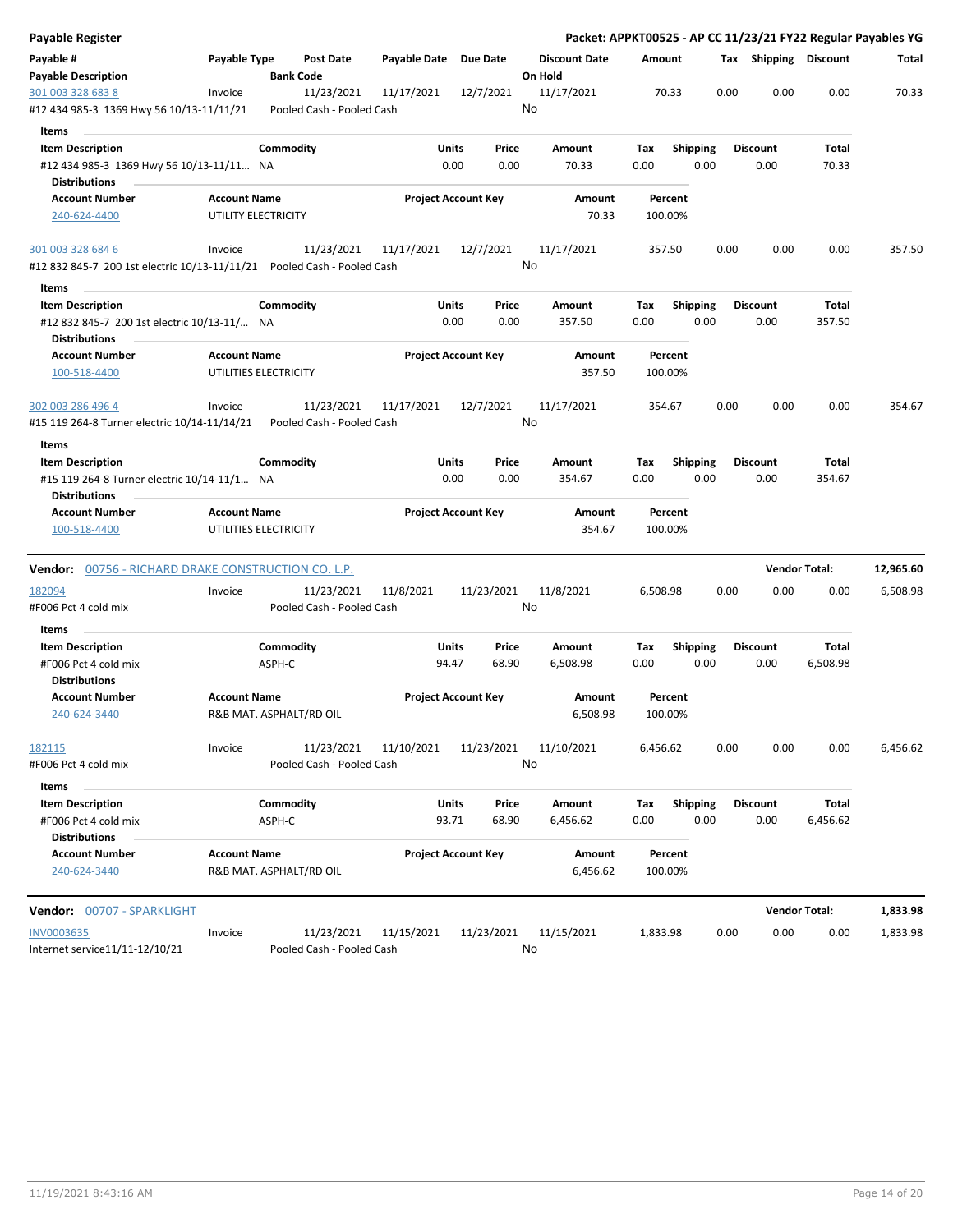| Payable #<br><b>Payable Description</b><br>Items               | Payable Type                                    | Post Date<br><b>Bank Code</b>           | Payable Date Due Date |                            | <b>Discount Date</b><br>On Hold |             | Amount             |      |                         | Tax Shipping Discount | Total     |
|----------------------------------------------------------------|-------------------------------------------------|-----------------------------------------|-----------------------|----------------------------|---------------------------------|-------------|--------------------|------|-------------------------|-----------------------|-----------|
| <b>Item Description</b><br>Internet service 11/11-12/10/21     | Service                                         | Commodity                               | Units                 | Price<br>0.00<br>0.00      | Amount<br>1,833.98              | Tax<br>0.00 | Shipping<br>0.00   |      | <b>Discount</b><br>0.00 | Total<br>1,833.98     |           |
| <b>Distributions</b>                                           |                                                 |                                         |                       |                            |                                 |             |                    |      |                         |                       |           |
| <b>Account Number</b>                                          | <b>Account Name</b>                             |                                         |                       | <b>Project Account Key</b> | Amount                          |             | Percent            |      |                         |                       |           |
| 100-518-4210                                                   | <b>INTERNET</b>                                 |                                         |                       |                            | 231.43                          |             | 12.62%             |      |                         |                       |           |
| 100-665-4210                                                   | <b>INTERNET</b>                                 |                                         |                       |                            | 64.99                           |             | 3.54%              |      |                         |                       |           |
| 100-513-4210                                                   | <b>INTERNET</b>                                 |                                         |                       |                            | 231.43                          |             | 12.62%             |      |                         |                       |           |
| 100-518-4210                                                   | <b>INTERNET</b>                                 |                                         |                       |                            | 443.93                          |             | 24.21%             |      |                         |                       |           |
| 100-518-4210                                                   | <b>INTERNET</b>                                 |                                         |                       |                            | 139.39                          |             | 7.60%              |      |                         |                       |           |
| 100-518-4210                                                   | <b>INTERNET</b>                                 |                                         |                       |                            | 231.43                          |             | 12.62%             |      |                         |                       |           |
| 100-645-4210                                                   | <b>INTERNET</b>                                 |                                         |                       |                            | 93.94                           |             | 5.12%              |      |                         |                       |           |
| 100-514-4210                                                   | <b>INTERNET</b>                                 |                                         |                       |                            | 82.69                           |             | 4.51%              |      |                         |                       |           |
|                                                                |                                                 |                                         |                       |                            | 93.94                           |             | 5.12%              |      |                         |                       |           |
| 240-624-4210<br>100-560-4210                                   | <b>INTERNET</b><br><b>INTERNET SERVICE</b>      |                                         |                       |                            | 220.81                          |             | 12.04%             |      |                         |                       |           |
| Vendor: VEN02829 - Spell, Violet                               |                                                 |                                         |                       |                            |                                 |             |                    |      |                         | <b>Vendor Total:</b>  | 17.25     |
| <b>INV0003652</b>                                              | Invoice                                         | 11/23/2021                              | 11/16/2021            | 11/23/2021                 | 11/16/2021                      |             | 17.25              | 0.00 | 0.00                    | 0.00                  | 17.25     |
| 11/2/21 Election mileage-30.8                                  |                                                 | Pooled Cash - Pooled Cash               |                       |                            | No                              |             |                    |      |                         |                       |           |
| Items                                                          |                                                 |                                         |                       |                            |                                 |             |                    |      |                         |                       |           |
| <b>Item Description</b>                                        |                                                 | Commodity                               | Units                 | Price                      | Amount                          | Tax         | <b>Shipping</b>    |      | <b>Discount</b>         | Total                 |           |
| 11/2/21 Election mileage-30.8<br><b>Distributions</b>          | Mileage                                         |                                         | 30.80                 | 0.56                       | 17.25                           | 0.00        | 0.00               |      | 0.00                    | 17.25                 |           |
| <b>Account Number</b><br>100-404-4270                          | <b>Account Name</b><br>ELECTION TRAVEL/TRAINING |                                         |                       | <b>Project Account Key</b> | Amount<br>17.25                 |             | Percent<br>100.00% |      |                         |                       |           |
| Vendor: VEN02828 - Swartz, Sherman                             |                                                 |                                         |                       |                            |                                 |             |                    |      |                         | <b>Vendor Total:</b>  | 12.21     |
| <b>INV0003653</b>                                              | Invoice                                         | 11/23/2021                              | 11/16/2021            | 11/23/2021                 | 11/16/2021                      |             | 12.21              | 0.00 | 0.00                    | 0.00                  | 12.21     |
| 11/2/21 Election mileage-21.8                                  |                                                 | Pooled Cash - Pooled Cash               |                       |                            | No                              |             |                    |      |                         |                       |           |
|                                                                |                                                 |                                         |                       |                            |                                 |             |                    |      |                         |                       |           |
| Items                                                          |                                                 |                                         |                       |                            |                                 |             |                    |      |                         |                       |           |
| <b>Item Description</b>                                        |                                                 | Commodity                               | Units                 | Price                      | Amount                          | Tax         | <b>Shipping</b>    |      | <b>Discount</b>         | Total                 |           |
| 11/2/21 Election mileage-21.8                                  | Mileage                                         |                                         | 21.80                 | 0.56                       | 12.21                           | 0.00        | 0.00               |      | 0.00                    | 12.21                 |           |
| <b>Distributions</b>                                           |                                                 |                                         |                       |                            |                                 |             |                    |      |                         |                       |           |
| <b>Account Number</b><br>100-404-4270                          | <b>Account Name</b><br>ELECTION TRAVEL/TRAINING |                                         |                       | <b>Project Account Key</b> | Amount<br>12.21                 |             | Percent<br>100.00% |      |                         |                       |           |
| Vendor: 00265 - TEXHOMA LIMESTONE, INC.                        |                                                 |                                         |                       |                            |                                 |             |                    |      |                         | <b>Vendor Total:</b>  | 1,783.31  |
| <u>8623</u><br>Pct 4 Rock & gravel-hauling 11/8-13/21          | Invoice                                         | 11/23/2021<br>Pooled Cash - Pooled Cash | 11/16/2021            | 11/23/2021                 | 11/16/2021<br>No                | 1,783.31    |                    | 0.00 | 0.00                    | 0.00                  | 1,783.31  |
| Items                                                          |                                                 |                                         |                       |                            |                                 |             |                    |      |                         |                       |           |
| <b>Item Description</b>                                        |                                                 | Commodity                               | Units                 | Price                      | Amount                          | Tax         | Shipping           |      | <b>Discount</b>         | Total                 |           |
| Pct 4 Rock & gravel-hauling 11/8-13/21<br><b>Distributions</b> | Rock 1                                          |                                         | 158.94                | 11.22                      | 1,783.31                        | 0.00        | 0.00               |      | 0.00                    | 1,783.31              |           |
| <b>Account Number</b>                                          | <b>Account Name</b>                             |                                         |                       | <b>Project Account Key</b> | Amount                          |             | Percent            |      |                         |                       |           |
| 240-624-3410                                                   | R&B MAT. ROCK & GRAVEL                          |                                         |                       |                            | 1,783.31                        |             | 100.00%            |      |                         |                       |           |
| <b>Vendor:</b> 00157 - TEXOMA COMMUNITY CENTER                 |                                                 |                                         |                       |                            |                                 |             |                    |      |                         | <b>Vendor Total:</b>  | 22,500.00 |
| INV0003645                                                     | Invoice                                         | 11/23/2021                              | 11/17/2021            | 11/23/2021                 | 11/17/2021                      | 22,500.00   |                    | 0.00 | 0.00                    | 0.00                  | 22,500.00 |
| FY22 annual allocation                                         |                                                 | Pooled Cash - Pooled Cash               |                       |                            | No                              |             |                    |      |                         |                       |           |
| Items                                                          |                                                 |                                         |                       |                            |                                 |             |                    |      |                         |                       |           |
| <b>Item Description</b>                                        |                                                 | Commodity                               | Units                 | Price                      | Amount                          | Tax         | <b>Shipping</b>    |      | <b>Discount</b>         | <b>Total</b>          |           |
| FY22 annual allocation<br><b>Distributions</b>                 | ΝA                                              |                                         |                       | 0.00<br>0.00               | 22,500.00                       | 0.00        | 0.00               |      | 0.00                    | 22,500.00             |           |
| <b>Account Number</b>                                          | <b>Account Name</b>                             |                                         |                       | <b>Project Account Key</b> | Amount                          |             | Percent            |      |                         |                       |           |
| 100-640-4130                                                   |                                                 | TEXOMA COMMUNITY CENTER(M.H             |                       |                            | 22,500.00                       |             | 100.00%            |      |                         |                       |           |

**Vendor:** 00160 - TXU ENERGY **Vendor Total: 27.70**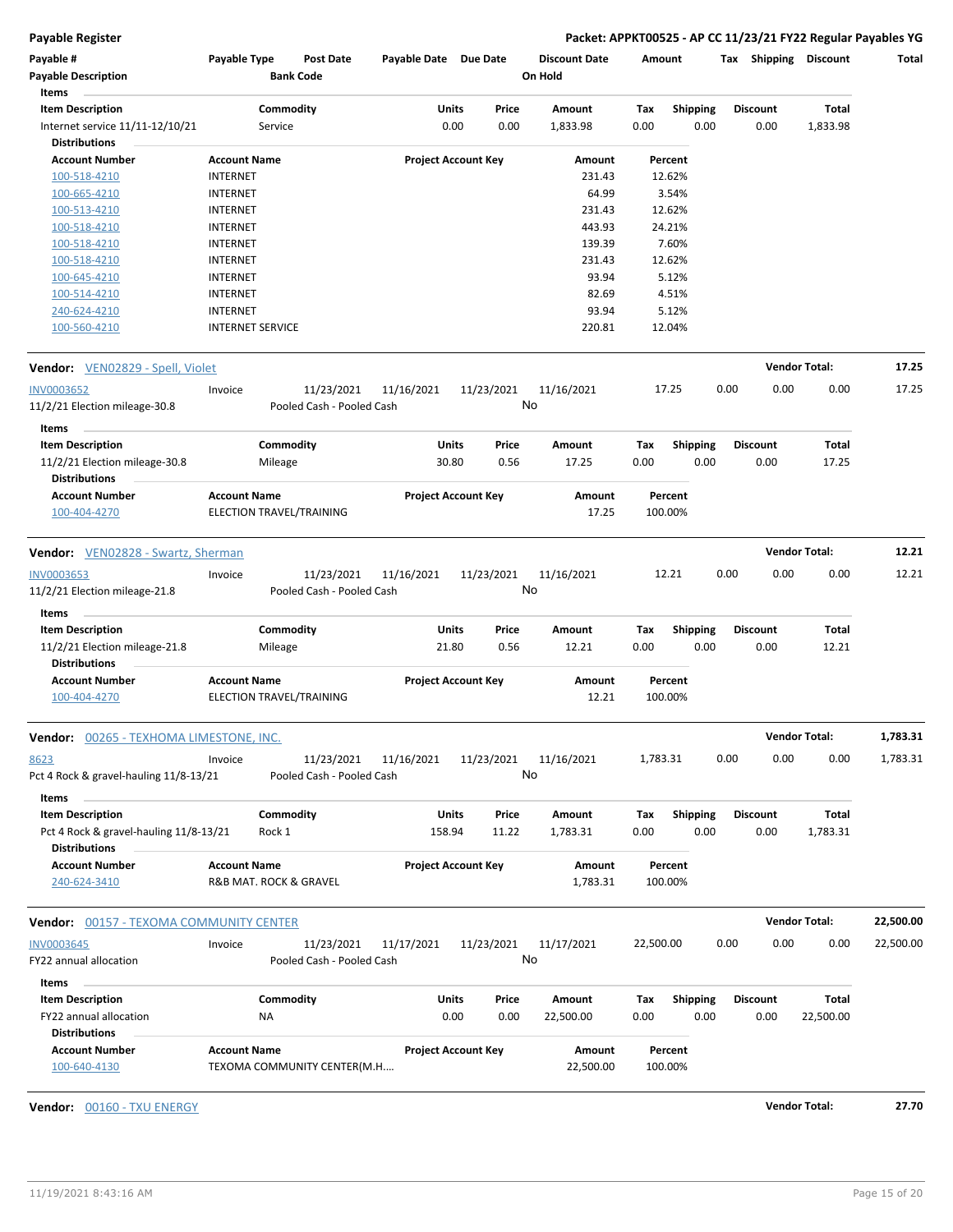| <b>Payable Register</b>                 |                           |                                      |                       |                            |       |                                 |        |                 |      |                       | Packet: APPKT00525 - AP CC 11/23/21 FY22 Regular Payables YG |        |
|-----------------------------------------|---------------------------|--------------------------------------|-----------------------|----------------------------|-------|---------------------------------|--------|-----------------|------|-----------------------|--------------------------------------------------------------|--------|
| Payable #<br><b>Payable Description</b> | Payable Type              | <b>Post Date</b><br><b>Bank Code</b> | Payable Date Due Date |                            |       | <b>Discount Date</b><br>On Hold | Amount |                 |      | Tax Shipping Discount |                                                              | Total  |
| 054005869495                            | Invoice                   | 11/23/2021                           | 11/13/2021            | 12/13/2021                 |       | 11/13/2021                      |        | 27.70           | 0.00 | 0.00                  | 0.00                                                         | 27.70  |
| #900011583831 S Annex 10/14-11/11/21    |                           | Pooled Cash - Pooled Cash            |                       |                            |       | No                              |        |                 |      |                       |                                                              |        |
| Items                                   |                           |                                      |                       |                            |       |                                 |        |                 |      |                       |                                                              |        |
| <b>Item Description</b>                 |                           | Commodity                            |                       | <b>Units</b>               | Price | Amount                          | Tax    | <b>Shipping</b> |      | <b>Discount</b>       | <b>Total</b>                                                 |        |
| #900011583831 S Annex 10/14-11/11/21    | ΝA                        |                                      |                       | 0.00                       | 0.00  | 27.70                           | 0.00   | 0.00            |      | 0.00                  | 27.70                                                        |        |
| <b>Distributions</b>                    |                           |                                      |                       |                            |       |                                 |        |                 |      |                       |                                                              |        |
| <b>Account Number</b>                   | <b>Account Name</b>       |                                      |                       | <b>Project Account Key</b> |       | Amount                          |        | Percent         |      |                       |                                                              |        |
| 100-513-4400                            | UTILITIES ELECTRICITY     |                                      |                       |                            |       | 27.70                           |        | 100.00%         |      |                       |                                                              |        |
| Vendor: 00127 - VERIZON WIRELESS        |                           |                                      |                       |                            |       |                                 |        |                 |      |                       | <b>Vendor Total:</b>                                         | 881.39 |
| 9892522656                              | Invoice                   | 11/23/2021                           | 11/10/2021            | 12/2/2021                  |       | 11/10/2021                      |        | 881.39          | 0.00 | 0.00                  | 0.00                                                         | 881.39 |
| Verizon internet 10/11-11/10/21         |                           | Pooled Cash - Pooled Cash            |                       |                            |       | No                              |        |                 |      |                       |                                                              |        |
| <b>Items</b>                            |                           |                                      |                       |                            |       |                                 |        |                 |      |                       |                                                              |        |
| <b>Item Description</b>                 |                           | Commodity                            |                       | Units                      | Price | Amount                          | Tax    | <b>Shipping</b> |      | <b>Discount</b>       | Total                                                        |        |
| Verizon Internet                        | NA                        |                                      |                       | 0.00                       | 0.00  | 881.39                          | 0.00   | 0.00            |      | 0.00                  | 881.39                                                       |        |
| <b>Distributions</b>                    |                           |                                      |                       |                            |       |                                 |        |                 |      |                       |                                                              |        |
| <b>Account Number</b>                   | <b>Account Name</b>       |                                      |                       | <b>Project Account Key</b> |       | Amount                          |        | Percent         |      |                       |                                                              |        |
| 100-404-4210                            | <b>ELECTION INTERNET</b>  |                                      |                       |                            |       | 113.97                          |        | 12.93%          |      |                       |                                                              |        |
| 100-404-4200                            | <b>TELEPHONE</b>          |                                      |                       |                            |       | 38.00                           |        | 4.31%           |      |                       |                                                              |        |
| 100-405-4210                            | <b>INTERNET</b>           |                                      |                       |                            |       | 38.05                           |        | 4.32%           |      |                       |                                                              |        |
| 100-406-4210                            | <b>EMERGENCY INTERNET</b> |                                      |                       |                            |       | 37.99                           |        | 4.31%           |      |                       |                                                              |        |
| 100-457-4210                            | <b>INTERNET</b>           |                                      |                       |                            |       | 37.99                           |        | 4.31%           |      |                       |                                                              |        |
| 100-503-4210                            | <b>EMERGENCY INTERNET</b> |                                      |                       |                            |       | 45.34                           |        | 5.14%           |      |                       |                                                              |        |
| 100-553-4210                            | <b>INTERNET</b>           |                                      |                       |                            |       | 37.99                           |        | 4.31%           |      |                       |                                                              |        |
| 100-560-4210                            | <b>INTERNET SERVICE</b>   |                                      |                       |                            |       | 532.06                          |        | 60.37%          |      |                       |                                                              |        |
| <b>Vendor: 00480 - VESTED NETWORKS</b>  |                           |                                      |                       |                            |       |                                 |        |                 |      | <b>Vendor Total:</b>  |                                                              | 60.00  |
| <b>IN20998</b>                          | Invoice                   | 11/23/2021                           | 11/16/2021            | 11/23/2021                 |       | 11/16/2021                      |        | 60.00           | 0.00 | 0.00                  | 0.00                                                         | 60.00  |
| Phone system Dec 2021                   |                           | Pooled Cash - Pooled Cash            |                       |                            |       | No                              |        |                 |      |                       |                                                              |        |
| <b>Items</b>                            |                           |                                      |                       |                            |       |                                 |        |                 |      |                       |                                                              |        |
| <b>Item Description</b>                 |                           | Commodity                            |                       | <b>Units</b>               | Price | Amount                          | Tax    | <b>Shipping</b> |      | <b>Discount</b>       | <b>Total</b>                                                 |        |
| Phone system Dec 2021                   | ΝA                        |                                      |                       | 0.00                       | 0.00  | 60.00                           | 0.00   | 0.00            |      | 0.00                  | 60.00                                                        |        |
| <b>Distributions</b>                    |                           |                                      |                       |                            |       |                                 |        |                 |      |                       |                                                              |        |
| <b>Account Number</b>                   | <b>Account Name</b>       |                                      |                       | <b>Project Account Key</b> |       | <b>Amount</b>                   |        | Percent         |      |                       |                                                              |        |
| 100-510-4200                            | <b>TELEPHONE</b>          |                                      |                       |                            |       | 60.00                           |        | 100.00%         |      |                       |                                                              |        |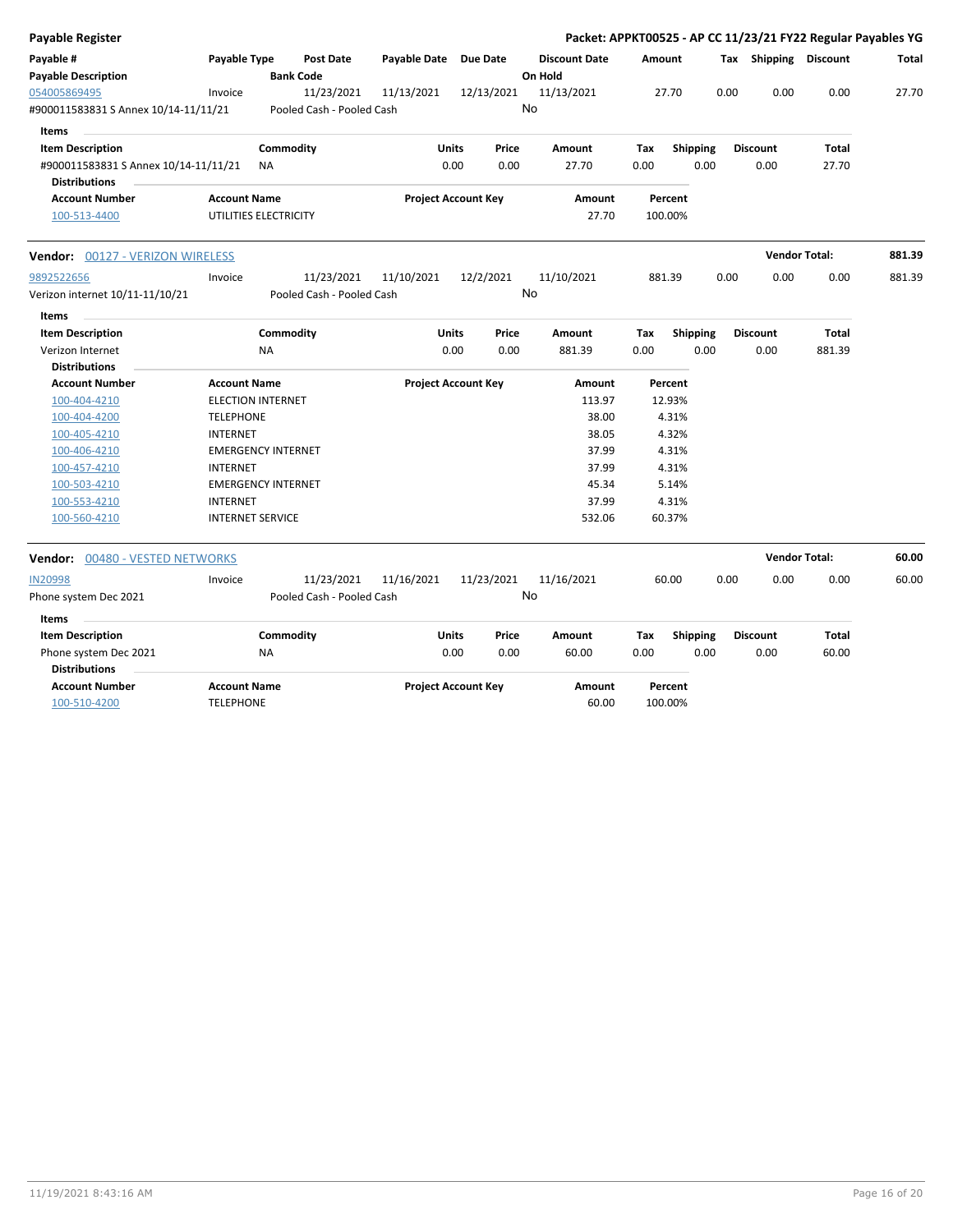# Payable Summary

| Type        | Count               | Gross       | Tax  | <b>Shipping</b> | <b>Discount</b> | Total       | <b>Manual Payment</b> | <b>Balance</b> |
|-------------|---------------------|-------------|------|-----------------|-----------------|-------------|-----------------------|----------------|
| Credit Memo |                     | $-2.673.67$ | 0.00 | 0.00            | 0.00            | $-2.673.67$ | 0.00                  | $-2,673.67$    |
| Invoice     | 77                  | 504.744.76  | 0.00 | 0.01            | 0.00            | 504.744.77  | 0.00                  | 504,744.77     |
|             | <b>Grand Total:</b> | 502,071.09  | 0.00 | 0.01            | 0.00            | 502,071.10  | 0.00                  | 502,071.10     |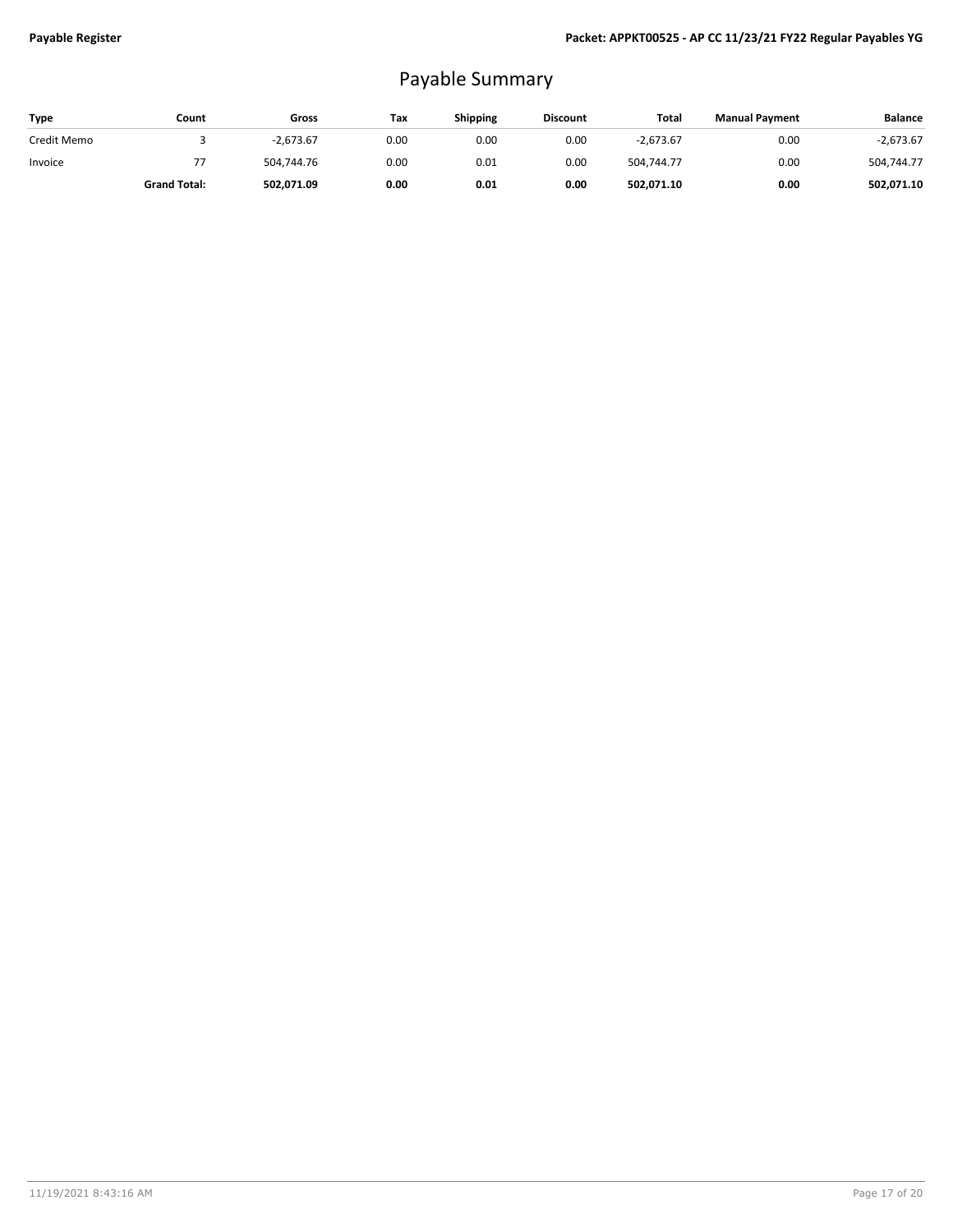# **Account Summary**

| <b>Account</b>               | Name                                                         |        | Amount              |
|------------------------------|--------------------------------------------------------------|--------|---------------------|
| 100-404-4200                 | <b>TELEPHONE</b>                                             |        | 38.00               |
| 100-404-4210                 | <b>ELECTION INTERNET</b>                                     |        | 113.97              |
| 100-404-4270                 | ELECTION TRAVEL/TRAINING                                     |        | 80.53               |
| 100-404-4850                 | ELECTION MAINT. AGREEMENT                                    |        | 23,561.00           |
| 100-405-4210                 | <b>INTERNET</b>                                              |        | 38.05               |
| 100-406-4210                 | <b>EMERGENCY INTERNET</b>                                    |        | 37.99               |
| 100-409-4060                 | TAX APPRAISAL DISTRICT                                       |        | 162,523.73          |
| 100-450-4270                 | OUT OF COUNTY TRAVEL/TRAINING                                |        | 60.00               |
| 100-457-4210                 | <b>INTERNET</b>                                              |        | 37.99               |
| 100-475-4270                 | OUT OF COUNTY TRAVEL/TRAINING                                |        | 36.96               |
| 100-495-4270                 | OUT OF COUNTY TRAVEL/TRAINING                                |        | 506.00              |
| 100-499-4270                 | OUT OF COUNTY TRAVEL/TRAINING                                |        | 450.00              |
| 100-503-4210                 | <b>EMERGENCY INTERNET</b>                                    |        | 45.34               |
| 100-510-4200                 | <b>TELEPHONE</b>                                             |        | 3,576.75            |
| 100-510-4400                 | UTILITIES ELECTRICITY                                        |        | 553.07              |
| 100-511-4400                 | UTILITIES ELECTRICITY                                        |        | 272.40              |
| 100-511-4500                 | R & M BUILDING                                               |        | 193.75              |
| 100-512-4400                 | UTILITIES ELECTRICITY                                        |        | 82.61               |
| 100-513-4210                 | <b>INTERNET</b>                                              |        | 231.43              |
| 100-513-4400                 | UTILITIES ELECTRICITY                                        |        | 441.20              |
| 100-513-4410                 | UTILITIES GAS                                                |        | 111.57              |
| 100-514-4210                 | <b>INTERNET</b>                                              |        | 82.69               |
| 100-515-4400                 | UTILITIES ELECTRICITY                                        |        | 232.65              |
| 100-516-4400                 | UTILITIES ELECTRICITY                                        |        | 341.09              |
| 100-518-4210                 | <b>INTERNET</b>                                              |        | 1,046.18            |
| 100-518-4400                 | UTILITIES ELECTRICITY                                        |        | 712.17              |
| 100-518-4410                 | UTILITIES GAS                                                |        | 137.07              |
| 100-518-4500                 | R & M BUILDING                                               |        | 286.00              |
| 100-518-4501                 | PEST CONTROL                                                 |        | 145.00              |
| 100-540-4170                 | <b>EMS SERVICE</b>                                           |        | 63,516.67           |
| 100-551-3300                 | AUTO EXPENSE-GAS AND OIL                                     |        | 45.75               |
| 100-553-4210                 | INTERNET                                                     |        | 37.99               |
| 100-560-3110                 | <b>POSTAGE</b>                                               |        | 16.72               |
| 100-560-4210                 | <b>INTERNET SERVICE</b>                                      |        | 752.87              |
| 100-560-4280                 | PRISONER TRANSPORT<br><b>IMPOUNDMENT OF ESTRAY LIVESTOCK</b> |        | 121.46              |
| 100-560-4320                 |                                                              |        | 1,437.50            |
| 100-560-4540                 | R & M AUTOMOBILES                                            |        | 144.50              |
| 100-560-4800                 | <b>BOND</b>                                                  |        | 107.50              |
| 100-565-4050<br>100-640-4130 | PRISONER MEDICAL<br>TEXOMA COMMUNITY CENTER(M.H.M.R.)        |        | 8,731.81            |
| 100-640-4400                 |                                                              |        | 22,500.00<br>417.10 |
| 100-645-4210                 | UTILITIES ELECTRICITY<br><b>INTERNET</b>                     |        | 93.94               |
| 100-665-4210                 | <b>INTERNET</b>                                              |        | 64.99               |
|                              |                                                              | Total: | 293,963.99          |
|                              |                                                              |        |                     |
|                              |                                                              |        |                     |
| <b>Account</b>               | <b>Name</b>                                                  |        | Amount              |
| 121-402-3120                 | <b>IMAGING SYSTEM</b>                                        |        | 4,288.00            |
|                              |                                                              | Total: | 4,288.00            |
|                              |                                                              |        |                     |
| Account                      | Name                                                         |        | Amount              |
| 200-449-3500                 | RECORDS DISPOSAL                                             |        | 181.15              |
|                              |                                                              | Total: | 181.15              |
|                              |                                                              |        |                     |
|                              |                                                              |        |                     |
| <b>Account</b>               | Name                                                         |        | Amount              |
| 210-621-3140                 | EMPLOYEE PHYSICALS/DOT TESTING                               |        | 160.00              |
| 210-621-3410                 | R&B MAT. ROCK & GRAVEL                                       |        | 13,997.74           |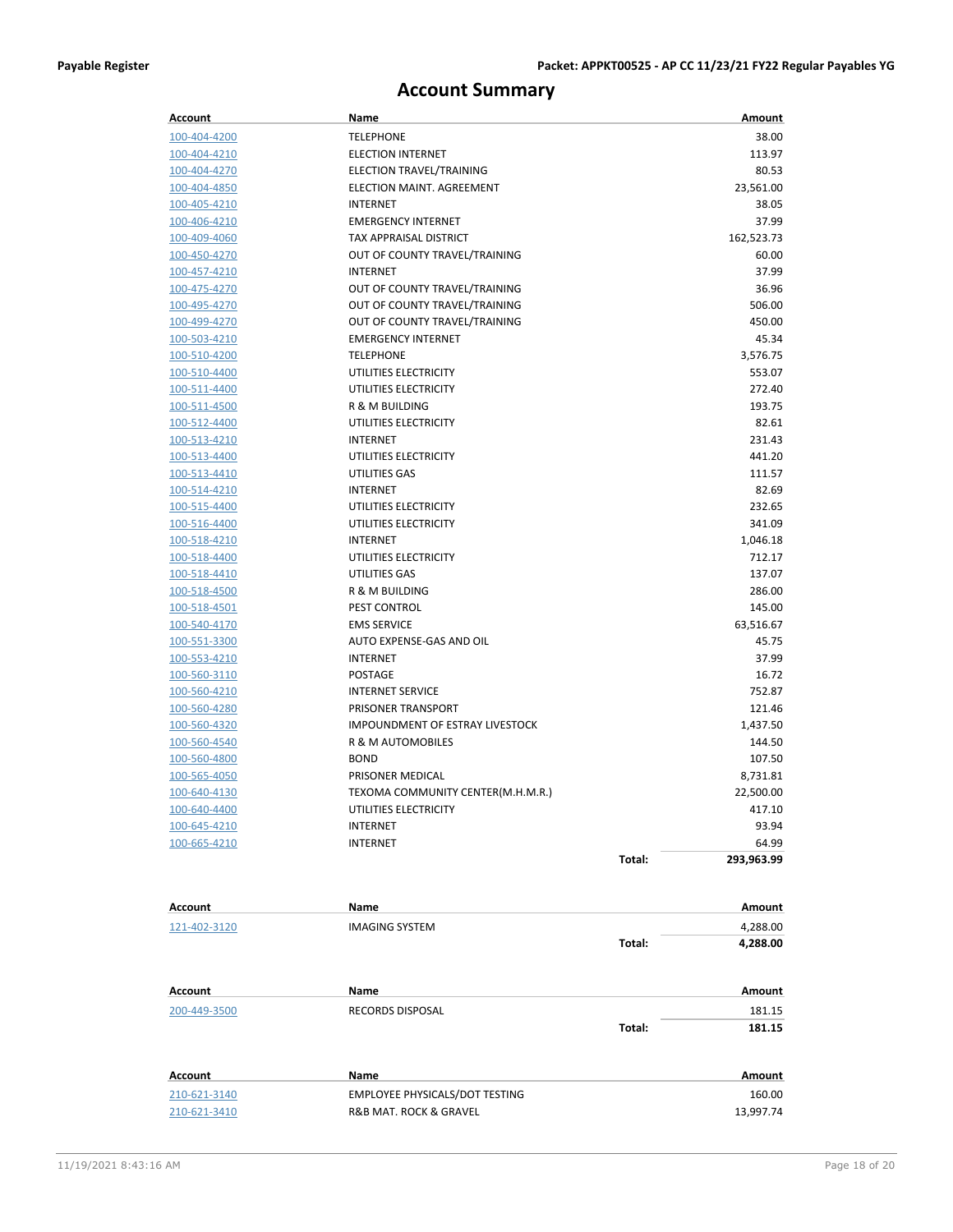# **Account Summary**

| Account             | Name                                           |        | Amount          |
|---------------------|------------------------------------------------|--------|-----------------|
| 210-621-4060        | TAX APPRAISAL DISTRICT                         |        | 9,342.20        |
| 210-621-4270        | OUT OF COUNTY TRAVEL/TRAINING                  |        | 50.00           |
| 210-621-4400        | UTILITY ELECTRICITY                            |        | 64.49           |
| 210-621-4580        | <b>R&amp;M MACHINERY PARTS</b>                 |        | 942.50          |
| 210-621-4590        | R&M MACH. TIRES & TUBES                        |        | 320.00          |
| <u>210-621-4600</u> | EQUIPMENT RENTAL/LEASE                         |        | 4,986.55        |
|                     |                                                | Total: | 29,863.48       |
|                     |                                                |        |                 |
| Account             | Name                                           |        | Amount          |
| 220-622-3400        | <b>SHOP SUPPLIES</b>                           |        | 38.23           |
| 220-622-3440        | R&B MAT. ASPHALT/RD OIL                        |        | 1,507.00        |
| 220-622-4060        | TAX APPRAISAL DISTRICT                         |        | 10,882.42       |
| 220-622-4400        | UTILITY ELECTRICITY                            |        | 152.30          |
| 220-622-4590        | R&M MACH. TIRES & TUBES                        |        | 40.83           |
|                     |                                                | Total: | 12,620.78       |
|                     |                                                |        |                 |
| <b>Account</b>      | Name                                           |        | Amount          |
| 230-623-3140        | EMPLOYEE PHYSICALS/DOT TESTING                 |        | 80.00           |
| 230-623-3430        | R&B MAT. HARDWARE & LUMBER                     |        | 17.36           |
| 230-623-3440        | R&B MAT. ASPHALT/RD OIL                        |        | 160.00          |
| 230-623-4060        | TAX APPRAISAL DISTRICT                         |        | 16,323.63       |
| 230-623-4270        | OUT OF COUNTY TRAVEL/TRAINING                  |        | 50.00           |
| 230-623-4580        | <b>R&amp;M MACHINERY PARTS</b>                 |        | 1,658.39        |
|                     |                                                | Total: | 18,289.38       |
|                     |                                                |        |                 |
| <b>Account</b>      | Name                                           |        | Amount          |
| 240-624-3410        | R&B MAT. ROCK & GRAVEL                         |        | 1,783.31        |
| <u>240-624-3440</u> | R&B MAT. ASPHALT/RD OIL                        |        | 12,965.60       |
| 240-624-4060        | TAX APPRAISAL DISTRICT                         |        | 9,291.77        |
| 240-624-4210        | INTERNET                                       |        | 93.94           |
| 240-624-4400        | UTILITY ELECTRICITY<br>R&M MACH. TIRES & TUBES |        | 196.26<br>15.00 |
| 240-624-4590        |                                                | Total: |                 |
|                     |                                                |        | 24,345.88       |
| Account             | Name                                           |        | Amount          |
| 310-560-4270        | OUT OF COUNTY TRAVEL/TRAINING                  |        | 639.00          |
|                     |                                                | Total: | 639.00          |
|                     |                                                |        |                 |
| Account             | Name                                           |        | Amount          |
| 413-413-5740        | <b>TECHNOLOGY</b>                              |        | 64.99           |
|                     |                                                | Total: | 64.99           |
|                     |                                                |        |                 |
| Account             | Name                                           |        | Amount          |
| 562-560-4270        | OUT OF COUNTY TRAVEL/TRAINING                  |        | 75.00           |
|                     |                                                | Total: | 75.00           |
|                     |                                                |        |                 |
| <b>Account</b>      | Name                                           |        | Amount          |
| 590-436-4330        | DRUG COURT PROGRAMS                            |        | 404.45          |
|                     |                                                | Total: | 404.45          |